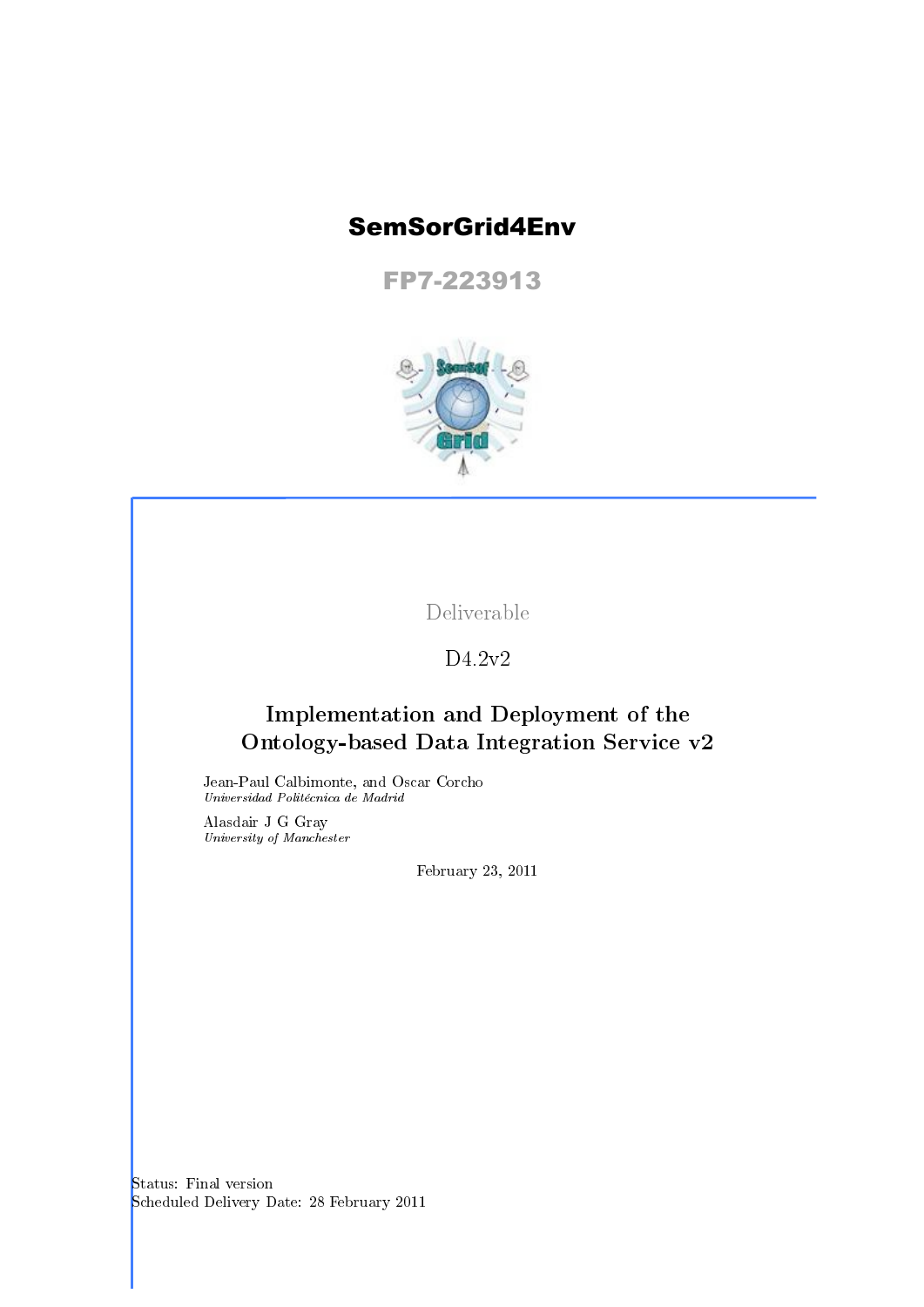

# Executive Summary

The realization of the Semantic Web vision, where data is available understandable and processable by computers, has launched several initiatives that aim at providing semantic access to traditional data sources. In recent years streaming data sources have become increasingly available thanks to advances in ubiquitous data capturing technologies such as sensor networks.

The required transparent integration of heterogeneous sources of this kind has brought new challenges to the research community. In the context of the SemSorGrid4Env project and its Work Package 4 (wp4), we propose the design, implementation and deployment of a Semantic Integration Service for streaming and stored data sources. The design of this service follows an ontology-based approach that extends previous works on data access for relational databases.

This deliverable focuses on a core component of the semantic Integrator: the Ontology-based streaming data access module. To the best of our knowledge there is still no bridging solution that allows connecting ontology-based mappings and streaming data access technologies coherently in order to answer the requirements of i) establishing mappings between ontological models and streaming data source schemas, and ii) accessing streaming data sources through queries over ontology models. In summary our approach consists in creating an Ontology-based Streaming Data Access service that can receive requests over an ontological view and transforms them into queries for acquisitional or event-based stream sources or stored sources. The results of these queries can be integrated following a query plan and returned as RDF triples in terms of the global ontology. The implementation of the proposed solution is presented as part of the SemSorGrid4Env software platform.

The previously published deliverable D4.1 [\[CCG09\]](#page-39-0) presented the design of the ontology-based integration service, and an initial prototype was presented in D4.2v1 [\[CC09\]](#page-39-1). This document describes the final implementation of the service, called Integration and Query Service (10s) and how it fits in the SemSorGrid4Env architecture. It differs from the precedent version in the following aspects:

- Section [1](#page-9-0) The system description has been updated to reflect the current status. The  $IQS$ service specification has been added, and the component formerly known as *StreamMapster* is referred as Semantic Integrator and includes a more complete description of its functionality.
- Section [2](#page-15-0) The whole section has been added in order to explain the theoretical foundations of the delivered system.
- Section [3](#page-23-0) The code description and dependencies have been updated to reflect the current status.
- Section [4](#page-27-0) The data sources used have been described in detail.
- Section [5](#page-31-0) Full examples of how to use the IQS service have been included, i.e. registering an integrated data sources, creating queries and pulling data.
- Section [6](#page-37-0) The whole section containing the test strategy has been added.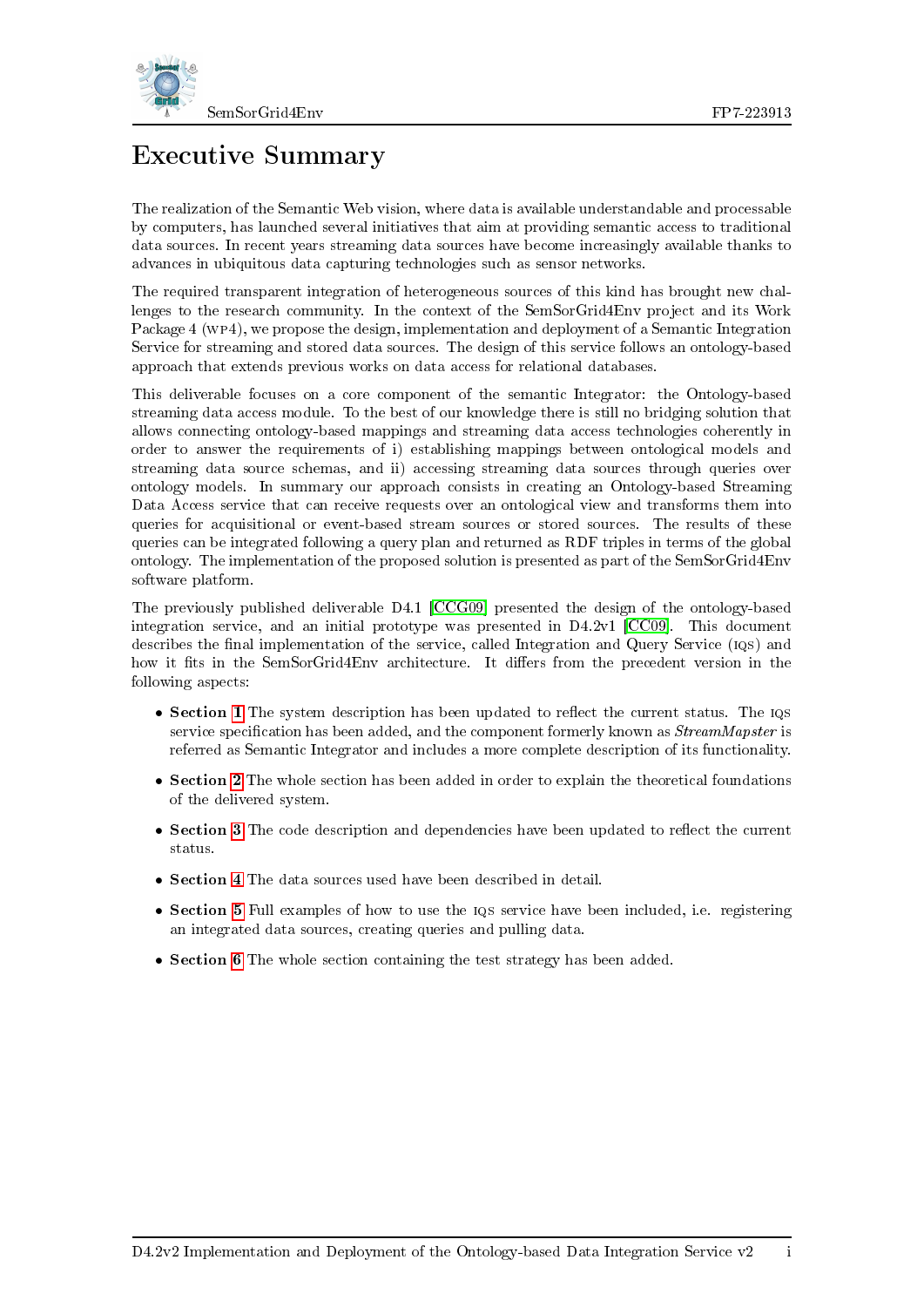

# Note on Sources and Original Contributions

The SemSorGrid4Env consortium is an inter-disciplinary team, and in order to make deliverables self-contained and comprehensible to all partners, some deliverables thus necessarily include stateof-the-art surveys and associated critical assessment. Where there is no advantage to recreating such materials from first principles, partners follow standard scientific practice and occasionally make use of their own pre-existing intellectual property in such sections. In the interests of transparency, we here identify the main sources of such pre-existing materials in this deliverable:

- Section [1](#page-9-0) contains material from [\[GGF](#page-39-2)<sup>+</sup>10] and [\[CCG10\]](#page-39-3).
- Section [2](#page-15-0) contains material from [\[CCG10\]](#page-39-3) and [\[CCG09\]](#page-39-0).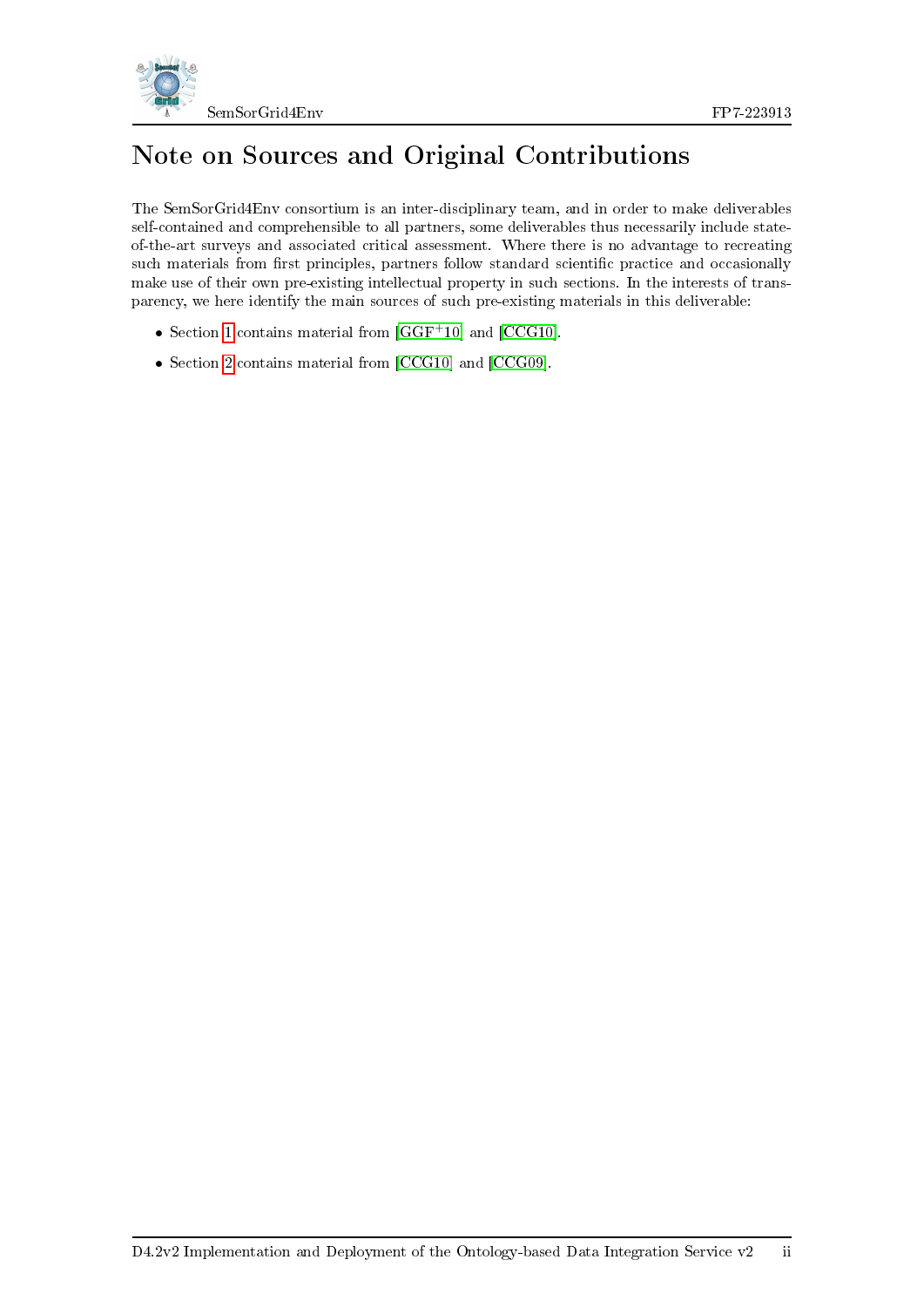

# Document Information

| Contract Number    | FP7-223913                                                                  | Acronym | SemSorGrid4Env |  |  |  |
|--------------------|-----------------------------------------------------------------------------|---------|----------------|--|--|--|
| Full title         | SemSorGrid4Env: Semantic Sensor Grids for Rapid Application Development for |         |                |  |  |  |
|                    | Environmental Management                                                    |         |                |  |  |  |
| Project URL        | www.semsorgrid4env.eu                                                       |         |                |  |  |  |
| Document URL       | www.semsorgrid4env.eu/files/deliverables/wp4/D4.2v2.pdf                     |         |                |  |  |  |
| EU Project Officer | Antonios Barbas                                                             |         |                |  |  |  |

| Deliverable              | Number                                                                             | D4.2v2            | Name                                           |                                                                                  | Implementation and Deployment of the                                               |  |  |  |
|--------------------------|------------------------------------------------------------------------------------|-------------------|------------------------------------------------|----------------------------------------------------------------------------------|------------------------------------------------------------------------------------|--|--|--|
|                          |                                                                                    |                   |                                                | Ontology-based Data Integration Service v2                                       |                                                                                    |  |  |  |
| Task                     | Number                                                                             | T4.2              | Name                                           | Implement and deploy the Ontology-based in-                                      |                                                                                    |  |  |  |
|                          |                                                                                    |                   |                                                |                                                                                  | tegration model in the SemSorGrid4Env in-                                          |  |  |  |
|                          |                                                                                    |                   |                                                | frastructure                                                                     |                                                                                    |  |  |  |
| Work package             | Number                                                                             |                   |                                                | WP4                                                                              |                                                                                    |  |  |  |
| Date of delivery         | Contract                                                                           |                   | 28 February 2011                               | Actual                                                                           | 28 February 2011                                                                   |  |  |  |
| Code name                | D4.2v2                                                                             |                   |                                                | <b>Status</b>                                                                    | draft $\square$<br>final Ø                                                         |  |  |  |
| Nature                   | Prototype $\square$                                                                |                   | Report Ø                                       | Specification $\Box$                                                             | Tool $\Box$<br>Other $\Box$                                                        |  |  |  |
| Distribution Type        | Public Ø                                                                           | Restricted $\Box$ | Consortium $\square$                           |                                                                                  |                                                                                    |  |  |  |
| <b>Authoring Partner</b> | UPM                                                                                |                   |                                                |                                                                                  |                                                                                    |  |  |  |
| QA Parner                | <b>UNIMAN</b>                                                                      |                   |                                                |                                                                                  |                                                                                    |  |  |  |
| <b>Contact Person</b>    | Jean-Paul Calbimonte                                                               |                   |                                                |                                                                                  |                                                                                    |  |  |  |
|                          | Email                                                                              |                   |                                                |                                                                                  | jp.calbimonte@upm.es Phone $+34913363670$ Fax $+34913524819$                       |  |  |  |
| Abstract                 |                                                                                    |                   |                                                | Thanks to the increasingly available ubiquitous data capturing technologies such |                                                                                    |  |  |  |
| (for dissemination)      |                                                                                    |                   |                                                |                                                                                  | as sensor networks, new requirements for streaming data access solutions have sur- |  |  |  |
|                          |                                                                                    |                   |                                                | faced. One of these is the integration of heterogeneous streaming data sources.  |                                                                                    |  |  |  |
|                          |                                                                                    |                   |                                                |                                                                                  | In the context of the SemSorGrid4Env project and its Work Package 4 (wp4), we      |  |  |  |
|                          |                                                                                    |                   |                                                |                                                                                  | propose the design, implementation and deployment of a Semantic Integration        |  |  |  |
|                          |                                                                                    |                   |                                                |                                                                                  | Service for streaming and stored data sources. The design of this service follows  |  |  |  |
|                          |                                                                                    |                   |                                                |                                                                                  | an ontology-based approach that extends previous works on data access for rela-    |  |  |  |
|                          |                                                                                    |                   |                                                |                                                                                  | tional databases. This deliverable focuses on a core component of the semantic     |  |  |  |
|                          |                                                                                    |                   |                                                |                                                                                  | Integrator: the Ontology-based streaming data access module.                       |  |  |  |
|                          |                                                                                    |                   |                                                |                                                                                  |                                                                                    |  |  |  |
|                          |                                                                                    |                   |                                                |                                                                                  | This module, named Semantic Integrator, extends the ODEMAPSTER engine that         |  |  |  |
|                          |                                                                                    |                   |                                                |                                                                                  | provided ontology-based access for databases, and uses the language for Stream-    |  |  |  |
|                          |                                                                                    |                   |                                                | to-ontology mappings $s_2$ o. An implementation of the proposed solution is pre- |                                                                                    |  |  |  |
|                          | sented, so that we can provide some evidence of the applicability of our approach. |                   |                                                |                                                                                  |                                                                                    |  |  |  |
|                          | This final deliverable of the implementation has been completed and presented      |                   |                                                |                                                                                  |                                                                                    |  |  |  |
|                          |                                                                                    |                   | as part of the entire SemSorGrid4Env platform. |                                                                                  |                                                                                    |  |  |  |
| Keywords                 | Semantic Integration, Query Translation, Mappings                                  |                   |                                                |                                                                                  |                                                                                    |  |  |  |

| Version log/Date                                | Change               | Author                        |
|-------------------------------------------------|----------------------|-------------------------------|
| 1 December 2009<br>0.1                          | Initial Draft        | J-P. Calbimonte               |
| $^\prime$ 14 December 2009 $^\prime$<br>$0.2$ / | Revised Text         | J-P. Calbimonte               |
| $0.3 / 15$ December 2009                        | Comments from QA     | J-P. Calbimonte and O. Corcho |
| 18 December 2009<br>0.4                         | Revised Text         | J-P. Calbimonte               |
| 18 January 2011<br>1.1                          | New version v2       | J P. Calbimonte               |
| 1.2<br>8 February 2011                          | Added Theory Section | J-P. Calbimonte               |
| 14 February 2011<br>1.3                         | Added Code Section   | J-P. Calbimonte               |
| 15 February 2011<br>1.4                         | Corrections          | O. Corcho                     |
| 1.5<br>16 February 2011                         | Remarks QA           | A. Gray                       |
| 23 February 2011<br>1.6                         | Corrections QA       | J-P. Calbimonte               |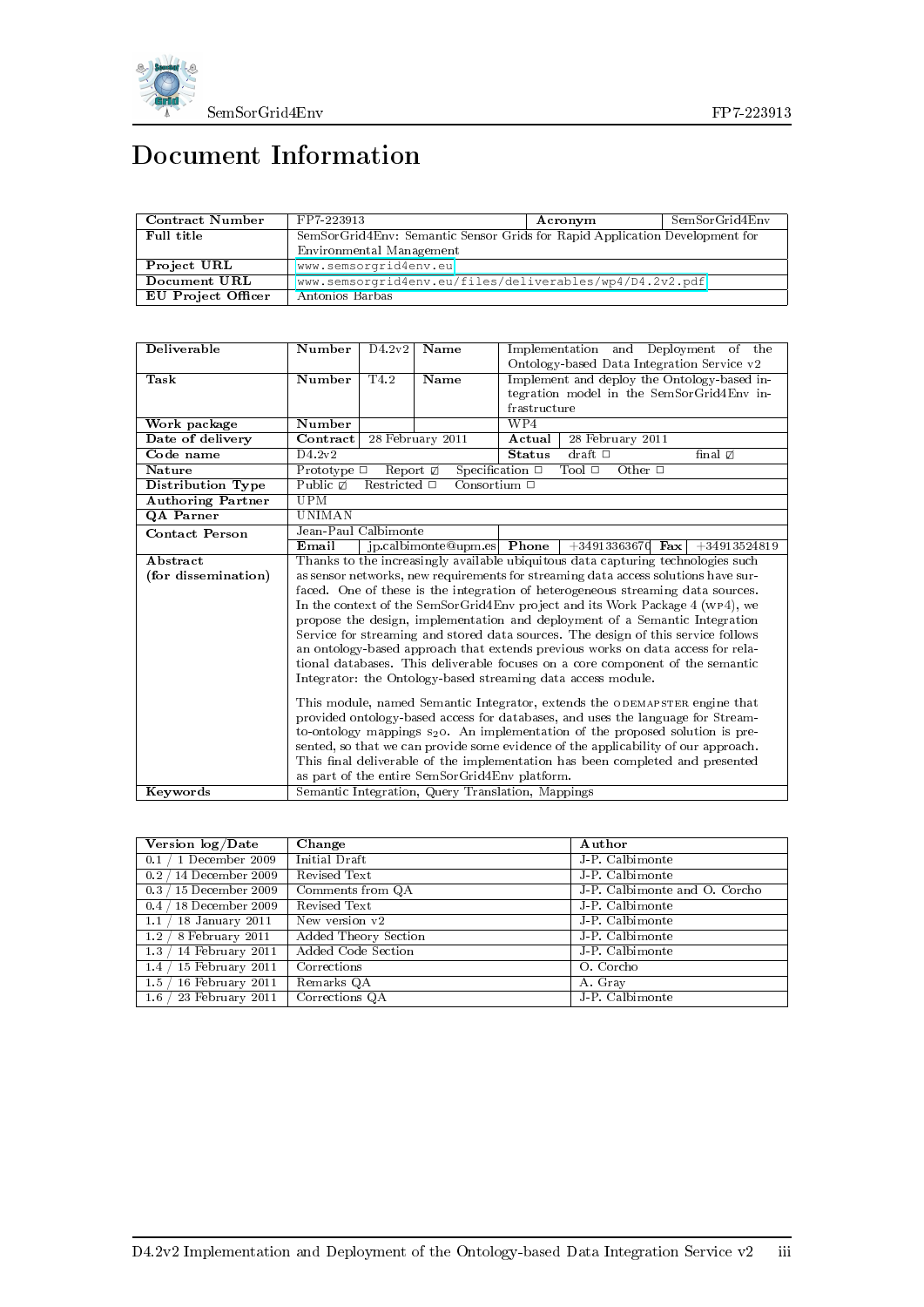

# Project Information

This document is part of a research project funded by the IST Programme of the Commission of the European Communities as project number FP7-223913. The Beneficiaries in this project are:

| Partner                                            | Acronym                                                   | $\overline{\text{Context}}$                                                    |
|----------------------------------------------------|-----------------------------------------------------------|--------------------------------------------------------------------------------|
| Universidad Politécnica de Madrid<br>(Coordinator) | UPM                                                       | Prof. Dr. Asunción Gómez-Pérez<br>Facultad de Informática                      |
|                                                    |                                                           | Departamento de Inteligencia Artificial                                        |
|                                                    |                                                           | Campus de Montegancedo, sn<br>Boadilla del Monte 28660                         |
|                                                    |                                                           | Spain                                                                          |
|                                                    |                                                           | $\#@$ asun@fi.upm.es                                                           |
|                                                    |                                                           | #t +34-91 336-7439, #f +34-91 352-4819                                         |
| The University of Manchester                       | <b>UNIMAN</b>                                             | Prof. Norman Paton                                                             |
|                                                    |                                                           | Department of Computer Science<br>The University of Manchester                 |
|                                                    | <b>MANCHESTER</b>                                         | Oxford Road                                                                    |
|                                                    |                                                           | Manchester, M13 9PL, United Kingdom<br>#@ npaton@cs.man.ac.uk                  |
|                                                    |                                                           | #t +44-161-275-69 10, # +44-161-275 62 04                                      |
|                                                    |                                                           |                                                                                |
|                                                    |                                                           |                                                                                |
|                                                    |                                                           |                                                                                |
| National and Kapodistrian University               | <b>NKUA</b>                                               | Prof. Manolis Koubarakis                                                       |
| of Athens                                          |                                                           | University Campus, Ilissia<br>Athina                                           |
|                                                    |                                                           | GR-15784 Greece                                                                |
|                                                    |                                                           | #@ koubarak@di.uoa.gr<br>#t +30 210 7275213, #f +30 210 7275214                |
|                                                    |                                                           |                                                                                |
|                                                    | <b>National and Kapodistrian<br/>University of Athens</b> |                                                                                |
| University of Southampton                          | SOTON                                                     | Dr. Kirk Martinez                                                              |
|                                                    |                                                           | University Road<br>Southampton                                                 |
|                                                    | JNIVERSITY O                                              | SO17 1BJ United Kingdom                                                        |
|                                                    |                                                           | #@ km@ecs.soton.ac.uk<br>#t +44 23 80594491, #f +44 23 80595499                |
|                                                    |                                                           |                                                                                |
| Deimos Space, S.L.U.                               | $_{\rm{DNS}}$                                             | Mr. Agustín Izquierdo                                                          |
|                                                    |                                                           | Ronda de Poniente 19,<br>Edif. Fiteni VI, P 2, 2°                              |
|                                                    |                                                           | Tres Cantos, Madrid - 28760 Spain                                              |
|                                                    |                                                           | #@agustin.izquierdo@deimos-space.com<br>#t +34-91-8063450, #f +34-91-806-34-51 |
|                                                    |                                                           |                                                                                |
|                                                    |                                                           |                                                                                |
| <b>EMU</b> Limited                                 | EMU                                                       | Dr. Bruce Tomlinson                                                            |
|                                                    |                                                           | Mill Court, The Sawmills, Durley number 1                                      |
|                                                    |                                                           | Southampton, SO32 2EJ, United Kingdom<br>#@ bruce.tomlinson@emulimited.com     |
|                                                    |                                                           | #t +44 1489 860050, #f +44 1489 860051                                         |
|                                                    |                                                           |                                                                                |
| TechIdeas Asesores Tecnológicos, S.L.              | ТI                                                        | Dr. Jesús E. Gabaldón<br>C/ Marie Curie 8-14                                   |
|                                                    |                                                           | 08042 Barcelona, Spain                                                         |
|                                                    |                                                           | #@ jesus.gabaldon@techideas.es                                                 |
|                                                    |                                                           | #t +34.93.291.77.27, #f +34.93.291.76.00                                       |
|                                                    |                                                           |                                                                                |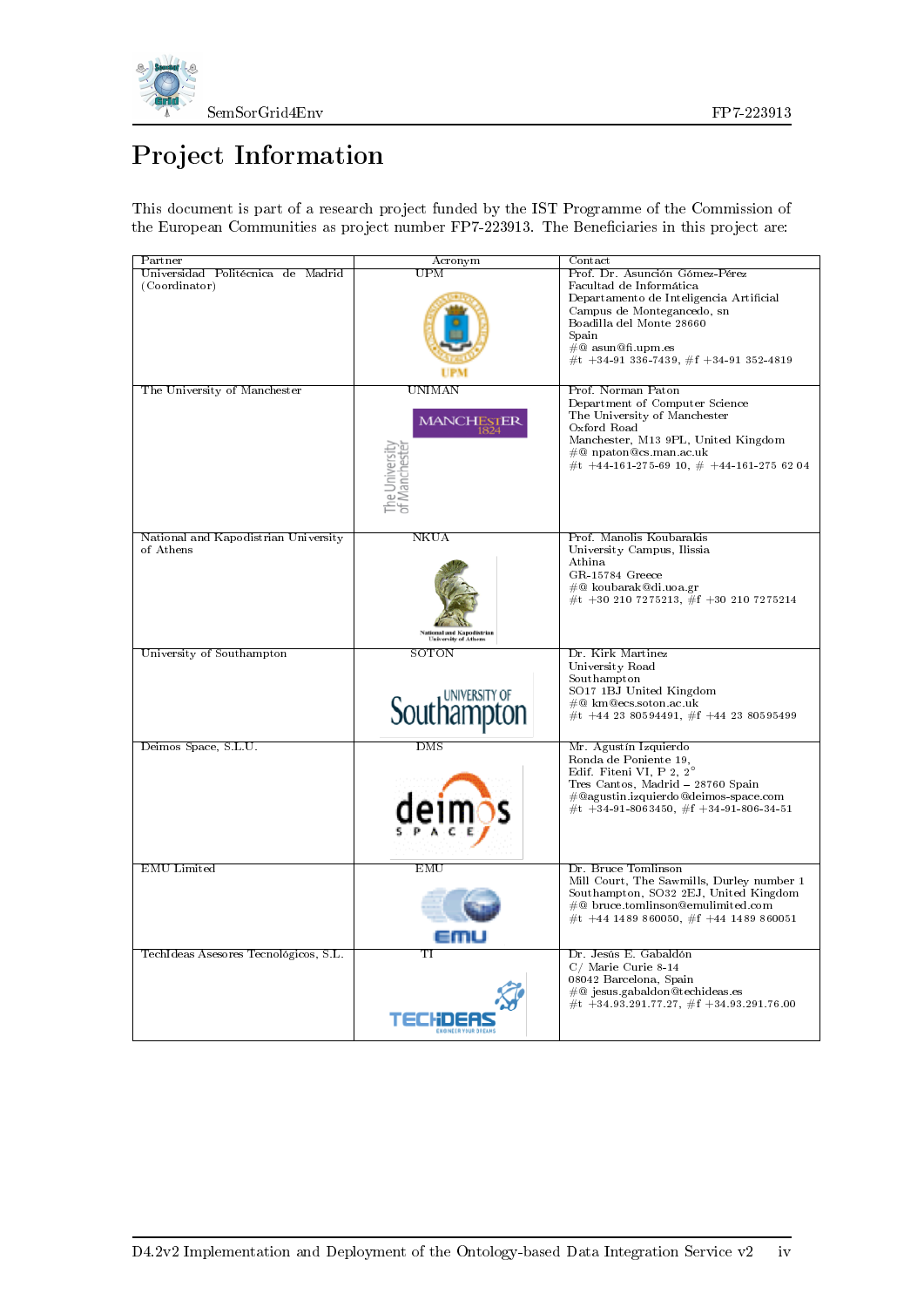

# Contents

|                | Glossary     |                                                                                                                                                                                                                                | viii           |
|----------------|--------------|--------------------------------------------------------------------------------------------------------------------------------------------------------------------------------------------------------------------------------|----------------|
| $\mathbf{1}$   |              | Introduction                                                                                                                                                                                                                   | 1              |
|                | 1.1          |                                                                                                                                                                                                                                | $\mathbf{1}$   |
|                | 1.2          |                                                                                                                                                                                                                                | $\mathbf{1}$   |
|                | 1.3          |                                                                                                                                                                                                                                | $\overline{2}$ |
|                |              | Semantic Integrator (Alberta Alberta Alberta Alberta Alberta Alberta Alberta Alberta Alberta Alberta Alberta A<br>1.3.1                                                                                                        | $\overline{2}$ |
|                |              | 1.3.2                                                                                                                                                                                                                          | 3              |
|                |              |                                                                                                                                                                                                                                |                |
| $\overline{2}$ |              | <b>Theoretical Background</b>                                                                                                                                                                                                  | $\overline{7}$ |
|                | 2.1          | .<br>The model is a complete that the model is a complete that the model is a complete that the model is a complete<br>Motivation                                                                                              | $\overline{7}$ |
|                | 2.2          |                                                                                                                                                                                                                                | 8              |
|                |              | 2.2.1                                                                                                                                                                                                                          | 8              |
|                |              | 2.2.2<br>$S_2O$ : Defining Stream-to-Ontology Mappings                                                                                                                                                                         | 8              |
|                | 2.3          |                                                                                                                                                                                                                                | 10             |
|                |              | 2.3.1                                                                                                                                                                                                                          | 10             |
|                |              | 2.3.2                                                                                                                                                                                                                          | 11             |
|                | 2.4          |                                                                                                                                                                                                                                | 12             |
|                |              |                                                                                                                                                                                                                                |                |
| 3              |              | <b>Source Code</b>                                                                                                                                                                                                             | 15             |
|                | 3.1          | Semantic Integrator resolution of the contract of the contract of the contract of the contract of the contract of the contract of the contract of the contract of the contract of the contract of the contract of the contract | 15             |
|                |              | 3.1.1                                                                                                                                                                                                                          | 15             |
|                |              | 3.1.2                                                                                                                                                                                                                          | 16             |
|                |              | 3.1.3                                                                                                                                                                                                                          | 16             |
|                | 3.2          |                                                                                                                                                                                                                                | 18             |
|                |              | 3.2.1                                                                                                                                                                                                                          | 18             |
|                |              | 3.2.2                                                                                                                                                                                                                          | 18             |
|                |              | 3.2.3                                                                                                                                                                                                                          | 18             |
|                |              |                                                                                                                                                                                                                                |                |
| 4              |              | <b>Source Data</b>                                                                                                                                                                                                             | 19             |
|                | 4.1          | CCO Data Source response to the contract of the contract of the contract of the contract of the contract of the contract of the contract of the contract of the contract of the contract of the contract of the contract of th | 19             |
|                | 4.2          |                                                                                                                                                                                                                                | 21             |
|                | 4.3          |                                                                                                                                                                                                                                | 21             |
|                |              |                                                                                                                                                                                                                                |                |
| $\mathbf 5$    |              | <b>Installation and Execution</b>                                                                                                                                                                                              | 23             |
|                | 5.1          |                                                                                                                                                                                                                                | 23             |
|                |              | 5.1.1                                                                                                                                                                                                                          | 23             |
|                | 5.2          |                                                                                                                                                                                                                                | 24             |
|                |              |                                                                                                                                                                                                                                | $\sqrt{24}$    |
|                | 53           |                                                                                                                                                                                                                                | 24             |
|                |              | 5.3.1                                                                                                                                                                                                                          | $25\,$         |
|                |              | 5.3.2                                                                                                                                                                                                                          | $25\,$         |
|                |              | 533<br>Retrieving an Integrated Resource Property Document                                                                                                                                                                     | 26             |
|                |              | Integrating Data Resources (Fig. , Fig. , Fig. , Fig. , Fig. , Fig. , Fig. , Fig. , Fig.<br>534                                                                                                                                | 26             |
|                |              | Registering a Query to an Integrated Data Source<br>535                                                                                                                                                                        | $27\,$         |
|                |              | 5.3.6                                                                                                                                                                                                                          | $27\,$         |
|                |              | 5.37                                                                                                                                                                                                                           | 28             |
|                |              |                                                                                                                                                                                                                                |                |
| 6              | <b>Tests</b> |                                                                                                                                                                                                                                | 29             |
|                | 6.1          |                                                                                                                                                                                                                                | 29             |
|                | 6.2          |                                                                                                                                                                                                                                | 29             |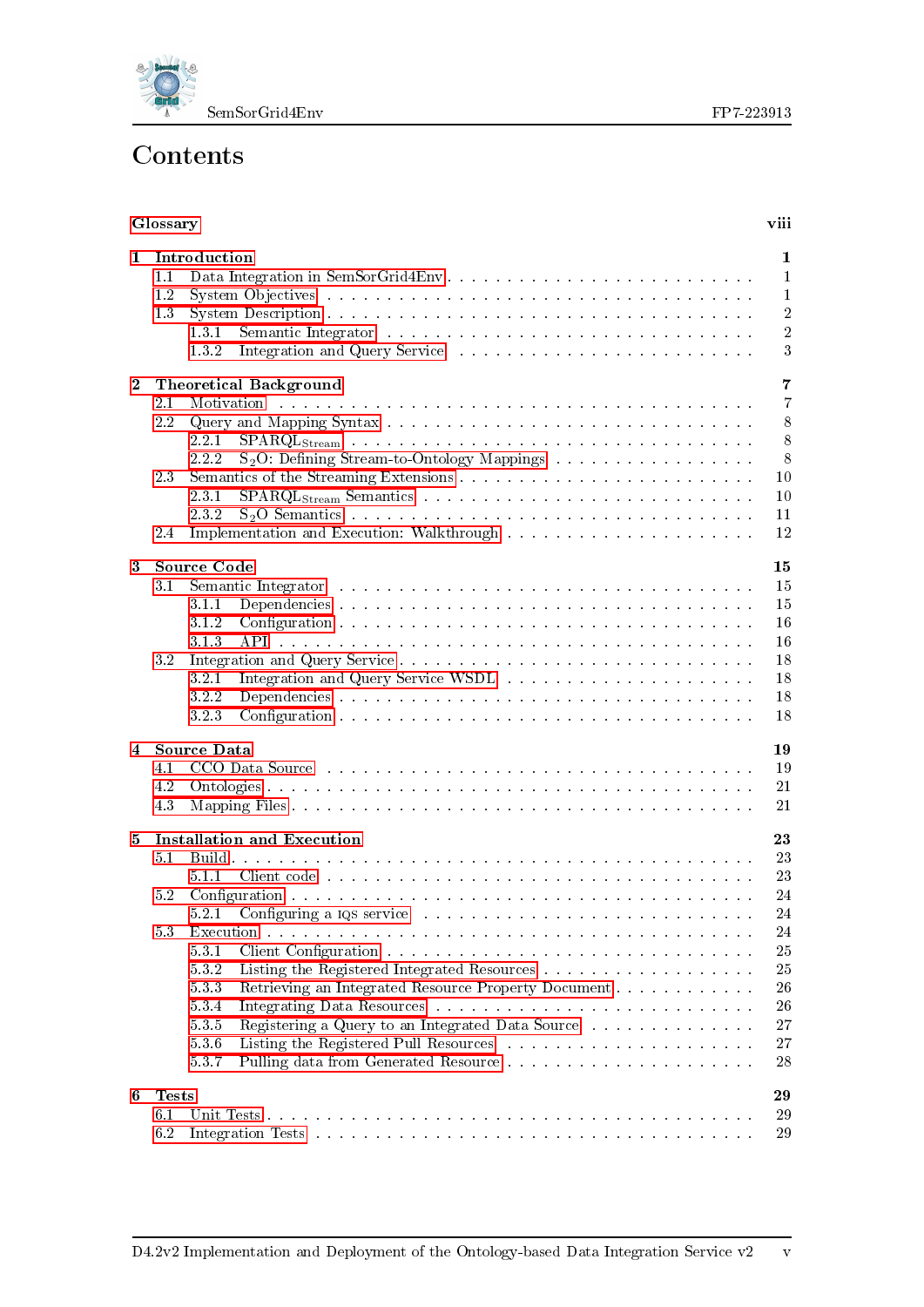

# List of Figures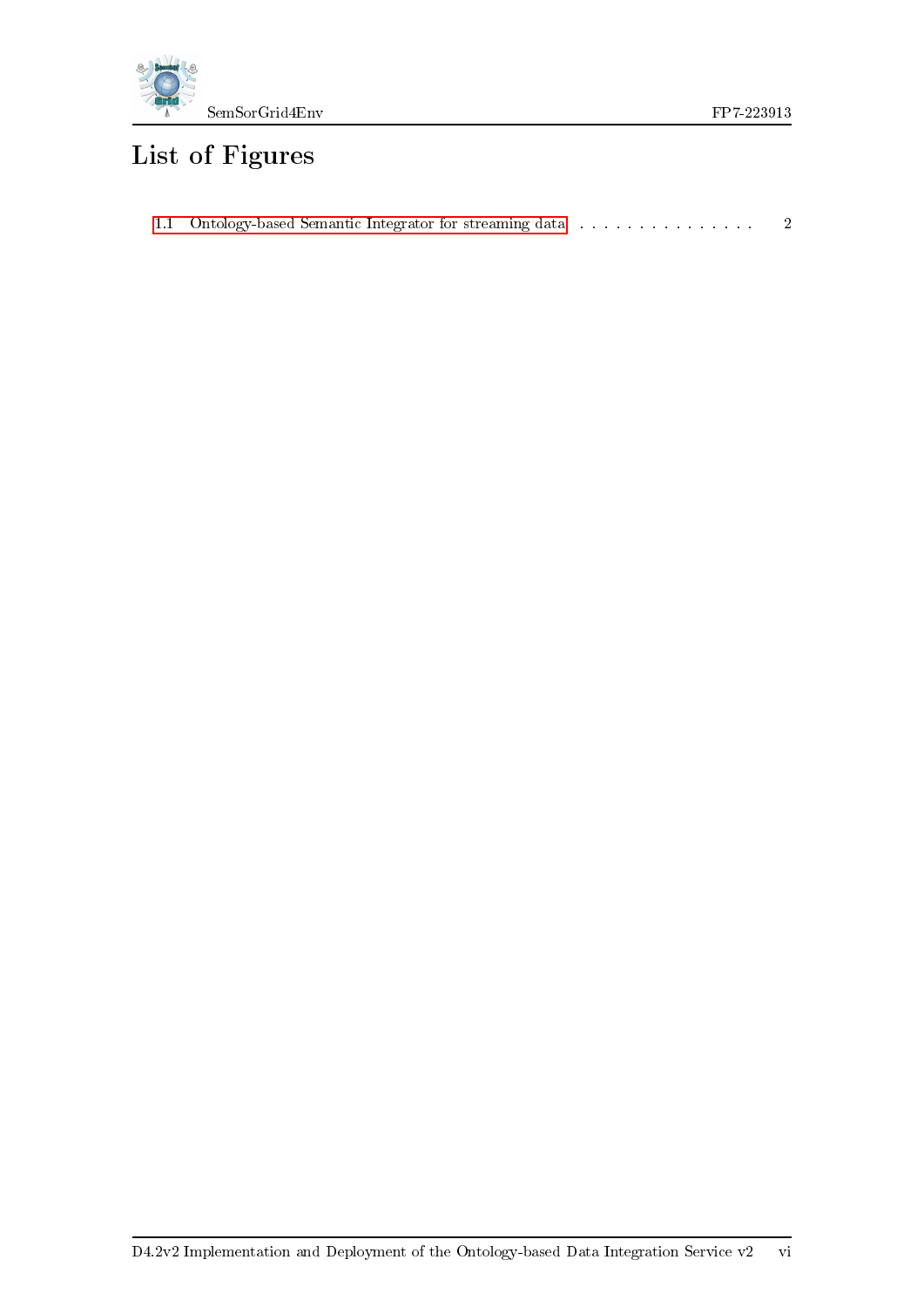

# List of Tables

| 1.1  | $\overline{4}$                                                                                                                                                                                                                      |
|------|-------------------------------------------------------------------------------------------------------------------------------------------------------------------------------------------------------------------------------------|
| 1.2  | - 5                                                                                                                                                                                                                                 |
| 1.3  | $-6$                                                                                                                                                                                                                                |
| 3.1  | 15                                                                                                                                                                                                                                  |
| 3.2  | 17                                                                                                                                                                                                                                  |
| 3.3  | 18                                                                                                                                                                                                                                  |
| 4.1  | 19<br>Channel Coastal Observatory meteorological streams.                                                                                                                                                                           |
| 4.2  | 19                                                                                                                                                                                                                                  |
| 4.3  | 20                                                                                                                                                                                                                                  |
| 4.4  | 20                                                                                                                                                                                                                                  |
| 4.5  | 20                                                                                                                                                                                                                                  |
| 4.6  | 21                                                                                                                                                                                                                                  |
| -6.1 | 29                                                                                                                                                                                                                                  |
| 6.2  | 29<br>IQS test coverage response to the contract of the contract of the contract of the contract of the contract of the contract of the contract of the contract of the contract of the contract of the contract of the contract of |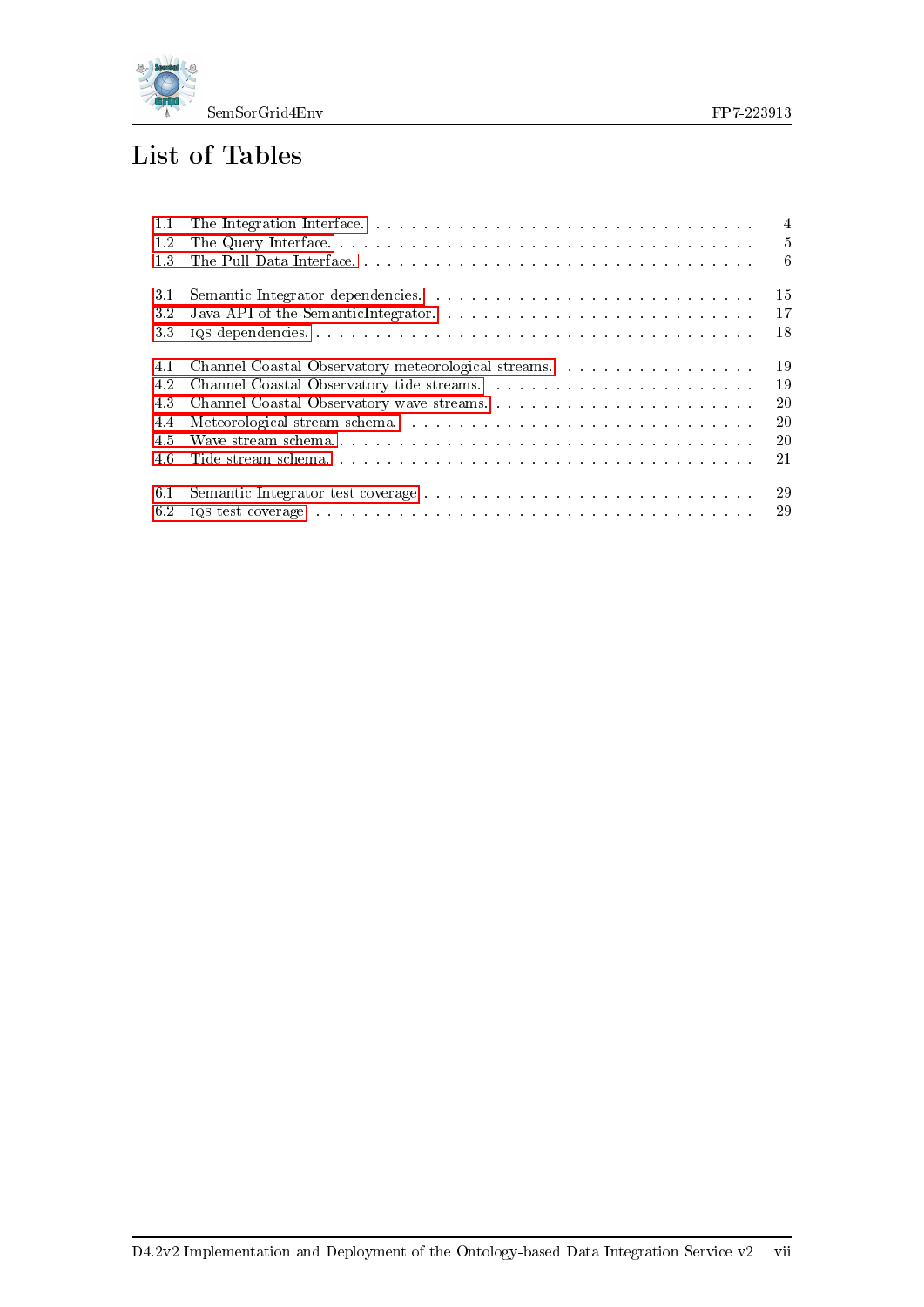



# <span id="page-8-0"></span>Glossary

- API Application Programming Interface. A set of defined method calls.
- ARQ SPARQL processor for Jena.
- cco Chanel Coastal Observatory.
- D2RQ Platform for Database-to-RDF processing.
- gav Global-as-View integration.
- iqs Integration and Query Service.
- IRI Internationalized Resource Identifier.
- NFCDD National Flood and Coastal Defence Database.
- ODEMAPSTER Library for transforming relational data to RDF data..
- owl Web Ontology Language.
- **QName** Qualified name within an XML document.
- RDF The Resource Description Framework. A W3C standard originally designed for modelling metadata about Web resources.
- R2RML Relational-to-RDF mapping language.
- snee Sensor Network Evaluation Engine for processing queries over streams of data.
- sneeql Sensor Network Evaluation Query Language for querying streams of data.
- soap Simple Object Access Protocol.
- sparql SPARQL Protocol and RDF Query Language for querying RDF documents.
- **SPARQL**<sub>Stream</sub> SPARQL extended language for streaming data.
- s2o Stream-to-Ontology mapping language based on R2O.
- sweet Semantic Web for Earth and Environmental Terminology.
- **wspl** Web Services Description Language.
- w3c World Wide Web Consortium.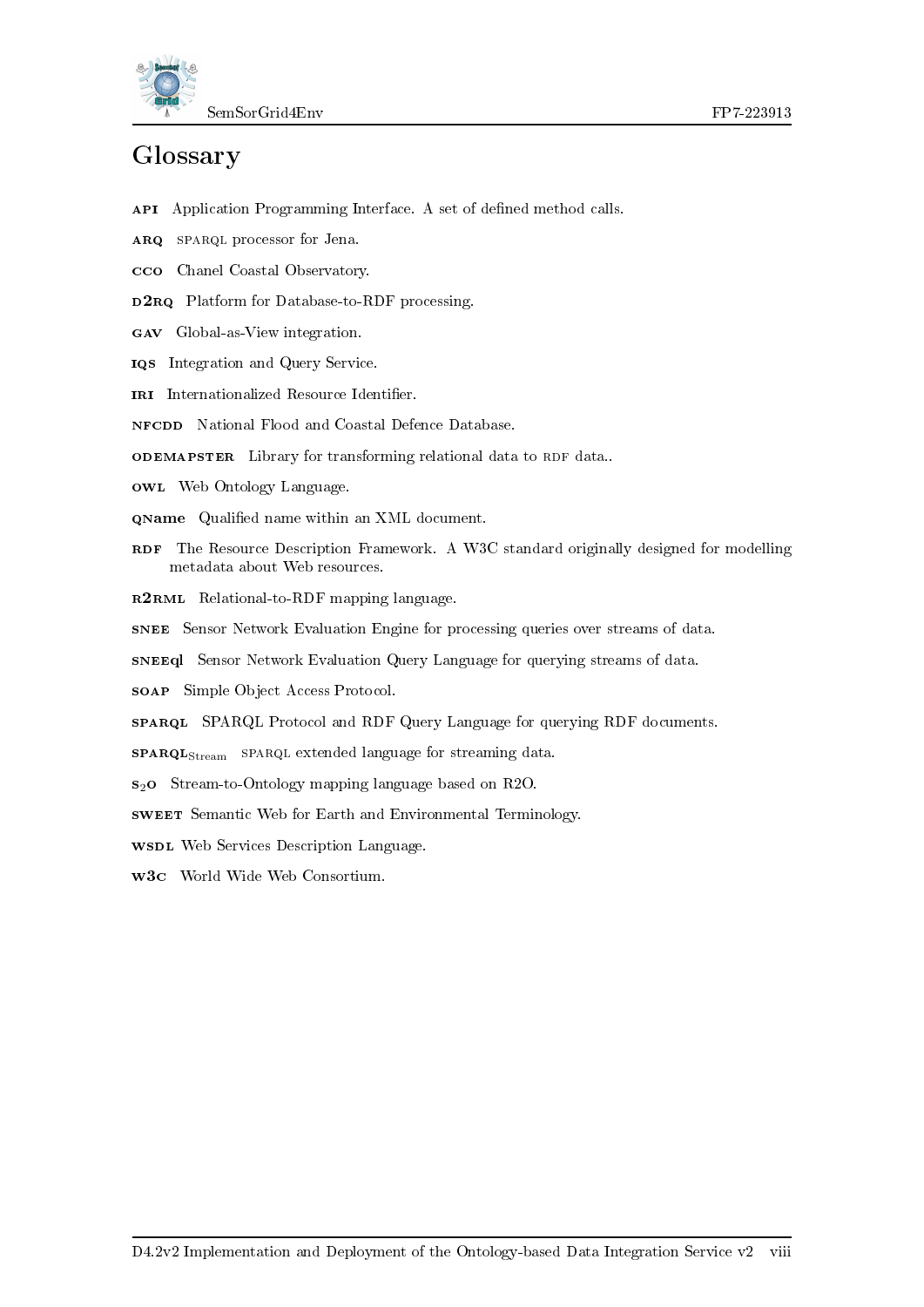

# <span id="page-9-0"></span>1. Introduction

This document describes the implementation of the ontology-based semantic integration service of the SemSorGrid4Env architecture, and the technical details of its functionality.

## <span id="page-9-1"></span>1.1 Data Integration in SemSorGrid4Env

The main objective of the SemSorGrid4Env<sup>[1](#page-9-3)</sup> project is to specify, design, implement, evaluate and deploy a service-oriented architecture and middleware which allows application developers to build semantic-based sensor network applications for environmental management [\[GGF](#page-39-2)+10]. In this novel architecture, semantic technologies are exploited in various ways, and one of which is the integration of stored and streaming data sources.

One of the objectives of Work Package 4 (wp4) is to design and implement an ontology-based data integration service for streaming and stored data. This document describes the final implementation of the service, called Integration and Query Service (iQs) and how it fits in the SemSorGrid4Env architecture.

In summary, the  $IQS$  service provides the following functionality:

- Create an integrated data resource exposed through an ontological schema, given a set of streaming data resources and a mapping document.
- Query integrated data resources using a SPARQL extension for streaming data, while the service internally accesses the underlying data sources.
- Provide data access to the continuous data queries registered for the integrated data sources.
- Register the created data resources in the SemSorGrid4Env Registry [\[KKK09\]](#page-40-0).
- Provide metadata for the integrated data resources in the form of property documents as specified in the architecture  $[GGF<sup>+</sup>10]$  $[GGF<sup>+</sup>10]$ .

The remainder of this deliverable document is organized as follows. We complete this section with a high level overview of the system objectives and the components delivered. In Section [2](#page-15-0) we present the theoretical foundations of this work. Then we provide details about the source code of the components in Section [3,](#page-23-0) and about the data sources used in Section [4.](#page-27-0) We provide build and installation instructions, as well as a few use-case examples in Section [5,](#page-31-0) and finally we explain the test suites performed and planned for the delivered code.

### <span id="page-9-2"></span>1.2 System Objectives

The objectives of the ontology-based data integration service developed for phase II of the Sem-SorGrid4Env project are to:

• Provide a WSDL specification of the Integration and Query Service, including the integration, query, data access and subscription interfaces presented in the SemSorGrid4Env architecture  $[GGF<sup>+</sup>10]$  $[GGF<sup>+</sup>10]$ .

<span id="page-9-3"></span><sup>1</sup>Semantic Sensor Grid for Rapid Application Development for Environmental Management, [http://www.](http://www.semsorgrid4env.eu) [semsorgrid4env.eu](http://www.semsorgrid4env.eu).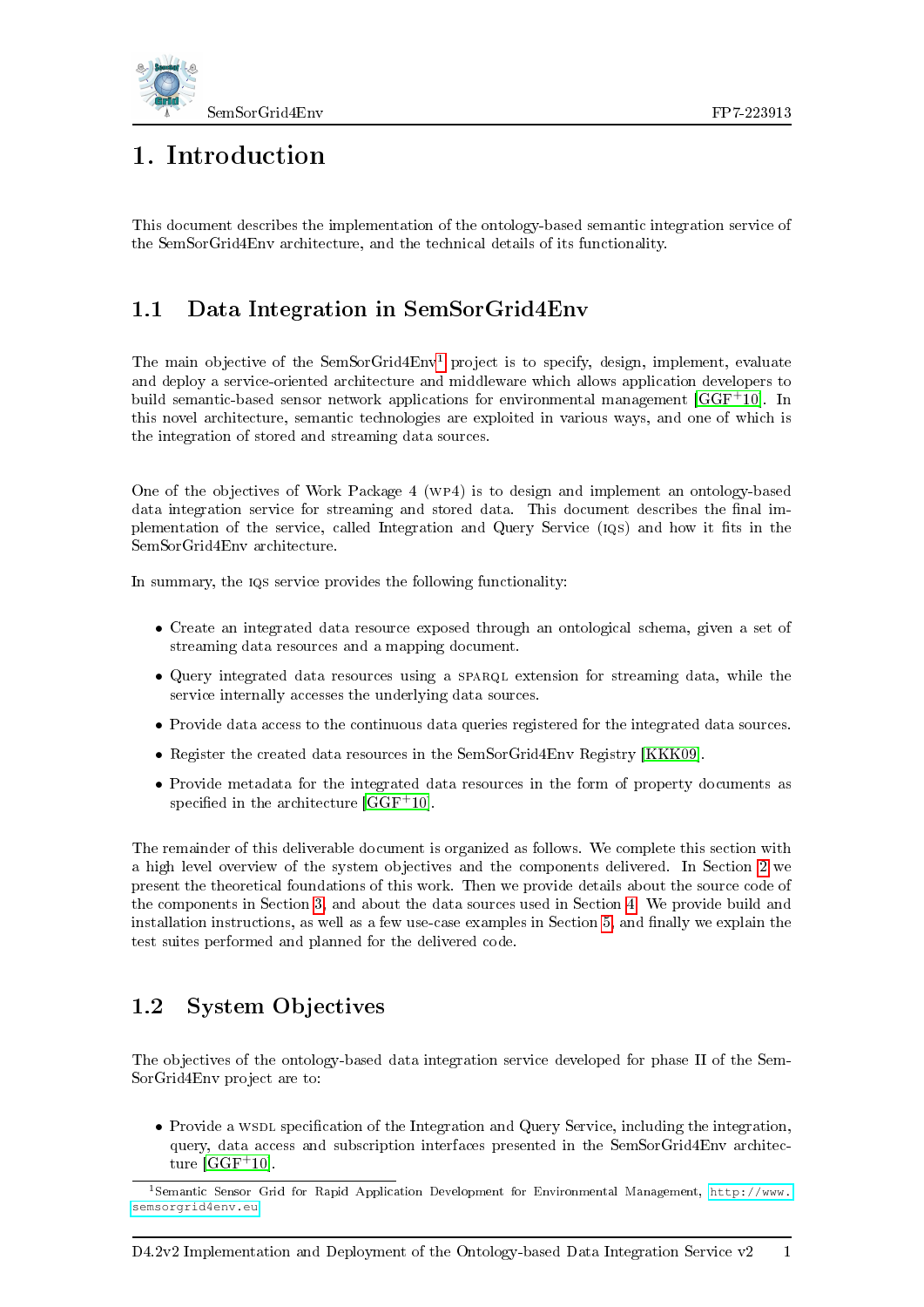

- Provide an Implementation of the Integration and Query Service, capable of integrating streaming sources, and querying them through the  $SPARGL$  extended language  $SPARGL<sub>Stream</sub>$ .
- Implement a query translation component capable of transforming SPARQL<sub>Stream</sub> queries into data stream queries using the  $s_2$ O mappings.

### <span id="page-10-0"></span>1.3 System Description

The system developed consists of two main components. The first is a software library that is capable of translating SPARQL<sub>Stream</sub> queries into data stream queries in a target language in terms of the underlying stream schemas, and then executing these queries and returning the results as sparql bound variables. This component is called Semantic Integrator. The other component is the Integration and Query Service (iqs), which provides a web service interface according to the SemSorGrid4Env architecture specification.

#### <span id="page-10-1"></span>1.3.1 Semantic Integrator

Our approach to enable ontology-based access to streaming data is depicted in Figure [1.1.](#page-10-2) The service receives queries specified in terms of the classes and properties<sup>[2](#page-10-3)</sup> of the ontology using  $SPARGL<sub>Stream</sub>$ , an extension of  $SPARGL$  that supports operators over RDF streams (see Section [2.2.1\)](#page-16-1). In order to transform the  $SPARQL<sub>Stream</sub>$  query, expressed in terms of the ontology, into queries in terms of the data sources, a set of mappings must be specified. These mappings are expressed in  $s<sub>2</sub>$ , an extension of the  $R<sub>2</sub>$  mapping language, which supports streaming queries and data, most notably window and stream operators (see Section [2.2.2\)](#page-16-2). This transformation process is called query translation, and the target is the continuous query language SNEEql, which is expressive enough to deal with both streaming and stored sources.



<span id="page-10-2"></span>Figure 1.1: Ontology-based Semantic Integrator for streaming data

After the continuous query has been generated, the *query processing* phase starts, and the evaluator uses distributed query processing techniques [\[Kos00\]](#page-40-1) to extract the relevant data from the sources and perform the required operations, e.g. selection, projection, and joins (See Section [2.3.1\)](#page-18-1). Note that query execution in sources such as sensor networks may include in-network query processing, pull or push based delivery of data between sources, and other data source specific settings. The result of the query processing is a set of tuples that the *data translation* process transforms into ontology instances.

<span id="page-10-3"></span><sup>2</sup>We use the owl nomenclature of classes, and object and datatype properties for naming ontology elements.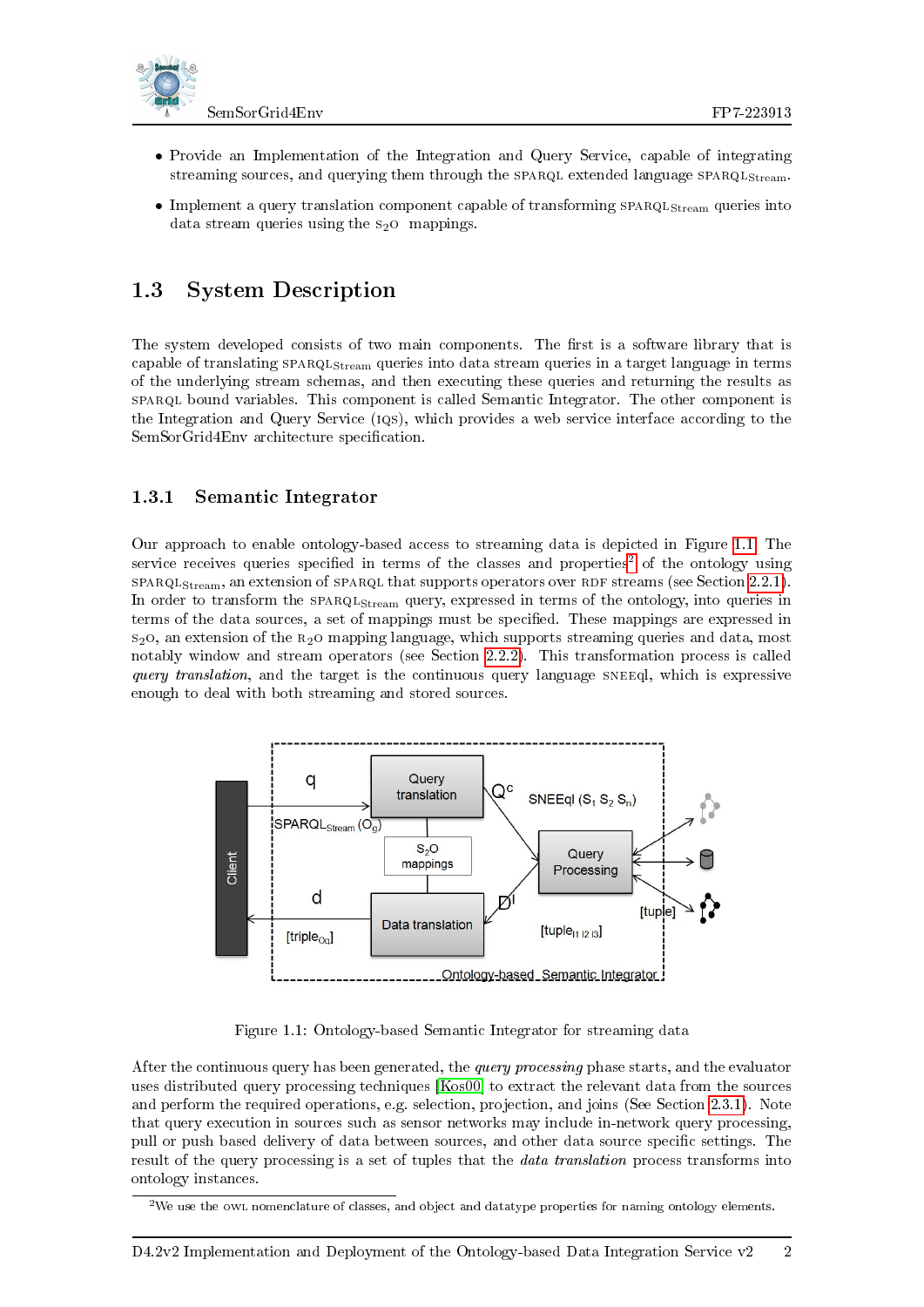

This approach requires several contributions and extensions to the existing technologies for continuous data querying, ontology-based data access, and SPARQL query processing. This deliverable focuses on a first stage that includes the process of transforming the SPARQL<sub>Stream</sub> queries into queries over the streaming data sources using SNEEql as the target language. In Section [2](#page-15-0) we provide the syntax and semantics for the querying of streaming RDF data and the mappings between streaming sources and an ontology. In the remainder of this section we provide details about the sub-components of the Semantic Integrator delivered in D4.2v2.

#### Query Translation

During query translation, the following phases can be identified:

- Query Parsing First the incoming SPARQL<sub>Stream</sub> query, specified in terms of an ontological schema, is parsed using an extended version of the ARQ SPARQL parser <sup>[3](#page-11-1)</sup>. Consequently the result of this phase is an extension of the ARQ SPARQL abstract syntax tree. This tree can be easily explored to find the elements that will later be mapped and translated.
- Mapping Reading The stream-to-ontology mapping is read and the relevant mappings to the SPARQL<sub>Stream</sub> input query are extracted. These mappings are provided as an input to the translation phase. The  $R_2$ O extended language, called  $S_2$ O is used as mapping language, although there is also support for the R2RML mapping language format<sup>[4](#page-11-2)</sup>.
- Translation The translation phase uses the SPARQL<sub>Stream</sub> syntax tree and the relevant mapping definitions to construct streaming relational algebra trees. These algebra expressions can be optimized using standard static optimization techniques, and is finally serialized into a streaming query language expression. The current implementation translates queries to the sneed language. The details of the translation process is explained in Section [2.3.](#page-18-0)

#### Query Processing

In this stage the Semantic Integrator delegates query execution to the distributed query processing service [\[GGF](#page-39-2)<sup>+</sup>10]. In order to be able to be used by the Query Executor sub-component, a wrapper class must be implemented for the specific engine. Currently it is a wrapper of a Sem-SorGrid4Env web-service implementation of the streaming data service. Alternatively, the SNEE engine is supported natively through its Java API, as it was initially implemented in D4.2v1.

#### Data Translation

After the results are returned by the Query Processing component, they are translated again to instances of the ontologies referenced in the original query. This process requires again the mappings of the translation phase. Currently results are returned as  $SPARQL$  bound variables.

#### <span id="page-11-0"></span>1.3.2 Integration and Query Service

The functionality exposed by the IQS is specified by the Integration, Query and Pull Data interfaces of the SemSorGrid4Env architecture[\[GGFP09\]](#page-40-2). We present them in tables [1.1,](#page-12-0) [1.2](#page-13-0) and [1.3.](#page-14-0)

The service implementation is based on the capabilities of the Semantic Integrator library described in Section [1.3.1.](#page-10-1) Examples and details of the whole process of query translation and execution is provided in Section [2](#page-15-0) and in [\[CCG10\]](#page-39-3).

<span id="page-11-2"></span><span id="page-11-1"></span><sup>3</sup><http://jena.sourceforge.net/ARQ/>

<sup>4</sup><http://www.w3.org/2001/sw/rdb2rdf/r2rml/>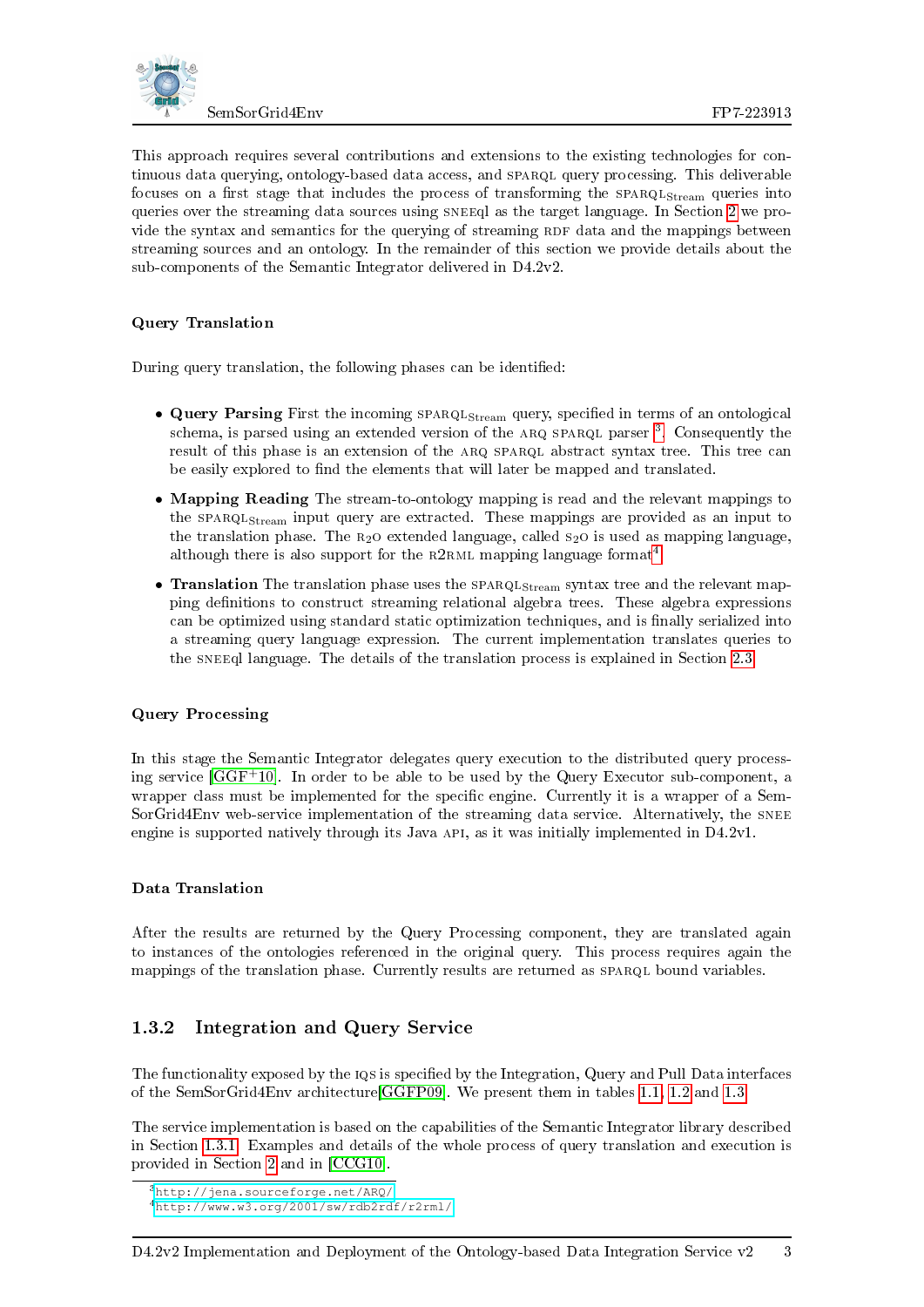

| Types                        |                                                                  |
|------------------------------|------------------------------------------------------------------|
| DataResourceAbstractName     | The abstract name associated with the data $resource(s)$ rep re- |
|                              | sented as a URI (As defined in WS-DAI).                          |
| MappingDocument              | An XML document consisting of a mapping format URI and the       |
|                              | encoded mappings between the data sources and the resulting      |
|                              | global schema.                                                   |
| Faults                       |                                                                  |
| ServiceBusyFault             | The service is already processing a message and concurrent op-   |
|                              | erations are not supported.                                      |
| NotAuthorizedFault           | The consumer is not authorized to perform the requested oper-    |
|                              | ation or is not authorized to perform the requested operation at |
|                              | this time.                                                       |
| InvalidResourceNameFault     | The data resource specified is unknown to the service.           |
| DataResourceUnavailableFault | The data resource that is the target of the message is currently |
|                              | not available. This could be caused by a temporary fault or      |
|                              | could indicate that the data resource has stopped operating per- |
|                              | manently.                                                        |
| InvalidMappingDocumentFault  | The mapping document specified is not in a valid format or       |
|                              | cannot be processed by the service.                              |
| Operations                   |                                                                  |
| IntegrateAs                  | Creates a data resource which presents the global view over a    |
|                              | set of data sources.                                             |
| Inputs                       | resourceNames+: DataResourceAbstractName,                        |
|                              | mappings?: MappingDocument,                                      |
|                              | integratedSourceName?: String                                    |
| Output                       | integratedDataResource: EndpointReference                        |
| Faults                       | InvalidDataResourceNameFault,                                    |
|                              | DataResourceUnavailableFault,                                    |
|                              | InvalidMappingDocumentFault,                                     |
|                              | Not AuthorizedFault,                                             |
|                              | ServiceBusyFault                                                 |
| $\operatorname{AddSource}$   | Add one or more data sources to the set of known data sources.   |
| Inputs                       | resourceNames+: DataResourceAbstractName,                        |
| Output                       |                                                                  |
| Faults                       | InvalidDataResourceNameFault,                                    |
|                              | DataResourceUnavailableFault,                                    |
|                              | Not Authorized Fault,                                            |
|                              | ServiceBusyFault                                                 |
| RemoveSource                 | Remove one or more data sources from the set of known data       |
|                              | sources.                                                         |
| Inputs                       | resourceNames+: DataResourceAbstractName,                        |
| Output                       |                                                                  |
| Faults                       | InvalidDataResourceNameFault,                                    |
|                              | DataResourceUnavailableFault,                                    |
|                              | Not AuthorizedFault,                                             |
|                              | ServiceBusyFault                                                 |

<span id="page-12-0"></span>Table 1.1: The Integration Interface.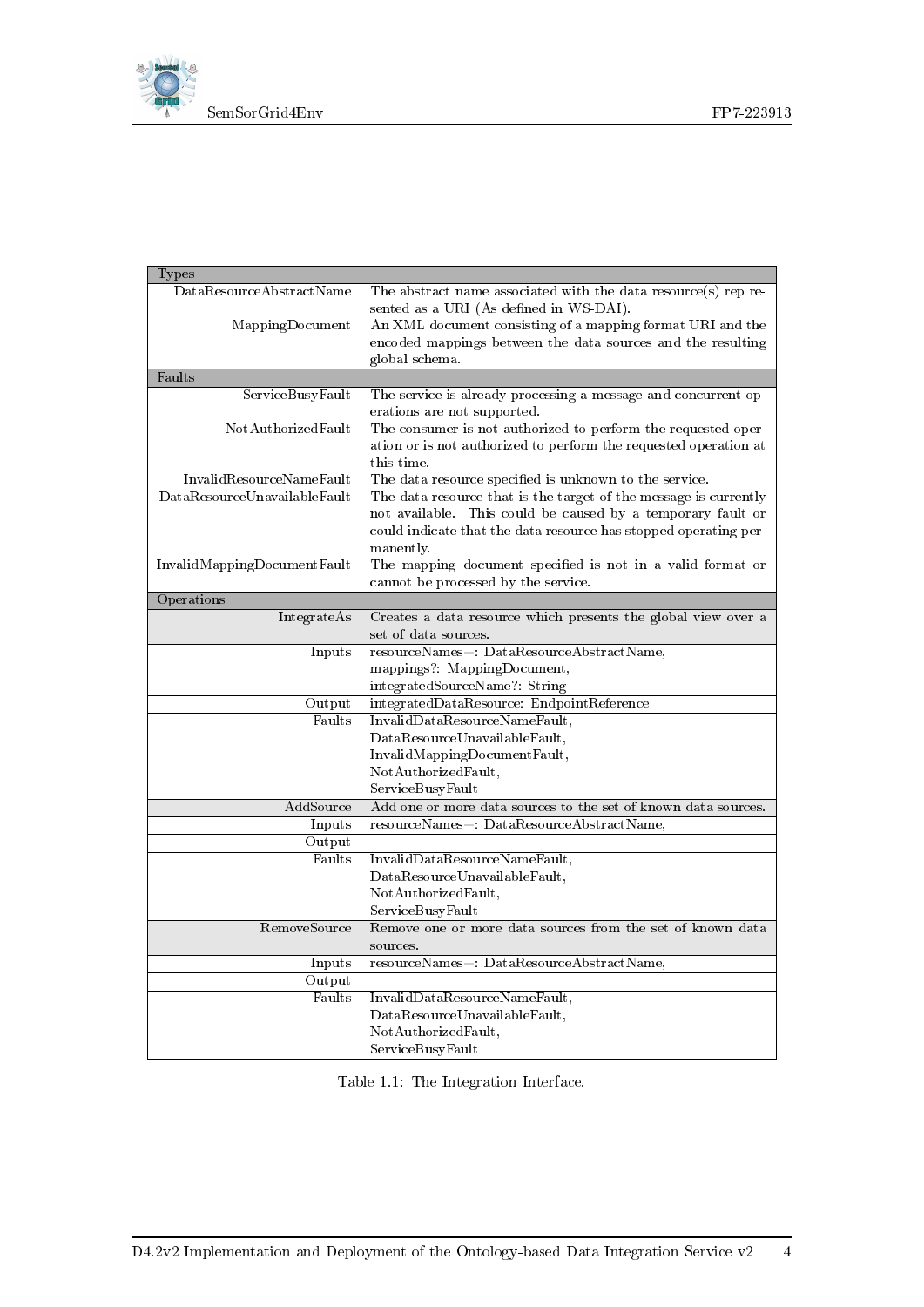



| <b>Types</b>                       |                                                                                                                            |
|------------------------------------|----------------------------------------------------------------------------------------------------------------------------|
| ${\bf Data Resource AbstractName}$ | The abstract name associated with the data resource(s) repre-                                                              |
|                                    | sented as a URI.                                                                                                           |
| DatasetFormatURI                   | The URI of a dataset format.                                                                                               |
| Request Document                   | An XML document that contains the request expression, i.e. the                                                             |
|                                    | query and its parameters.                                                                                                  |
| ResponseDocument                   | A document consisting of a dataset format URI and the en-                                                                  |
|                                    | coded data.                                                                                                                |
| ConfigurationDocument              | An XML document containing the initial parameters for the                                                                  |
|                                    | indirect access resource.                                                                                                  |
| PropertyDocument                   | An XML document conforming to a defined XML schema to                                                                      |
|                                    | describe the properties of the service.                                                                                    |
| Faults                             |                                                                                                                            |
| ServiceBusyFault                   | The service is already processing a message and concurrent op-                                                             |
|                                    | erations are not supported.                                                                                                |
| NotAuthorizedFault                 | The consumer is not authorized to perform the requested oper-                                                              |
| InvalidResourceNameFault           | ation or is not authorized to perform it at this time.                                                                     |
| DataResourceUnavailableFault       | The data resource specified is unknown to the service.<br>The data resource that is the target of the message is currently |
|                                    | not available.                                                                                                             |
| InvalidExpressionFault             | The expression given as part of the request contains errors.                                                               |
| InvalidLanguageFault               | The input dataset (usually the expression component of an in-                                                              |
|                                    | coming request) has an unrecognized language element.                                                                      |
| InvalidDatasetFormatFault          | The dataset format URI specified is not known to the service.                                                              |
| InvalidConfigurationDocumentFault  | The configuration document specified is not valid.                                                                         |
| Operations                         |                                                                                                                            |
| GetSPARQLPropertyDocument          | Returns the core property document values associated with the                                                              |
|                                    | service implementing this message.                                                                                         |
| Inputs                             | resourceName: DataResourceAbstractName                                                                                     |
| Output                             | properties: SPARQLPropertyDocument                                                                                         |
| Faults                             | InvalidResourceName, DataResourceUnavailableFault,                                                                         |
|                                    | NotAuthorizedFault, ServiceBusyFault                                                                                       |
| DestroyDataResource                | Destroy the named data resource; future messages directed at                                                               |
|                                    | the resource MUST yield an InvalidResourceNameFault.                                                                       |
| Inputs                             | resourceName: DataResourceAbstractName                                                                                     |
| Output                             |                                                                                                                            |
| Faults                             | InvalidResourceName, DataResourceUnavailableFault,<br>NotAuthorizedFault, ServiceBusyFault                                 |
| SPARQLExecute                      | Directs a query document to a data resource.                                                                               |
| Inputs                             | resourceName: DataResourceAbstractName                                                                                     |
|                                    | format .: DatasetFormtURI.                                                                                                 |
|                                    | queryExpression: RequestDocument                                                                                           |
| Output                             | queryResponse: ResponseDocument                                                                                            |
| Faults                             | InvalidResourceNameFault, DataResourceUnavailableFault,                                                                    |
|                                    | InvalidDatasetFormatFault, InvalidExpressionFault,                                                                         |
|                                    | InvalidLanguageFault, NotAuthorizedFault, ServiceBusyFault                                                                 |
| SPARQLExecuteFactory               | Creates a relationship between a data resource representing the                                                            |
|                                    | result of a query and the data access service by which it will be                                                          |
|                                    | accessed.                                                                                                                  |
| Inputs                             | resourceName: DataResourceAbstractName                                                                                     |
|                                    | responseInterfaceType?: QName,                                                                                             |
|                                    | configurationDocument?: ConfigurationDocument,                                                                             |
|                                    | preferredTargetService?: EndPointReference,                                                                                |
|                                    | requestDocument: RequestDocument                                                                                           |
| Output                             | queryResponse: QueryExpressionDocument                                                                                     |
| Faults                             | InvalidResourceNameFault, DataResourceUnavailableFault,                                                                    |
|                                    | InvalidPortTypeQnameFault, InvalidExpressionFault,                                                                         |
|                                    | InvalidConfigurationDocumentFault, InvalidLanguageFault,<br>NotAuthorizedFault, ServiceBusyFault                           |
|                                    |                                                                                                                            |

<span id="page-13-0"></span>Table 1.2: The Query Interface.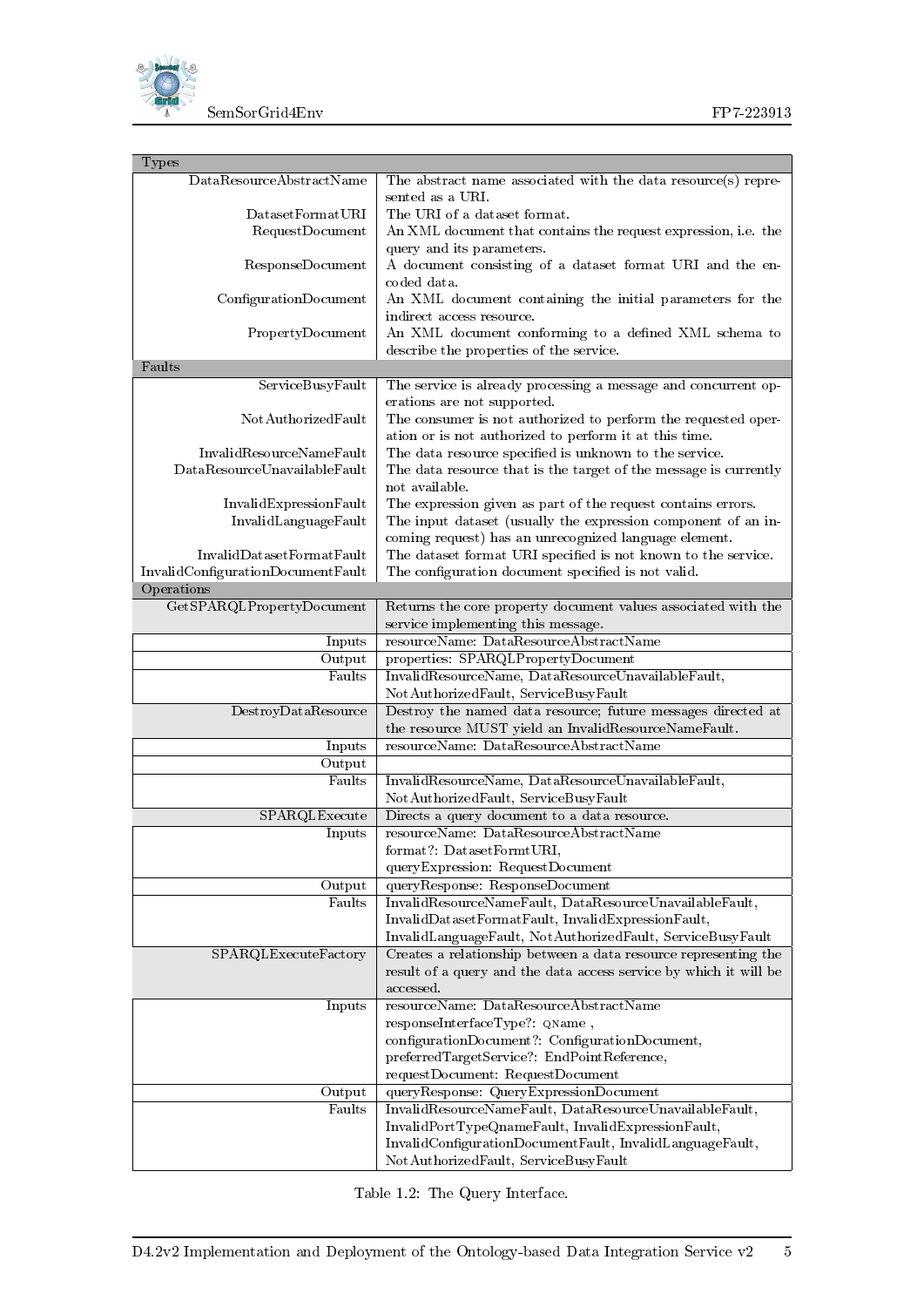

| <b>Types</b>                    |                                                                                    |
|---------------------------------|------------------------------------------------------------------------------------|
| DataResourceAbstractName        | The abstract name associated with the data resource(s) rep re-<br>sented as a URI. |
| DatasetFormatURI                | The URI of a dataset format.                                                       |
| StreamDataset                   | A document consisting of a dataset format URI and the en-                          |
|                                 | coded data.                                                                        |
| PropertyDocument                | An XML document conforming to a defined XML schema to                              |
|                                 | describe the properties of the service.                                            |
| Faults                          |                                                                                    |
| ServiceBusyFault                | The service is already processing a message and concurrent op-                     |
|                                 | erations are not supported.                                                        |
| NotAuthorizedFault              | The consumer is not authorized to perform the requested oper-                      |
|                                 | ation or is not authorized to perform the requested operation at                   |
|                                 | this time.                                                                         |
| InvalidResourceNameFault        | The data resource specified is unknown to the service.                             |
| DataResourceUnavailableFault    | The data resource that is the target of the message is currently                   |
|                                 | not available.                                                                     |
| Operations                      |                                                                                    |
| GetDataResourcePropertyDocument | Retrieves the PropertyDocument for the pull stream response                        |
|                                 | resource.                                                                          |
| Inputs                          | resourceName: DataResourceAbstractName                                             |
| Output                          | properties: PropertyDocument                                                       |
| Faults                          | InvalidResourceName,                                                               |
|                                 | DataResourceUnavailableFault,                                                      |
|                                 | NotAuthorizedFault                                                                 |
|                                 | ServiceBusyFault                                                                   |
| GetStreamItem                   | Retrieves a specified count of stream items from the pull stream                   |
|                                 | service from a specific point in the available history.                            |
| Inputs                          | resourceName: DataResourceAbstractName                                             |
|                                 | datasetFormatURI?:anyURI,                                                          |
|                                 | position?: xsd:dateTime   xsd:int,                                                 |
|                                 | count?: xsd:duration   xsd:int,                                                    |
|                                 | maxTuples?: xsd:int                                                                |
| Output                          | streamDataset:StreamDataset                                                        |
| Faults                          | InvalidResourceName,                                                               |
|                                 | DataResourceUnavailableFault,                                                      |
|                                 | InvalidDatasetFormatFault,                                                         |
|                                 | Not AuthorizedFault,                                                               |
|                                 | InvalidWindowFault,                                                                |
|                                 | MaxTuplesExceededFault,                                                            |
|                                 | ServiceBusyFault                                                                   |
| GetStreamNewestItem             | Retrieves the most recent stream items in the pull stream re-                      |
|                                 | sponse resource up to the specified count.                                         |
| Inputs                          | resourceName: DataResourceAbstractName                                             |
|                                 | datasetFormatURI?:anyURI,                                                          |
|                                 | count?: xsd:duration   xsd:int,                                                    |
|                                 | maxTuples?: xsd:int                                                                |
| Output                          | streamDataset:StreamDataset                                                        |
| Faults                          | InvalidResourceName,                                                               |
|                                 | DataResourceUnavailableFault,                                                      |
|                                 | InvalidDatasetFormatFault,                                                         |
|                                 | Not Authorized Fault,                                                              |
|                                 | InvalidWindowFault,                                                                |
|                                 | MaxTuplesExceededFault,                                                            |
|                                 | ServiceBusyFault                                                                   |

<span id="page-14-0"></span>Table 1.3: The Pull Data Interface.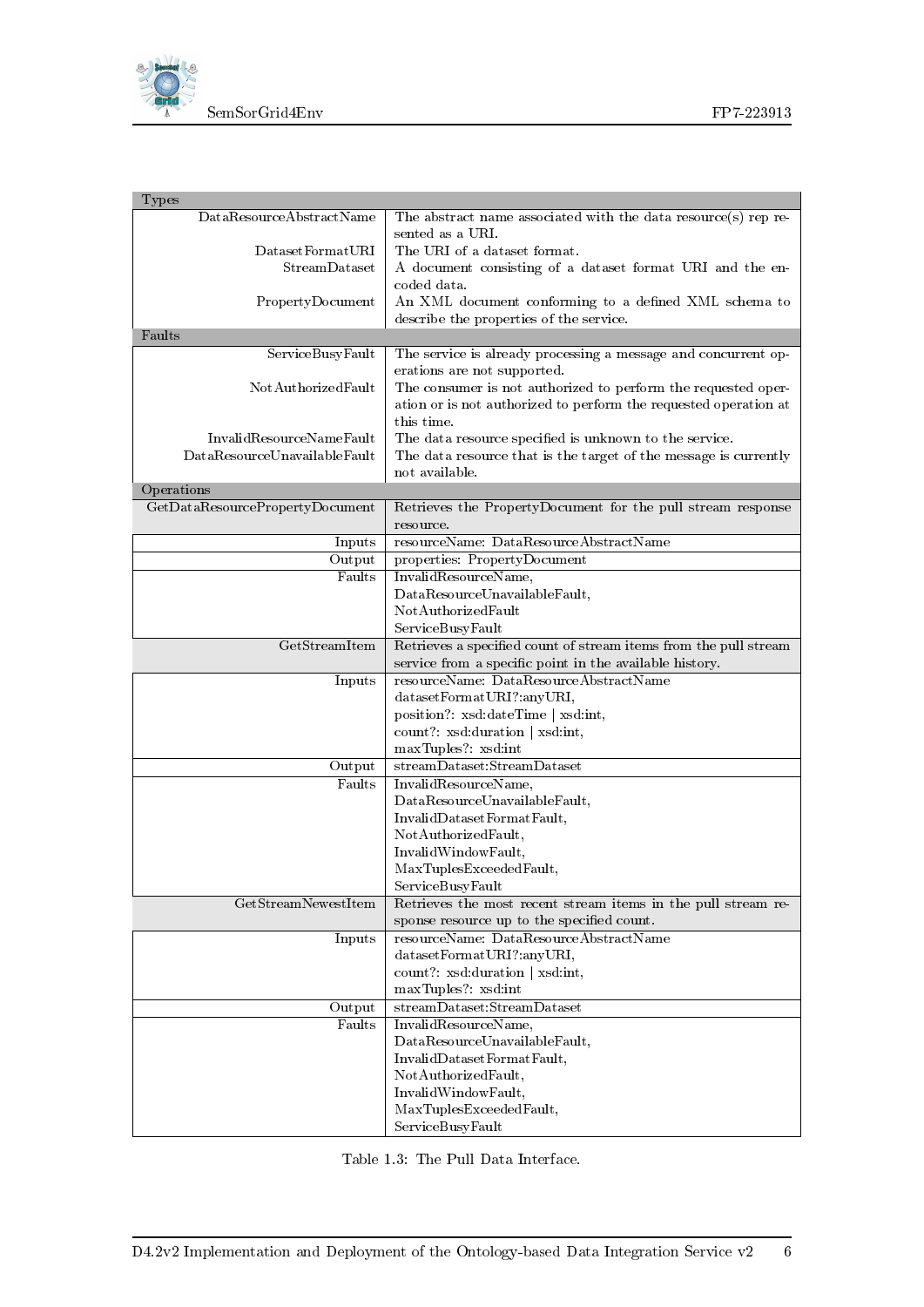

## <span id="page-15-0"></span>2. Theoretical Background

In this section we provide details about the theoretical foundations of the query translation mechanisms used to access streaming data sources through SPARQL<sub>Stream</sub> queries over ontological schemas.

### <span id="page-15-1"></span>2.1 Motivation

Recent advances in wireless communications and sensor technologies have opened the way for deploying networks of interconnected sensing devices capable of ubiquitous data capture, processing and delivery. Sensor network deployments are expected to increase signicantly in the upcoming years because of their advantages and unique features. Tiny sensors can be installed virtually anywhere and still be reachable thanks to wireless communications. Moreover, these devices are inexpensive and can be used for a wide variety of applications including security surveillance, healthcare provision, and environmental monitoring.

As an example, consider a web application which aids an emergency planner to detect and coordinate the response to flood risk alerts along the south east coast of England. This involves retrieving relevant data from multiple sources, e.g. meteorological forecasts from the Met Office (UK's National Weather Service)[1](#page-15-2) , real-time wave and tide data from sensor networks deployed in the region by the  $\rm{cco}$  (Channel Coastal Observatory)<sup>[2](#page-15-3)</sup>, and any other relevant sources of data such as the NFCDD (UK's Environment Agency<sup>[3](#page-15-4)</sup> National Flood and Coastal Defence Database) providing data about coastal defences. Typically sources are managed autonomously and model their data according to the needs of the deployment. To integrate the data requires linking the sources to a common data model so that conditions that are likely to cause a flood can be detected, and presented to the user in terms of their domain, e.g. flood risk assessment. We propose that ontologies can be used as such a common model. For the scenario presented here, we use an ontology that extends ontologies from  $\text{SWEET}^4$  $\text{SWEET}^4$  and the W3C incubator group's semantic sensor network ontology[5](#page-15-6) .

The semantic web community has already addressed the problem of accessing stored data sources using mappings, such as  $R_2O$  [\[BCGP04\]](#page-39-4) and D2RQ [\[BC07\]](#page-39-5). However, similar solutions for streaming data mapping and querying using ontology-based approaches have not been explored yet. The database community has investigated data stream processing where the data is viewed as an append-only sequence of tuples. Systems such as  $STREAM$  [\[ABB](#page-39-6)+06] and Borealis [\[AAB](#page-39-7)+05] have focused on query evaluation and optimization over streams with high, variable, data rates. Other systems such as snee [\[GBG](#page-39-8)<sup>+</sup>11] and TinyDB [\[MFHH05\]](#page-40-3), have focused on data generated by sensor networks, which tends to be at a lower rate, and query processing in the sensor network where resources are more constrained and energy efficiency is the primary concern. There have also been proposals for query processing over streaming RDF data [\[BGJ08,](#page-39-9) [BBCG10\]](#page-39-10).

However there is still no bridging solution that connects these technologies coherently in order to answer the requirements of i) establishing mappings between ontological models and streaming data source schemas, and ii) accessing streaming data sources through queries over ontology models.

In this section we focus on providing ontology-based access to streaming data sources, including sensor networks, through declarative continuous queries. We build on the existing work of  $R_2O$ for enabling ontology-based access to relational data sources, and SNEE for query evaluation over streaming and stored data sources. This constitutes a first step towards a framework for the

<span id="page-15-4"></span><sup>3</sup><http://www.environment-agency.gov.uk/> accessed 15 September 2010.

<span id="page-15-2"></span><sup>1</sup><http://www.metoffice.gov.uk> accessed 15 September 2010.

<span id="page-15-3"></span><sup>2</sup><http://www.channelcoast.org/> accessed 15 September 2010.

<span id="page-15-6"></span><span id="page-15-5"></span> $^4$ <http://sweet.jpl.nasa.gov/> accessed 15 January 2011.

<sup>5</sup>[http://www.w3.org/2005/Incubator/ssn/wiki/Semantic\\_Sensor\\_Network\\_Ontology](http://www.w3.org/2005/Incubator/ssn/wiki/Semantic_Sensor_Network_Ontology) accessed 15 January 2011.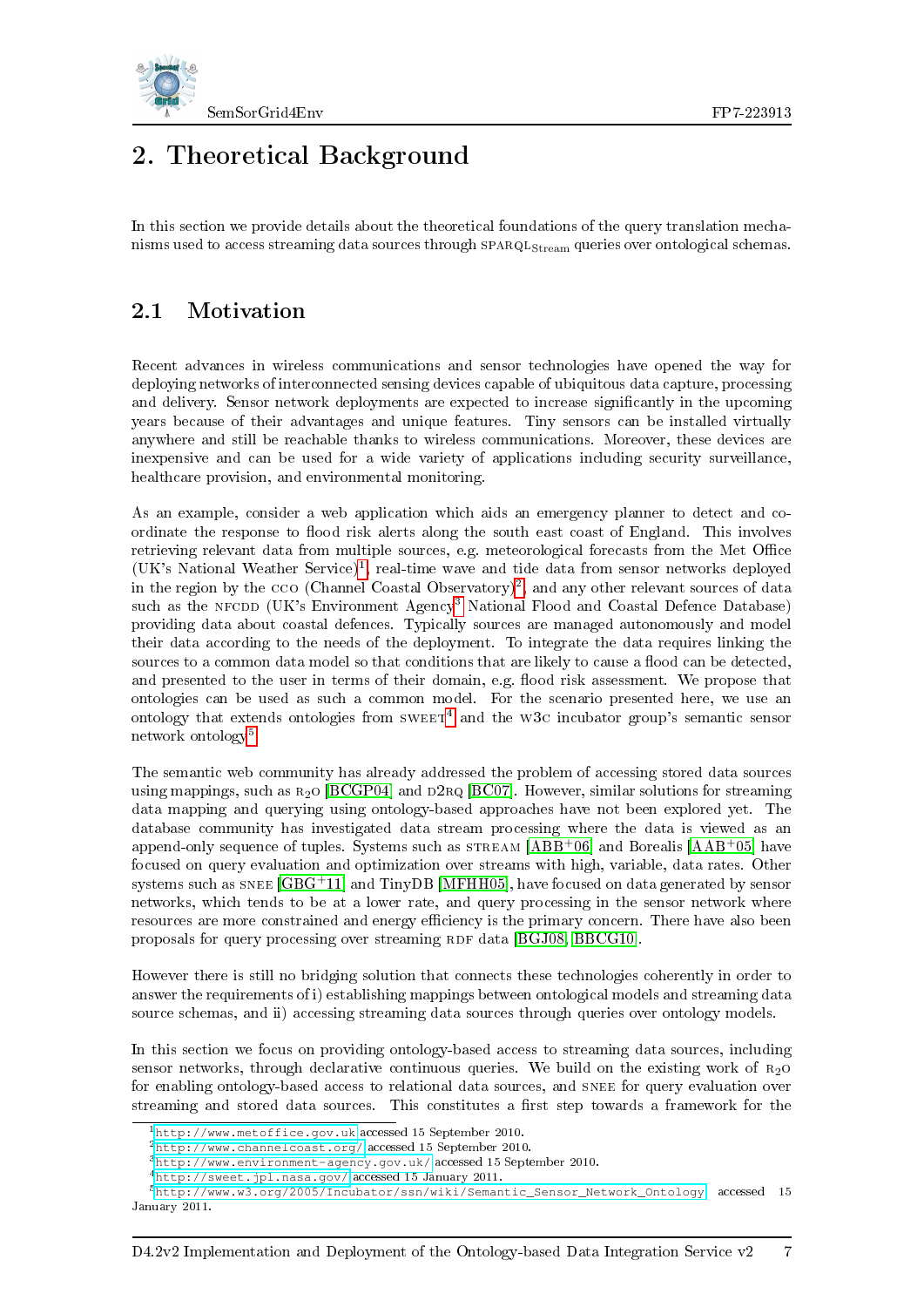

integration of distributed heterogeneous streaming and stored data sources through ontological models.

## <span id="page-16-0"></span>2.2 Query and Mapping Syntax

In this section we introduce the SPARQL<sub>Stream</sub> query language, an extension to SPARQL for streaming RDF data, which has been inspired by C-SPARQL [\[BBCG10\]](#page-39-10) and SNEEql [\[BGFP08\]](#page-39-11). However, significant improvements have been made to C-SPARQL that correct the types supported and the semantics of windowing operations, which can be summarized as: (i) we only support windows defined in time, (ii) the result of a window operation is a window of triples, not a stream, over which traditional operators can be applied, as such we have added window-to-stream operators, and (iii) we have adopted the SPARQL 1.1 definition for aggregates. We also present  $s_2$ O for the definition of stream-to-ontology mappings.

### <span id="page-16-1"></span>2.2.1  $SPARQL<sub>Stream</sub>$

Just as in C-SPARQL we define an RDF stream as a sequence of pairs  $(T_i, \tau_i)$  where  $T_i$  is an RDF triple  $\langle s_i, p_i, o_i \rangle$  and  $\tau_i$  is a timestamp which comes from a monotonically non-decreasing sequence. An RDF stream is identified by an IRI, which provides the location of the data source<sup>[6](#page-16-3)</sup>.

Window definitions are of the form 'FROM Start TO End [STEP] [Literal]', where the Start and End are of the form NOW or NOW  $-$  Literal, and Literal represents some number of time unit (DAYS, HOURS, MINUTES, or SECONDS)<sup>[7](#page-16-4)</sup>. The optional STEP indicates the gap between each successive window evaluation. Note, if the size of the step is smaller than the range of the window, then the windows will overlap, if it coincides with the size of the window then every triple will appear in one and only one window, and if the step is larger than the range then the windows sample the stream. Also note that the denition of a window can be completely in the past. This is useful for correlating current values on a stream with values that have previously occurred.

The result of applying a window over a stream is a timestamped bag of triples over which conjunctions between triple patterns, and other "classical" operators can be evaluated. Windows can be converted back into a stream of triples by applying one of the window-to-stream operators in the SELECT clause: ISTREAM for returning all newly inserted answers since the last window, DSTREAM for returning all deleted answers since the last window, and RSTREAM for returning all answers in the window. Listing [1](#page-17-0) shows a complete  $SPARQL<sub>Stream</sub>$  query which, every minute, returns the average of the last 10 minutes of wind speed measurements for each sensor, if it is higher than the average speed from 2 to 3 hours ago.

Note, SPARQL<sub>Stream</sub> only supports time-based windows. Other similar languages, such as C-SPARQL also have the notion of triple-based windows. However, such windows are problematic to define in an approach where RDF triples are generated on the fly, since the number of triples required to generate an answer may be greater than the size of the triple window. For example, consider a window size of 1 triple and the graph pattern from the example query in Listing [1.](#page-17-0) Only one of the triples that form the graph pattern would be kept by the window, which provides insufficient information to compute the expected query answer.

### <span id="page-16-2"></span>2.2.2  $S_2O:$  Defining Stream-to-Ontology Mappings

The mapping document that describes how to transform the data source elements to ontology elements is written in the s<sub>2</sub>0 mapping language, an extended version of  $R_2$ o [\[BCGP04\]](#page-39-4). An  $R_2$ o

<span id="page-16-4"></span><span id="page-16-3"></span> $6$ Note in our work the ini identifies a virtual RDF stream since it is derived from the streaming data sources.  $7$  Note that the parser will also accept the non-plural form of the time units and is not case sensitive.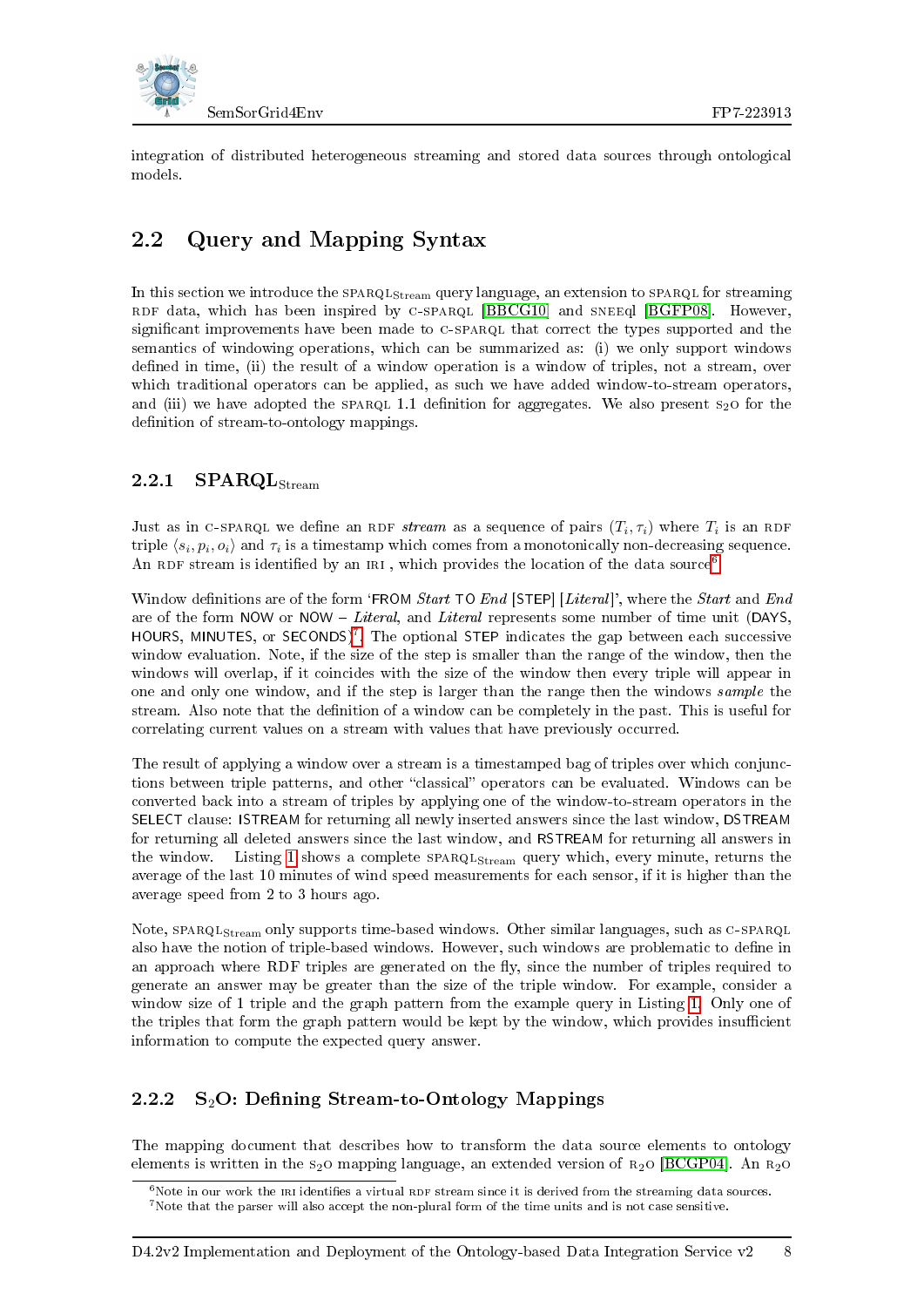

```
PREFIX flood: \langlehttp://www.semsorgrid4env.eu#<br>PREFIX rdf: \langlehttp://www.w3.org/1999/02/22-rd
         r d f : <h t t p ://www . w3 . or g /1999/02/22−r d f −sy n t a x −n s#>
SELECT RSTREAM ?WindSpeedAvg<br>FROM STREAM <www.semsorgrid4env.eu/SensorReadings.srdf> [FROM NOW — 10 MINUTES TO NOW STEP
       1 MINUTE]
FROM STREAM <www semsorgrid4env eu/SensorArchiveReadings srdf> [FROM NOW - 3 HOURS TO NOW
       −2 HOURS STEP 1 MINUTE]
WHERE {
   {
      SELECT AVG(? speed) AS ?WindSpeedAvg
      WHERE
      {
            GRAPH \ltwww.semsorgrid4env.eu/SensorReadings.srdf> {
            ?WindSpeed a f l o o d : Wi n d S p e e dO b s e r v a ti o n ;
f l o o d : h a sS pee d ? s p e e d ; }
      } GROUP BY ?WindSpeed
   }
{
      SELECT AVG(? archived Speed) AS
           ? Wind Speed History Avg
     WHERE
      {
         \overline{\text{GRAPH}} \text{\ensuremath{\leq_{\mathrm{www.~semsorgrid4env.eu}/SensorArchiveReadings. srdf}}? ArchWindSpeed a f l o o d : Wi n dS p e e dO b s e r v a ti o n ;
f l o o d : h a sS pee d ? a r c h i v e d S p e e d ; }
      } GROUP BY ? ArchWindSpeed
   }<br>FILTER (?WindSpeedAvg > ?WindSpeedHistoryAvg)
}
```
Listing 1: An example  $SPARQL_{Stream}$  query which every minute computes the average wind speed measurement for each sensor over the last 10 minutes if it is higher than the average of the last 2 to 3 hours.

mapping document includes a section that describes the database relations, dbscehma-desc. In order to support data streams,  $R_2O$  has been extended to also describe the data stream schema. A new component called streamschema-desc has been created, as shown in the top part of Listing [2.](#page-18-2)

The description of a relational stream is similar to a relation in terms of the  $R_2$ O language. An additional attribute streamType has been added, it denotes the kind of stream in terms of data acquisition, i.e. event or acquisitional, as this will have an impact on the underlying implementation. In the same way as key and non-key attributes are defined, a new timestamp-desc element has been added to provide support for declaring the stream timestamp attribute. Since  $s_2$ O extends  $r_{2}$ O, relations can also be specified using the existing  $R<sub>2</sub>$  o mechanism. For the class and property mappings, the existing  $R_2$ o definitions can be used for stream schemas just as it was for relational schemas. This is specified in the conceptmap-def element and the attributemap-def elements, as shown in the bottom part of Listing [2.](#page-18-2)

In addition, although they are not explicitly mapped, the timestamp attribute of stream tuples could be used in some of the mapping definitions, for instance in the URI construction (uri-as element). Finally, a  $SPARQL<sub>Stream</sub>$  streaming query requires an RDF stream to have an IRI identifier. For this,  $s_2$ O creates a *virtual* RDF stream and its IRI is specified in the  $s_2$ O mapping using the virtualStream element. It can be specified at the conceptmap-def level or at the attributemap-def level.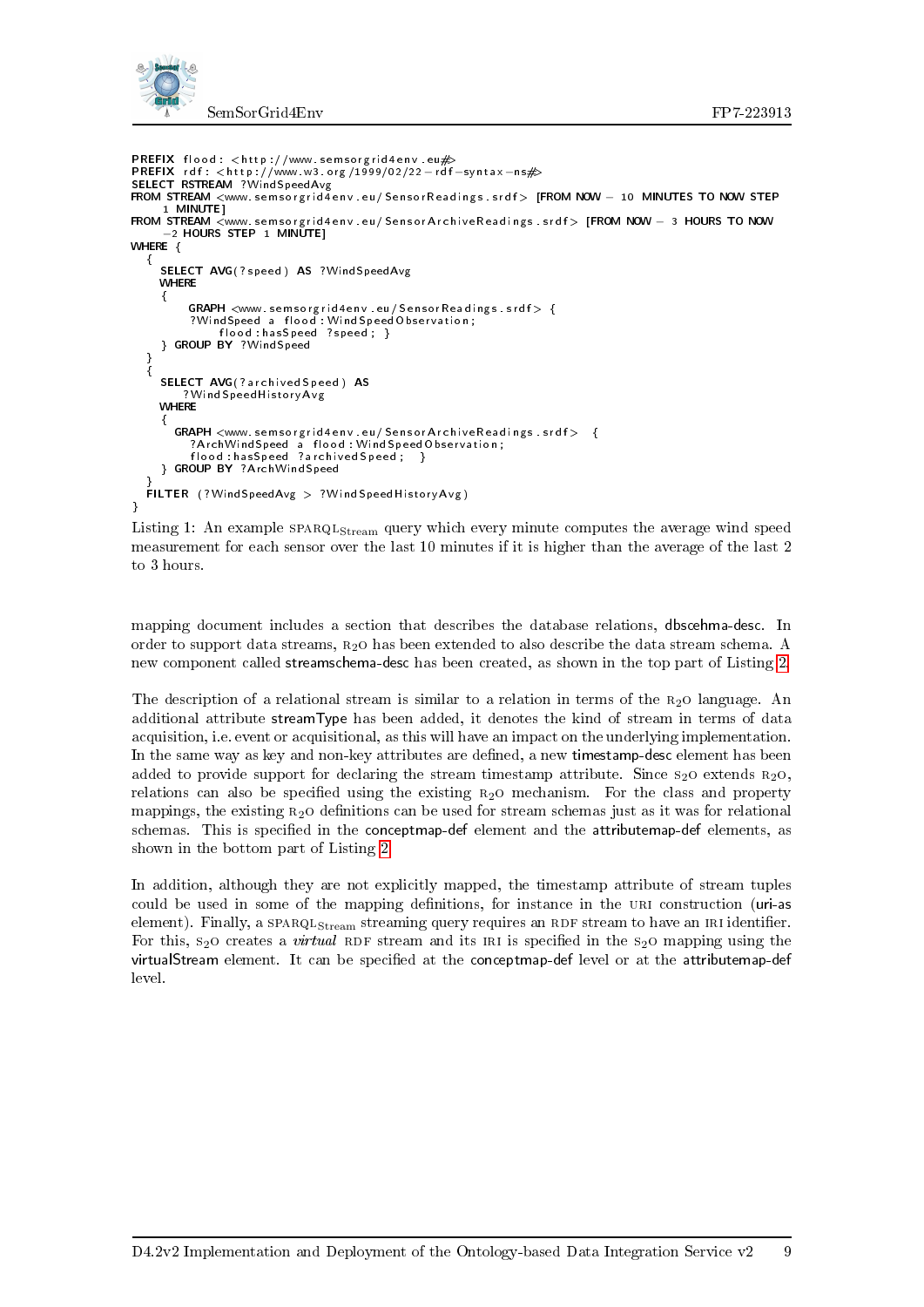

```
st reamschema−d e s c
  name MeteoSensors
  has−stream SensorWind
    streamType push
    do cumentation "Wind measurements"
    keycol-desc sensorid
       column Type integer
    timestamp-desc timestamp
     columnType datetime<br>nonkeycol—desc speed
      columnType float<br>onkevcol—desc directior
    n on k e y c ol−d e s c
       columnType float
conceptmap-d ef Wind Speed Observation
  virtual Stream <http://semsorgrid4env.eu/SensorReadings.srdf>
  u r i −a s
    concat (SensorWind sensorId)
  d e s c r i b e d −by
    at tribut em ap −d ef observation Result
       \mathsf{virtualStream}\ \ \mathsf{http://semsorgrid4env.eu/SensorReadings.srdf}\!>operation constant
         has−column Senso rWind . s p e e d
    at tribut em ap -d ef observation Result Time
       virtual Stream http://semsorgrid4env.eu/SensorReadings.srdf>
       operation constant
         has-column SensorWind timestamp
```
Listing 2: An example  $s_2$  odeclaration of a data stream schema and mapping from a stream schema to an ontology concept.

### <span id="page-18-0"></span>2.3 Semantics of the Streaming Extensions

Now that the syntax of  $SPARQL<sub>Stream</sub>$  and  $s<sub>2</sub>$  have been presented, we define their semantics.

#### <span id="page-18-1"></span>2.3.1 SPARQL<sub>Stream</sub> Semantics

The spart extensions presented here are based on the formalization of Pérez et al. [\[PAG09\]](#page-40-4). An RDF stream S is defined as a sequence of pairs  $(T, \tau)$  where T is a triple  $\langle s, p, o \rangle$  and  $\tau$  is a timestamp in the infinite set of timestamps  $T$ . More formally,

$$
S = \{ (\langle s, p, o \rangle, \tau) \mid \langle s, p, o \rangle \in
$$

$$
((I \cup B) \times I \times (I \cup B \cup L)), \tau \in \mathbb{T} \},
$$

where  $I, B$  and  $L$  are sets of IRIs, blank nodes and literals. Each of these pairs can be called a tagged triple.

We define a stream of windows as a sequence of pairs  $(\omega, \tau)$  where  $\omega$  is a set of triples, each of the form  $\langle s, p, o \rangle$ , and  $\tau$  is a timestamp in the infinite set of timestamps T, and represents when the window was evaluated. More formally, we define the triples that are contained in a time-based window evaluated at time  $\tau \in \mathbb{T}$ , denoted  $\omega^{\tau}$ , as

$$
\omega_{t_s,t_e,\delta}^{\tau}(S) = \{ \langle s,p,o \rangle \mid (\langle s,p,o \rangle, \tau_i) \in S, t_s \leq \tau_i \leq t_e \}
$$

where  $t_s$ ,  $t_e$  define the start and end of the window time range respectively, and may be defined relative to the evaluation time  $\tau$ . Note that the rate at which windows get evaluated is controlled by the STEP defined in the query, which is denoted by  $\delta$ .

We define the three window-to-stream operators as

$$
\mathsf{RStream}((\omega^{\tau},\tau)) = \{ (\langle s,p,o \rangle, \tau) \mid \langle s,p,o \rangle \in \omega^{\tau} \}
$$
  

$$
\mathsf{IStream}((\omega^{\tau},\tau),(\omega^{\tau-\delta},\tau-\delta)) = \{ (\langle s,p,o \rangle, \tau) \mid \langle s,p,o \rangle \in \omega^{\tau}, \langle s,p,o \rangle \notin \omega^{\tau-\delta} \}
$$
  

$$
\mathsf{DStream}((\omega^{\tau},\tau),(\omega^{\tau-\delta},\tau-\delta)) = \{ (\langle s,p,o \rangle, \tau) \mid \langle s,p,o \rangle \notin \omega^{\tau}, \langle s,p,o \rangle \in \omega^{\tau-\delta} \}
$$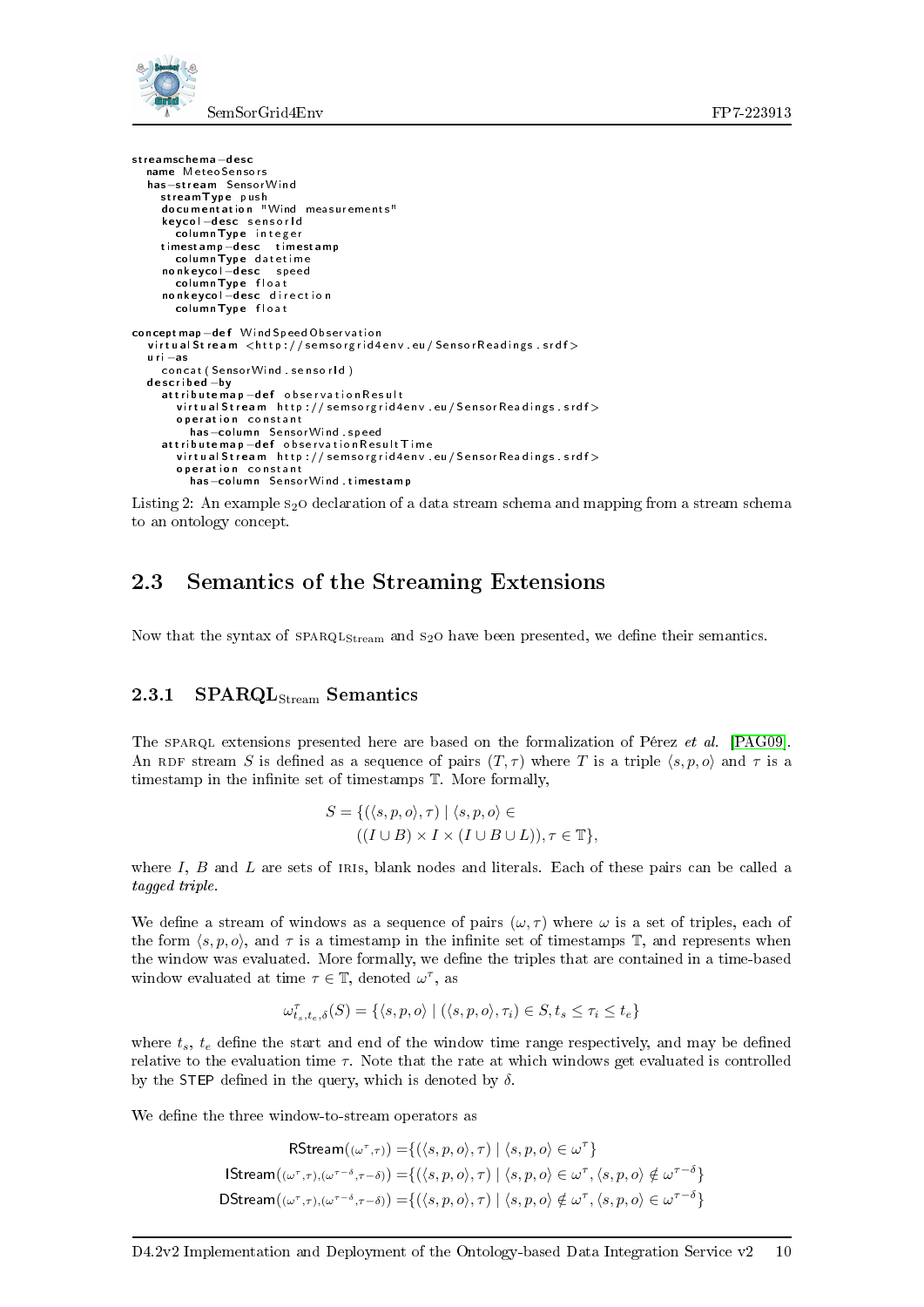

where  $\delta$  is the time interval between window evaluations. Note that RStream does not depend on the previous window evaluation, whereas both IStream and DStream depend on the contents of the previous window.

We have provided a brief explanation of the semantics of  $SPARGL<sub>Stream</sub>$ . This is particularly useful in the sense that users may know what to expect when they issue a query using these new operators. However, as the actual data source is not an RDF stream but a sensor network or an event-based stream, e.g. exposed as a SNEEql endpoint, we need to transform the  $SPARGL_{Stream}$  queries into sneedl queries. The next section describes the semantics of the transformation from SPARQLStream to sneed using the  $s_2$ o mappings.

#### <span id="page-19-0"></span>2.3.2  $S_2O$  Semantics

In this section we will present how we can use the  $s_2$ O mapping definitions to transform a set of conjunctive queries over an ontological schema, into the streaming query language sneeql that is used to access the sources. This work is based on extensions to the odemapster processor [\[BCGP04\]](#page-39-4) and the formalization work of Calvanese *et al.* [\[CDGL](#page-39-12)<sup>+</sup>05] and Poggi *et al.* [\[PLC](#page-40-5)<sup>+</sup>08].

A conjunctive query q over an ontology  $\mathcal O$  can be expressed as:

$$
q(\vec{x}) \leftarrow \varphi(\vec{x}, \vec{y})
$$
  

$$
\varphi(\vec{x}, \vec{y}) : \bigwedge_{i=1...k} P_i, \text{ with } P_i \begin{cases} C_i(x), C_i \text{ is an atomic class.} \\ R_i(x,y), R_i \text{ is an atomic property.} \\ x=y \\ x,y \text{ are variables in } \vec{x}, \vec{y} \text{ or constants.} \end{cases}
$$

where  $\vec{x}$  is a tuple of distinct distinguished variables, and  $\vec{y}$  a tuple of non-distinguished existentially quantified variables. The answer to this query consists in the instantiation of the distinguished variables  $[CDGL<sup>+</sup>05]$  $[CDGL<sup>+</sup>05]$ . For instance consider:

$$
q_1(x) \leftarrow WindSpeedObservation(x) \land
$$
  
isProducedBy(x, y) \land  
Windowsensor(y)

It requires all instances  $x$  that are wind speed measurements captured by wind sensors. In this example  $x$  is a distinguished variable and  $y$  a non-distinguished one. The query has three atoms:  $WindowspeedObservation(x), isProducedBy(x, y),$  and  $Windowsensor(y)$ .

Concerning the formal definition of the query answering, let  $\mathcal{I} = (\Delta^{\mathcal{I}}, \mathcal{I})$  be an interpretation, where  $\Delta^{\mathcal{I}}$  is the interpretation domain and  $\cdot^{\mathcal{I}}$  the interpretation function that assigns an element of  $\Delta^{\mathcal{I}}$  to each constant, a subset of  $\Delta^{\mathcal{I}}$  to each class and a subset of  $\Delta^{\mathcal{I}}\times\Delta^{\mathcal{I}}$  to each property of the ontology. Given a query  $q(\vec{x}) \leftarrow \varphi(\vec{x},\vec{y})$  the answer to  $q$  is the set  $q^{\mathcal{I}}_{\vec{x}}$  of tuples  $\vec{c} \in \Delta^{\mathcal{I}} \times \cdots \times \Delta^{\mathcal{I}}$ that substituted to  $\vec{x}$ , make the formula  $\exists \vec{y}.\varphi(\vec{x}, \vec{y})$  true in  $\mathcal{I}$  [\[CDGL](#page-39-12)<sup>+</sup>05, [PLC](#page-40-5)<sup>+</sup>08, [LT09\]](#page-40-6). Now we can introduce the definition of the mappings. Let  $M$  be a set of mapping assertions of the form:

 $\Psi \rightsquigarrow \Phi$ 

where  $\Psi$  is a conjunctive query over the global ontology  $\mathcal{O}$ , formed by terms of the form  $C(x)$ ,  $R(x, y)$ ,  $A(x, z)$ , with C, R, and A being classes, object properties and datatype properties respectively in  $\mathcal{O}$ ; x, y being object instance variables, and z being a datatype variable.  $\Phi$  is a set of expressions that can be translated to queries in the target continuous language (e.g.  $SNEEql$ ) over the sources.

A mapping assertion  $C(f_C^{Id}(\vec{x})) \rightsquigarrow \Phi_{S_1,...,S_n}(\vec{x})$  describes how to construct the concept C from the source streams (or relations)  $S_1, \ldots, S_n$ . The function  $f_C^{Id}$  creates an instance of the class  $C$ , given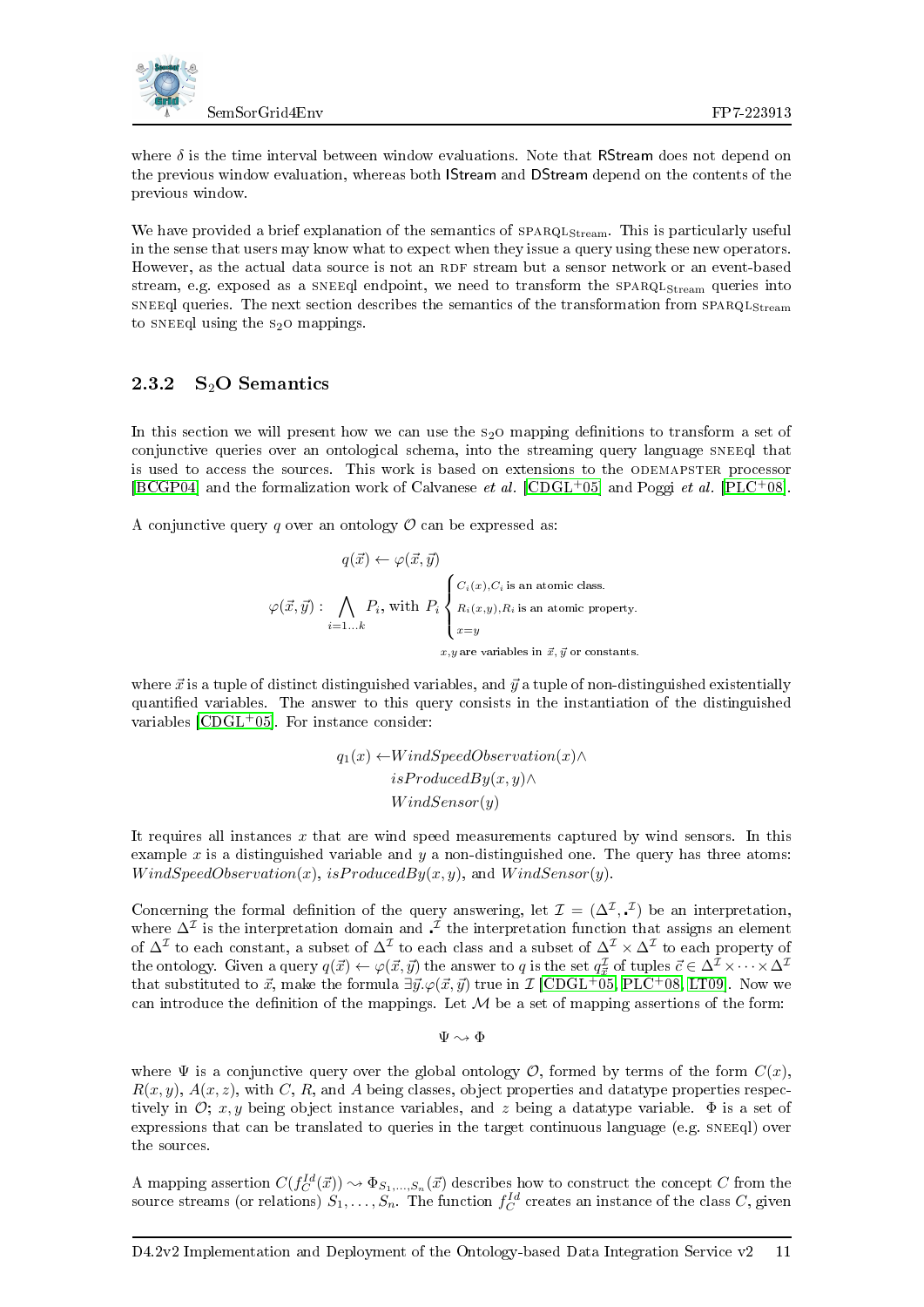

the tuple  $\vec{x}$  of variables returned by the  $\Phi$  expression. More specifically this function will construct the instance identifier (URI) from a set of attributes from the streams and relations. In this case the expression  $\Phi$  has a declarative representation of the form:

$$
\Phi_{S_1,...,S_n}(\vec{x})=\exists \vec{y}.p^{Proj}_{S_1,...,S_n}(\vec{x}) \wedge p^{Join}_{S_1,...,S_n}(\vec{v}) \wedge p^{Sel}_{S_1,...,S_n}(\vec{v})
$$

where  $\vec{v}$  is a tuple of variables in either  $\vec{x}, \vec{y}$ . The term  $p^{Join}$  denotes a set of join conditions over the streams and relations  $S_i$ . Similarly the term  $p^{Sel}$  represents a set of condition predicates over the variables  $\vec{v}$  in the streams  $S_i$  (e.g. conditions using  $\langle , \leq, \geq, \rangle$ , = operators).

A mapping assertion  $R(f_{C_1}^{Id}(\vec{x_1}), f_{C_2}^{Id}(\vec{x_2})) \sim \Phi_{S_1,...,S_n}(\vec{x_1}, \vec{x_2})$  describes how to construct instances of the object property R from the source streams and relations  $S_i$ . The declarative form of  $\Phi$  is:

$$
\Phi_{S_1,...,S_n}(\vec{x_1},\vec{x_2}) = \exists \vec{y}.\Phi_{S_1,...,S_k}(\vec{x_1}) \land \Phi_{S_{k+1},...,S_n}(\vec{x_2}) \land p_{S_1,...,S_n}^{Join}(\vec{v})
$$

where  $\Phi_{S_1,...,S_k}, \Phi_{S_{k+1},...,S_n}$  describe how to extract instances of  $C_1$  and  $C_2$  from the streams  $S_1, \ldots, S_k$  and  $S_{k+1}, \ldots, S_n$  respectively. The term  $p^{Join}$  is the set of predicates that denotes the ioin between the streams and relations  $S_1, \ldots, S_n$ .

Finally an expression  $A(f_C^{Id}(\vec{x}), f_A^{Trf}(\vec{z})) \sim \Phi_{S_1,...,S_n}(\vec{x}, \vec{z})$  describes how to construct instances of the datatype property  $A$  from the source streams and relations  $S_1, \ldots, S_n$ . The function  $f_A^{Trf}$  executes any transformation over the tuple of variables  $\vec{z}$  to obtain the property value (e.g. arithmetic operations, or string operations). The declarative form of  $\Phi$  in this case is:

$$
\Phi_{S_1,\dots,S_n}(\vec{x},\vec{z}) = \exists \vec{y}.\Phi_{S_1,\dots,S_k}(\vec{x}) \land \Phi_{S_{k+1},\dots,S_n}(\vec{z}) \land p_{S_1,\dots,S_n}^{Join}(\vec{v})
$$

The definition follows the same idea as the previous one. The variables of  $\vec{z}$  will contain the actual values that will be used to construct the datatype property value using the function  $f_A^{Trf}$ .

When a conjunctive query is issued against the global ontology, the processor first parses it and transforms it into an abstract syntax tree and then uses the expansion algorithm described in [\[BCGP04\]](#page-39-4) (that is based on the PerfectRef algorithm of  $[CDGL^{+}05]$  $[CDGL^{+}05]$ ) to produce an expanded conjunctive query based on the TBox of the ontology. Afterwards the rewritten query can be translated to an extended relational algebra.

A query  $Q_{\mathcal{O}}(\vec{x})[t_s, t_e, \delta]$  is a conjunctive query with a window operator (where  $t_s$ ,  $t_e$  are the start and end points of the window range and  $\delta$  is the slide) in order to narrow the data set according to a given criteria. For a query:

$$
Q_{\mathcal{O}}(\vec{x})[t_s, t_e, \delta] = (C_1(x) \wedge R(x, y) \wedge A(x, z))[t_s, t_e, \delta]
$$

the translation is given by  $\lambda(\Phi)$ , following the mapping definition:

$$
\lambda(\Phi_{S_1,\ldots,S_n}(\vec{x})_{[t_s,t_e,\delta]})=\pi_{p^{\text{Proj}}}(\mathbb{N}_{p^{\text{Join}}}\left(\sigma_{p^{\text{Self}}}(\omega_{t_s,t_e,\delta}S_1),\ldots,\sigma_{p^{\text{Self}}}(\omega_{t_s,t_e,\delta}S_n)\right))
$$

The expression denotes first a window operation  $\omega_{t_s,t_e,\delta}$  over the relations or streams  $S_1, \ldots, S_n$ , with  $t_s$ ,  $t_e$ , and  $\delta$  being the time range and slide. A selection  $\sigma_{p^{Sel}}$  is applied over the result, according to the conditions defined in the mapping. A multi-way join  $\mathbb{M}_{p^{J}^{j}}$  is then applied to the selection, also based on the corresponding mapping definition. Finally a projection  $\pi_{n^{\text{Proj}}}$ is applied over the results. For any conjunctive query with more atoms, the construction of the algebra expression will follow the same direct translation using the gav approach.

#### <span id="page-20-0"></span>2.4 Implementation and Execution: Walkthrough

The presented approach of providing ontology-based access to streaming data has been implemented as an extension to the odemapster processor [\[BCGP04\]](#page-39-4). This implementation generates sneed queries that can be executed by the streaming query processor.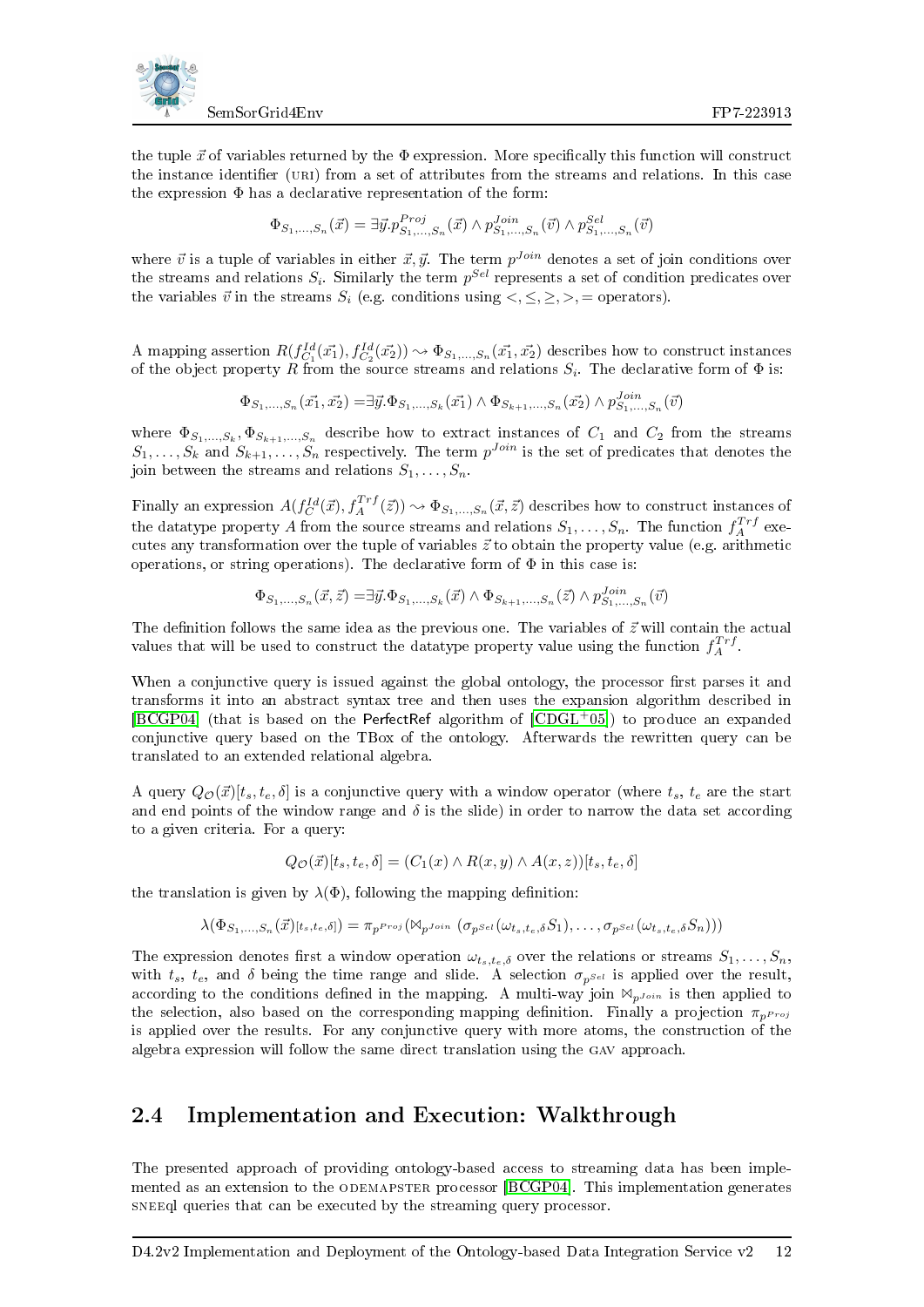

Consider the motivating example where a sensor network generates two streams WindFolkestone and WindHernebay of wind sensor measurements. The associated stored information about the sensors, e.g. location and type, are stored in a relation Sensors.

<span id="page-21-0"></span>WindFolkestone: (sensorId INT PK, timestamp DATETIME PK, speed FLOAT, direction FLOAT) WindHernebay: (sensorId INT PK, timestamp DATETIME PK, speed FLOAT, direction FLOAT) Sensors: (sensorId INT PK, sensorName VARCHAR(45), lat FLOAT, long FLOAT)

Listing 3: Relational schema of the stream data source.

The schemas are presented in Listing [3.](#page-21-0) Also consider the following ontological view:

 $SpeedObservation \sqsubseteq Observation$  $Windowservation \sqsubseteq SpeedObservation$  $SpeedObservation \sqsubseteq \exists observationResult$  $SpeedObservation \sqsubseteq \exists observationResultTime$  $Observation \sqsubseteq \exists isProducedBy.Sensor$  $Sensor \sqsubseteq \exists hasLatitude$  $Sensor \sqsubseteq \exists hasLongitude$ 

We can define an  $s_2$ O mapping that unifies the WindFolkestone and WindHernebay stream tuples into instances of a  $WindowspeedObservation$  concept. Listing [4](#page-21-1) is an extract of the s<sub>2</sub>O mapping document concerning the WindSpeedObservation. The mapping extract defines how to construct the WindSpeedObservation and Sensor class instances from the streams WindFolkestone and WindHernebay and the Sensors table:

> $\Psi_{WindowsedObservation} \sim \Phi_{\texttt{Window}}$  indHernebay  $\Psi_{Sensor} \!\sim\!\! \Phi_{\texttt{Sensors}}$

It needs to perform a union operation over both streams, as specified in the mapping document, and assign an alias name to this union (SensorWind). In the case of the  $WindowspeedObservation$  the function  $f_{WindowspeedObservation}^{Id}$  produces the URI's of the instances by concatenating the sensorId and timestamp attributes.

```
conceptmap-d ef Wind Speed Observation
  virtual Stream <http://semsorgrid4env.eu/SensorReadings.srdf>
  u r i −a s
       concat ('http://semsorgrid4env.eu/WindSpeedObservation__', SensorWind.sensorId,
           Sensor Wind timestamp)
  u n i o n
    name SensorWind
    has−stream WindFolkestone
    has-stream WindHernebay
  d e s c r i b e d −by
    at tribut em ap -def observation Result
       operation constant has-column SensorWind speed
     attributemap—def observationResultTime<br>operation constant has—column SensorWind timestamp
    d b r e l a t i o n m a p - d e f is P r o d u c e d B y
       to Concept Sensor
       joins -via
         condition equals
           has-column Sensors sensorid
           has-column SensorWind sensorId
conceptmap-d ef Sensor
  u r i −a s
    concat ('http://semsorgrid4env.eu/Sensor_',Sensors.sensorld)
  d escribed −by
    at tribut em ap −d ef has Latitude
       operation constant has—column Sensors lat
    at tribut em ap -def has Longitude
       operation constant has-column Sensors lon
```
Listing 4: S<sub>2</sub>O mapping from the data streams WindFolkestone and WindHernebay to the ontology concepts W indSpeedObservation.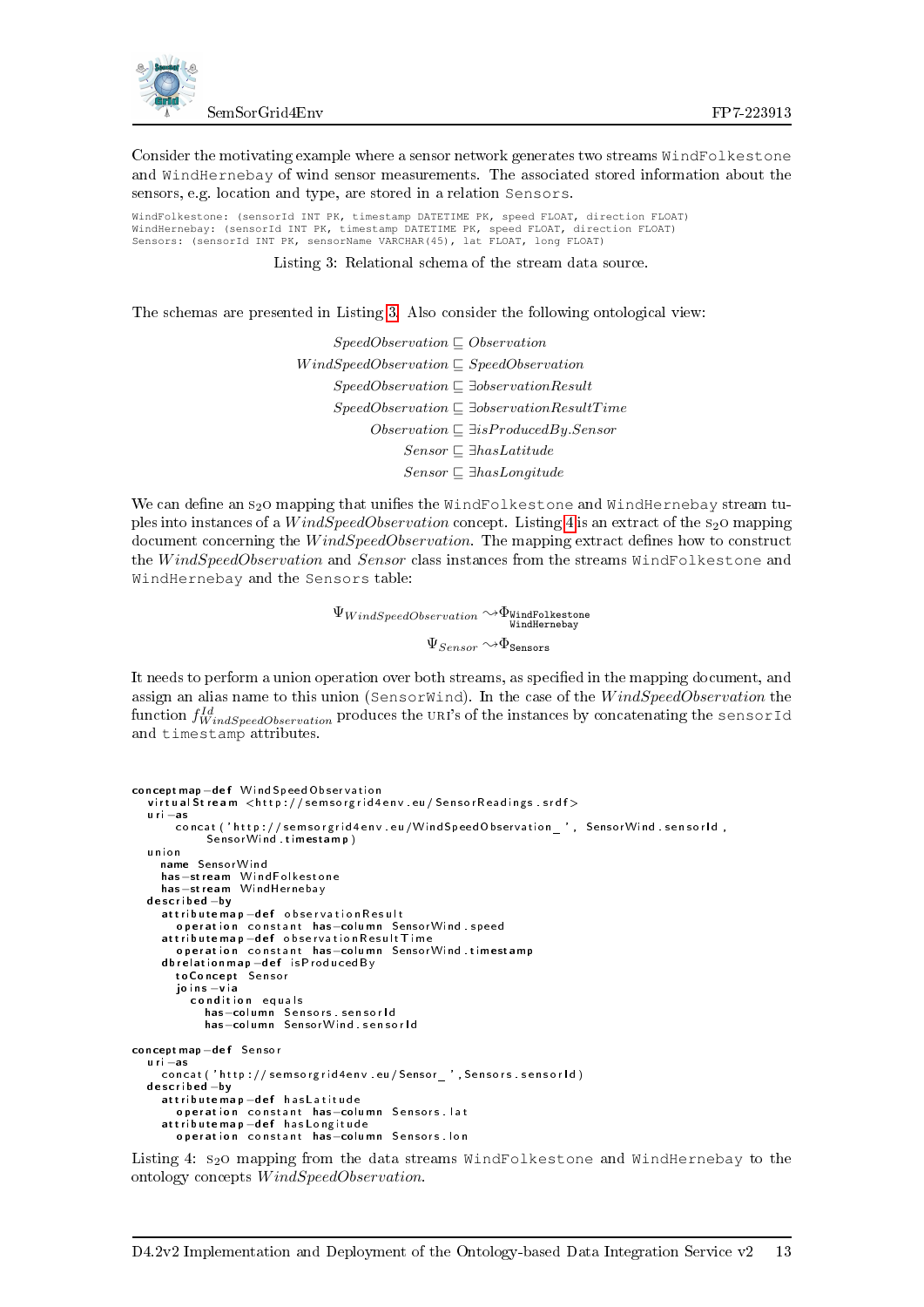



```
PREFIX flood: <http://www.ssg4env.eu/floodObservation#><br>PREFIX rdf: <http://www.w3.org/1999/02/22-rdf-syntax-ns#><br>SELECT RSTREAM <www.ssg4env.eu/SensorReadings.srdf> [FROM NOW — 10 MINUTES TO NOW STEP 1
      MINUTE]
WHERE {<br>WindSpeed  a  flood: WindSpeedObservation ;?
             f lood : o b s er v a tion R e sult ? speed ;
             f | o o d : o b ser vation Res ult Tim e ? time
             flood is Produced By ? Sensor
      ? Sensor a flood : Sensor ;
             flood : has Latitute ?lat ;
             flood : has Lonitude ? lon.
}
```


Now we can pose a query over the ontology using SPARQL<sub>Stream</sub>, for example to obtain the wind speed measurements taken in the last 10 minutes (See the query in Listing [5\)](#page-22-0).

A class query atom  $WindowspeedObservation(x)$  and the *observationResultTime(x,t)* and *observationResult(x,z)* datatype property atoms can be extracted from the  $\texttt{SPARQLStream}$  query. The window specification:

$$
[t_s = \text{NOW} - 10, t_e = \text{NOW}, \delta = 1]
$$

is also obtained<sup>[8](#page-22-1)</sup>. The s<sub>2</sub>O mapping defines that  $WindowspecdObservation$  instances are generated based on the sensorId and timestamp attributes of the WindFolkestone and WindHernebay streams, using a concatenation function to generate each instance URI. Similarly the  $s<sub>2</sub>$  o mapping defines that *observationResult* properties are generated from the values of the speed attribute of the streams.

The processor will evaluate this as:

$$
\lambda\big(\Phi\text{WindowFolkestone}\left(\begin{smallmatrix}\begin{smallmatrix} \mathcal{X}\text{sensorId} \\ \mathcal{X}\text{tinestrum} \end{smallmatrix} \\ \mathcal{Y}\text{vindHernebay} \end{smallmatrix}\right)[now-10,now,1]\big)=\\ \pi\text{sensorId}\left(\cup\left(\begin{smallmatrix} \omega_{now-10,now,1}(\text{WindowFolkestone}) \\ \omega_{now-10,now,1}(\text{WindowFolkestone}) \\ \text{speed}\end{smallmatrix}\right)\right)
$$

Similarly the evaluator will compute the Sensor instances needed for the join that is produced in order to generate the  $isProducedBy$  object property. The query generated in the SNEEql language is shown in Listing [6.](#page-22-2) The relational answer stream that results from evaluating the query in Listing [6](#page-22-2) are transformed by the *Data Transformation* module depicted in Figure [1.1](#page-10-2) according to the s<sub>2</sub>O mappings. This results in a stream of tagged triples which are instances of the class WindSpeedObservation. According to the select statement of the SPARQL<sub>Stream</sub> query, the result in this case will be a set of bound variables.

```
SELECT RSTREAM concat('http://ssg4env.eu#WindSpeedObservation_',
        WindSensor.sensorId,WindSensor.timestamp) AS id,
        WindSensor.speed AS speed, Sensors.lat, Sensors.lon
FROM ( SELECT sensorId, timestamp
        FROM WindFolkestone [FROM NOW - 10 MINUTES TO NOW SLIDE 1 MINUTE]
        UNION
        SELECT sensorId, timestamp
        FROM WindHernebay [FROM NOW - 10 MINUTES TO NOW SLIDE 1 MINUTE]
) AS WindSensor, Sensors WHERE WindSensor.sensorId = Sensors.sensorId;
```
Listing 6: The SNEEql query that is generated for the input query in Listing [5.](#page-22-0)

<span id="page-22-1"></span><sup>&</sup>lt;sup>8</sup>For the simplicity of presentation, we assume that the system rewrites all time specifications to minutes. The implemented system uses milliseconds as the common time unit.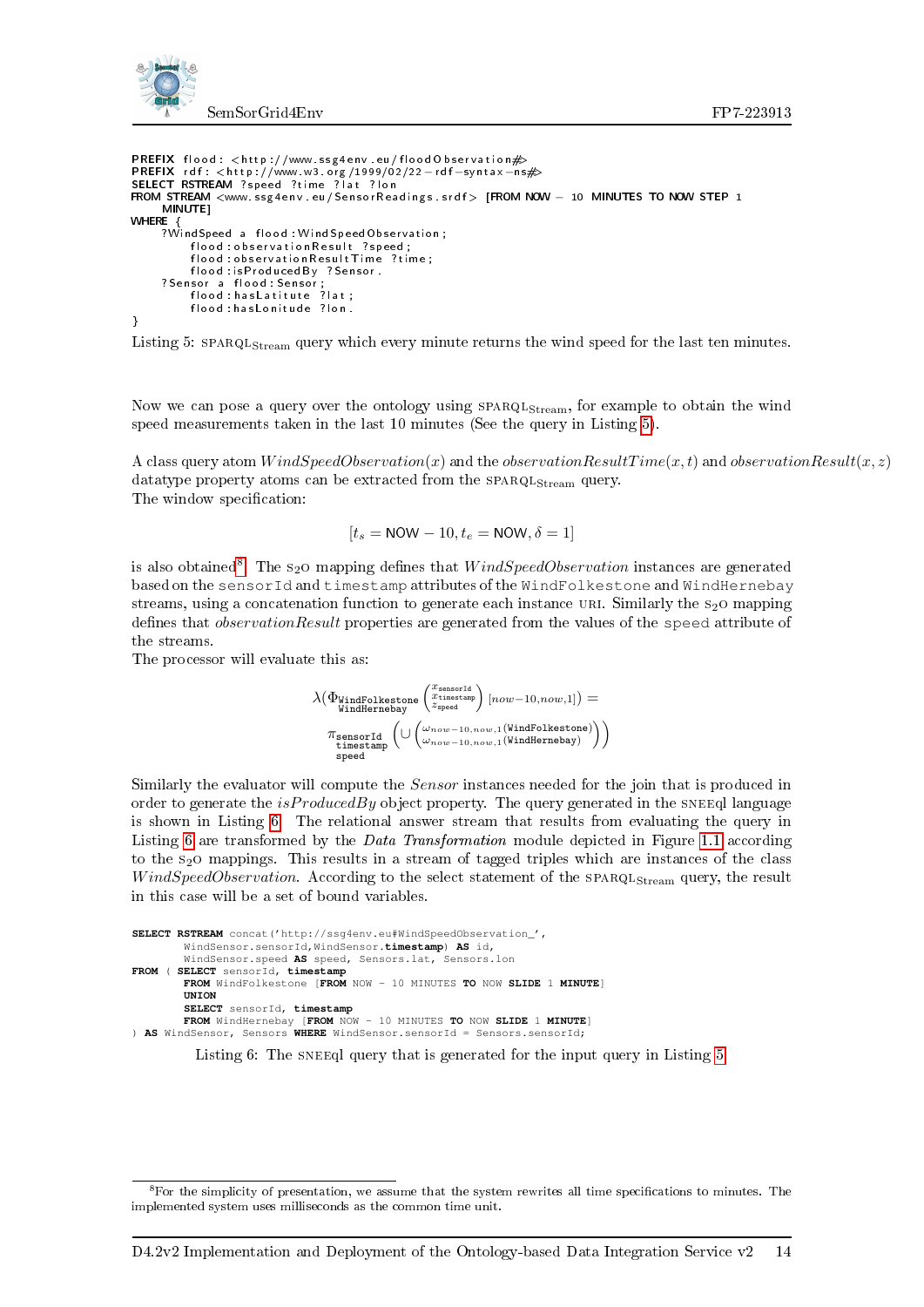

# <span id="page-23-0"></span>3. Source Code

The code delivered comprises both the Semantic Integrator Java library and the iqs web service described in Section [1.3.](#page-10-0)

### <span id="page-23-1"></span>3.1 Semantic Integrator

The Semantic Integrator code can be located in its open source SVN repository: [https://](https://semanticstreams.googlecode.com/svn/stream-translator/trunk) [semanticstreams.googlecode.com/svn/stream-translator/trunk](https://semanticstreams.googlecode.com/svn/stream-translator/trunk). It can be found under the Java package es.upm.fi.dia.oeg.integration.

The code follows a  $Maven<sup>1</sup>$  $Maven<sup>1</sup>$  $Maven<sup>1</sup>$  project organization:

- $\bullet$  src/main/java: Java source files.
- src/main/resources: Application resources.
- $\bullet$  src/main/javacc: SPARQL $_{\rm Stream}$  parser grammar.
- $\bullet$  src/test/java: Test source files.
- src/test/resources: Test resources.

#### <span id="page-23-2"></span>3.1.1 Dependencies

Table [3.1\)](#page-23-3) specifies the external dependencies for the Semantic Integrator.

| Group                        | Artifact          | Version           |
|------------------------------|-------------------|-------------------|
| antlr                        | antlr             | 2.7.5             |
| com.hp.hpl.jena              | iri               | 0.7               |
| com.hp.hpl.jena              | jena              | 2.6.4             |
| com.ibm.icu                  | icu4j             | 344               |
| commons-digester             | commons-digester  | 2.0               |
| commons-io                   | commons-io        | 2.0.1             |
| es upm.fi.dia.oeg.integrator | morph             | $0.0.1$ -SNAPSHOT |
| es.upm.fi.dia.oeg.sparql     | result bindings   | 0.0.1             |
| jakarta-regexp               | jakarta-regexp    | 1.4               |
| junit                        | junit             | 4.7               |
| log <sub>4j</sub>            | log <sub>4j</sub> | 1.2.12            |
| org.apache.cayenne           | cayenne-nodeps    | 2.0.4             |
| org.apache.lucene            | lucene-core       | 2.3.1             |
| org.easymock                 | easymock          | 3.0               |
| org.nfunk                    | jep               | 2.4.0             |
| uk.ac.manchester.cs.snee     | snee              | 1.5.0             |

<span id="page-23-3"></span>Table 3.1: Semantic Integrator dependencies.

<span id="page-23-4"></span><sup>1</sup>http://maven.apache.org, accessed 15 February 2011.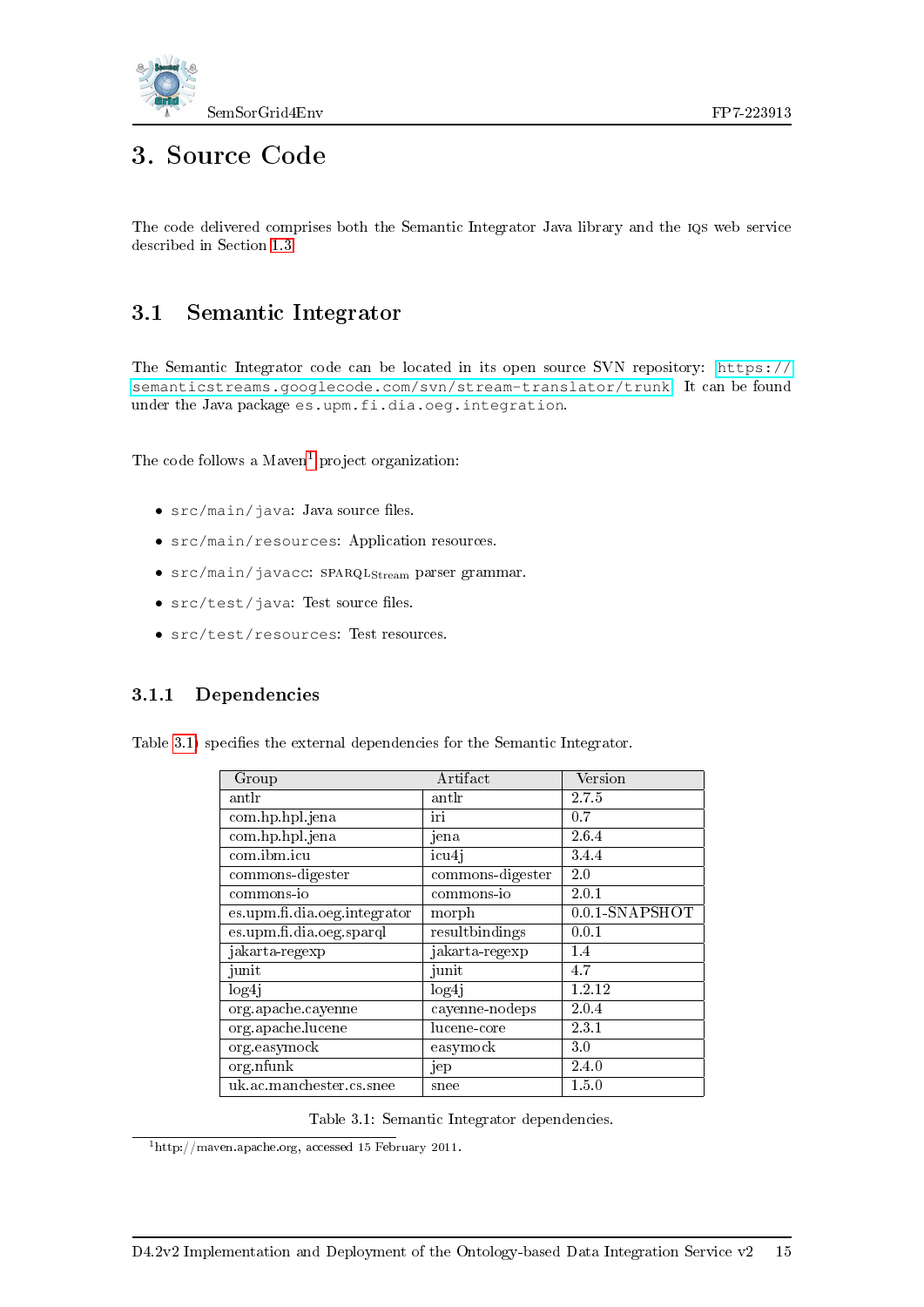

#### <span id="page-24-0"></span>3.1.2 Configuration

Integrator settings The Semantic Integrator is configured using a *Properties* file with a set of key-value pairs. This file is by default located at config/config.properties though it can be initialized from elsewhere. The main settings are:

- integrator.queryexecutor.adapter: Specify the streaming data processor (e.g snee).
- integrator.repository.provider: Specify the type of storage of the integrator resources (e.g. memory-only, file system).
- integrator.repository.url: Specify the location of the registered mappings and con figured integrated resources metadata.

Stream engine settings In case of hosting an embedded stream processing engine (e.g. SNEE), the engine settings must also be set. For further details about the SNEE configuration refer to deliverable D2.2v2[\[GGF](#page-39-13)+11].

**Logging** The system uses standard  $log4j$  logging mechanisms and is configured using a file named log4j.properties.

#### <span id="page-24-1"></span>3.1.3 API

Table [3.2](#page-25-0) provides the Java api for the Semantic Integrator.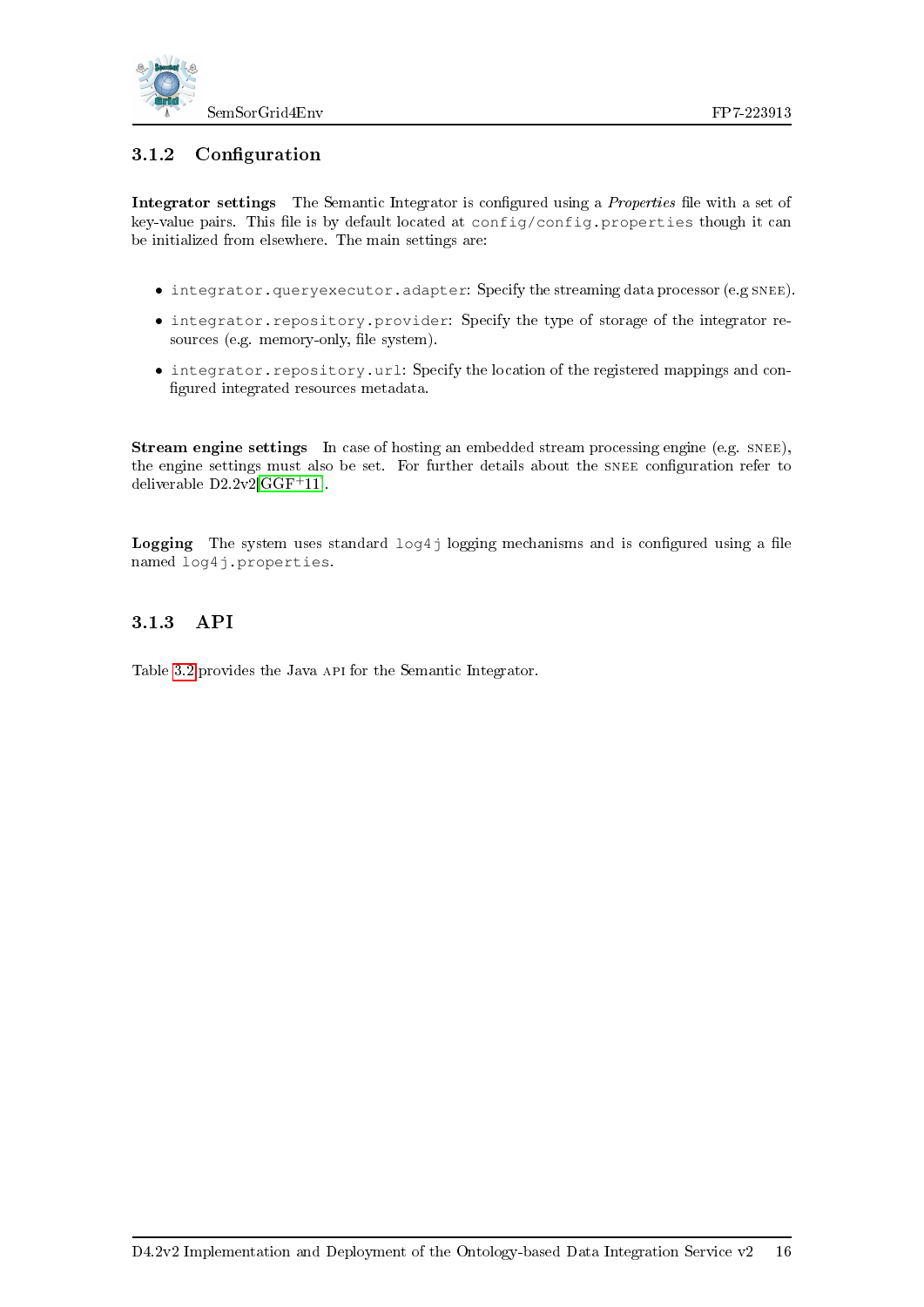

Constructor Summary

|                                                      | SemanticIntegrator (Properties properties)                                     |
|------------------------------------------------------|--------------------------------------------------------------------------------|
|                                                      | Create a SemanticIntegrator configured according to the                        |
|                                                      | given properties.                                                              |
| Method Summary                                       |                                                                                |
| void                                                 | addSource(String url)                                                          |
|                                                      | Register a new streaming data source, so that it can be                        |
|                                                      | used to create an integrated data source.                                      |
| DataSourceMetadata                                   | integrateAs(List <datasourcemetadata> sources,<br/>String</datasourcemetadata> |
|                                                      | integratedSourceName, MappingDocumentMetadata map-                             |
|                                                      | $\text{ping}$                                                                  |
|                                                      | Register a new integrated data source, based on the list of                    |
|                                                      | original streaming data sources. The new source ontological                    |
|                                                      | schema is mapped to the underlying data sources schemas.                       |
| DataSourceMetadata                                   | pullQueryFactory(String integratedSourceName, Query-                           |
|                                                      | Document query)                                                                |
|                                                      | Register a pull query against the integrated data source.                      |
| ResponseDocument                                     | pullData(String pullSourceName)                                                |
|                                                      | Pull data from a registered pull data source.                                  |
| ResponseDocument                                     | pullLatestData(String pullSourceName)                                          |
|                                                      | Pull latest data form a registered pull data source.                           |
| DataSourceMetadata                                   | retrieveIntegratedDataSource(String<br>integratedSource-                       |
|                                                      | Name)                                                                          |
|                                                      | Retrieve the metadata for the specified integrated data                        |
|                                                      | source.                                                                        |
| Collection <datasourcemetadata></datasourcemetadata> | retrieveIntegratedDataSourceCollection()                                       |
|                                                      | Retrieve the metadata for all integrated data sources.                         |
| DataSourceMetadata                                   | retrievePullDataSource(String pullDataSourceName)                              |
|                                                      | Retrieve the metadata for the specified pull data source.                      |
| Collection <datasourcemetadata></datasourcemetadata> | retrievePullDataSourceCollection()                                             |
|                                                      | Retrieve the metadata for all pull data sources.                               |
| void                                                 | removeIntegratedDataSource(String<br>integratedSource-                         |
|                                                      | Name)                                                                          |
|                                                      | Remove the specified integrated data source.                                   |
| void                                                 | removePullDataSource()                                                         |
|                                                      | Remove the specified pull data source.                                         |

<span id="page-25-0"></span>Table 3.2: Java API of the SemanticIntegrator.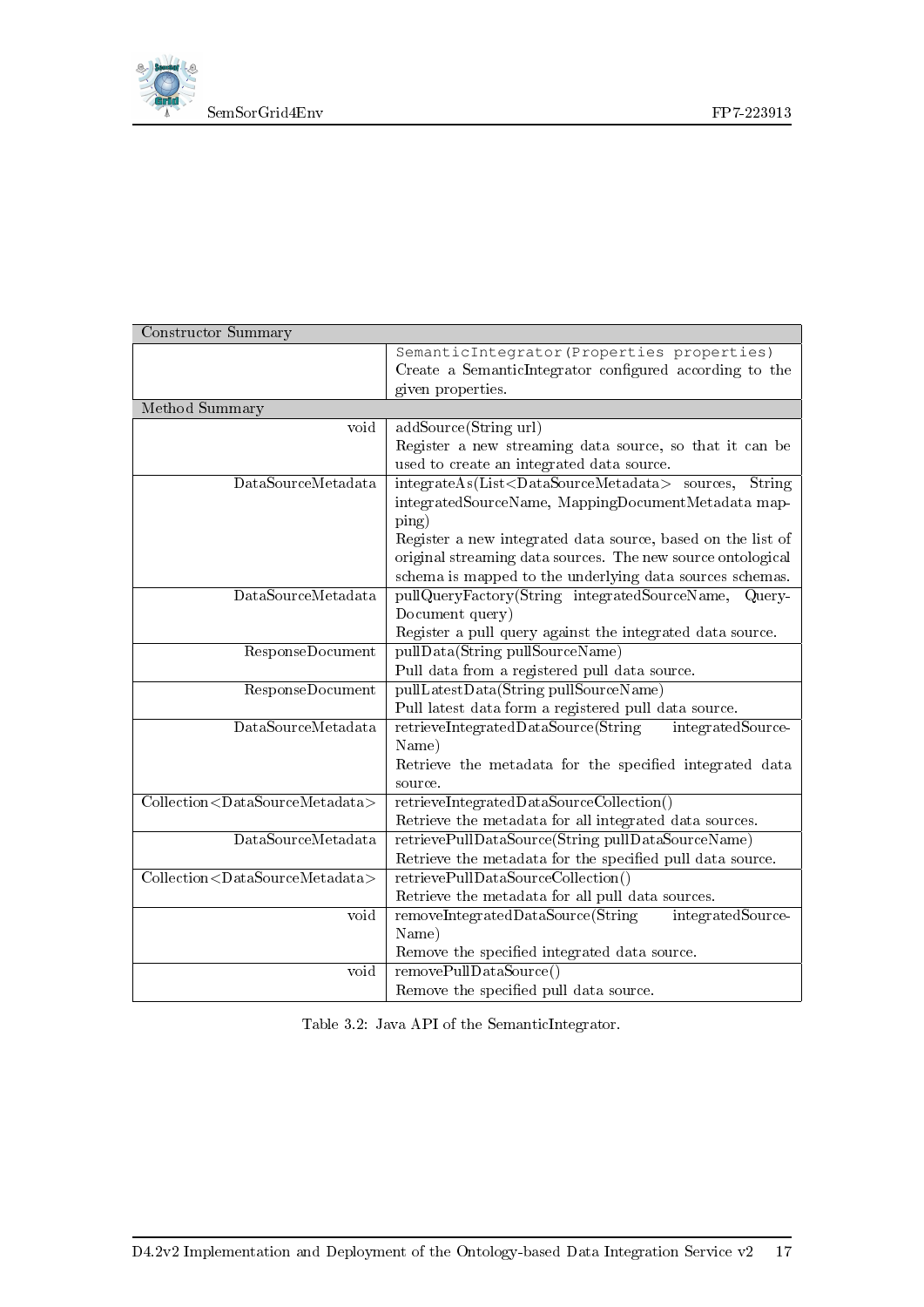

## <span id="page-26-0"></span>3.2 Integration and Query Service

The iqs can be found in the SemSorGrid4Env project SVN repository: [https://ssg4env.](https://ssg4env.techideas.net/repos/IntegrationQueryService/trunk) [techideas.net/repos/IntegrationQueryService/trunk](https://ssg4env.techideas.net/repos/IntegrationQueryService/trunk). The java source files are organized under the eu.semsorgrid4env.service.iqs package.

The  $IQS$  project is subdivided in two sub-projects:  $iqs-ws$  and  $iqs$ -client. The first is the web service implementation itself and the latter is a sample web service client project that can be used for integration testing.

The code follows a Maven project organization:

- $\bullet$  src/main/java: Java source files.
- src/main/resources: Application resources.
- src/main/webapp: Web application resources.
- $\bullet$  src/test/java: Test source files.
- src/test/resources: Test resources.

#### <span id="page-26-1"></span>3.2.1 Integration and Query Service WSDL

In addition to the service itself, the Web Service description is specified in WSDL files on a separate project called iqs-wsdl. It can be found in the SemSorGrid4Env project SVN: [https:](https://ssg4env.techideas.net/repos/iqs-wsdl/trunk) [//ssg4env.techideas.net/repos/iqs-wsdl/trunk](https://ssg4env.techideas.net/repos/iqs-wsdl/trunk). Therefore this project is one of the dependencies of iqs.

#### <span id="page-26-2"></span>3.2.2 Dependencies

Table [3.3](#page-26-4) provides the external dependencies of the Integration and Query Service.

| Group                        | Artifact                 | Version           |
|------------------------------|--------------------------|-------------------|
| commons-io                   | commons-io               | 2.0.1             |
| es.upm.fi.dia.oeg.integrator | iqs-wsdl                 | 0.0.1             |
| es.upm.fi.dia.oeg.integrator | stream-translator        | 0.1.1             |
| eu.semsorgrid4env.service    | SchemaMetadata           | $0.0.2$ -SNAPSHOT |
| javax.servlet                | servlet-api              | 2.5               |
| junit                        | junit                    | 4.8.1             |
| log4 <sub>j</sub>            | log4 <sub>i</sub>        | 1.2.16            |
| org.apache.cxf               | cxf-rt-frontend-jaxws    | 232               |
| org.apache.cxf               | $ext-rt-transports-http$ | 2.3.2             |

<span id="page-26-4"></span>Table 3.3: iqs dependencies.

#### <span id="page-26-3"></span>3.2.3 Configuration

As the implementation of the IQS service is based on the Semantic Integrator library, it requires its configuration, described in Section [3.1.2.](#page-24-0)

Additionally, it requires the Web Services endpoint conguration, for the three interfaces: Integration, Query and Pull Stream. The endpoints are configured in the main/webapp/WEB-INF/beans.xml file.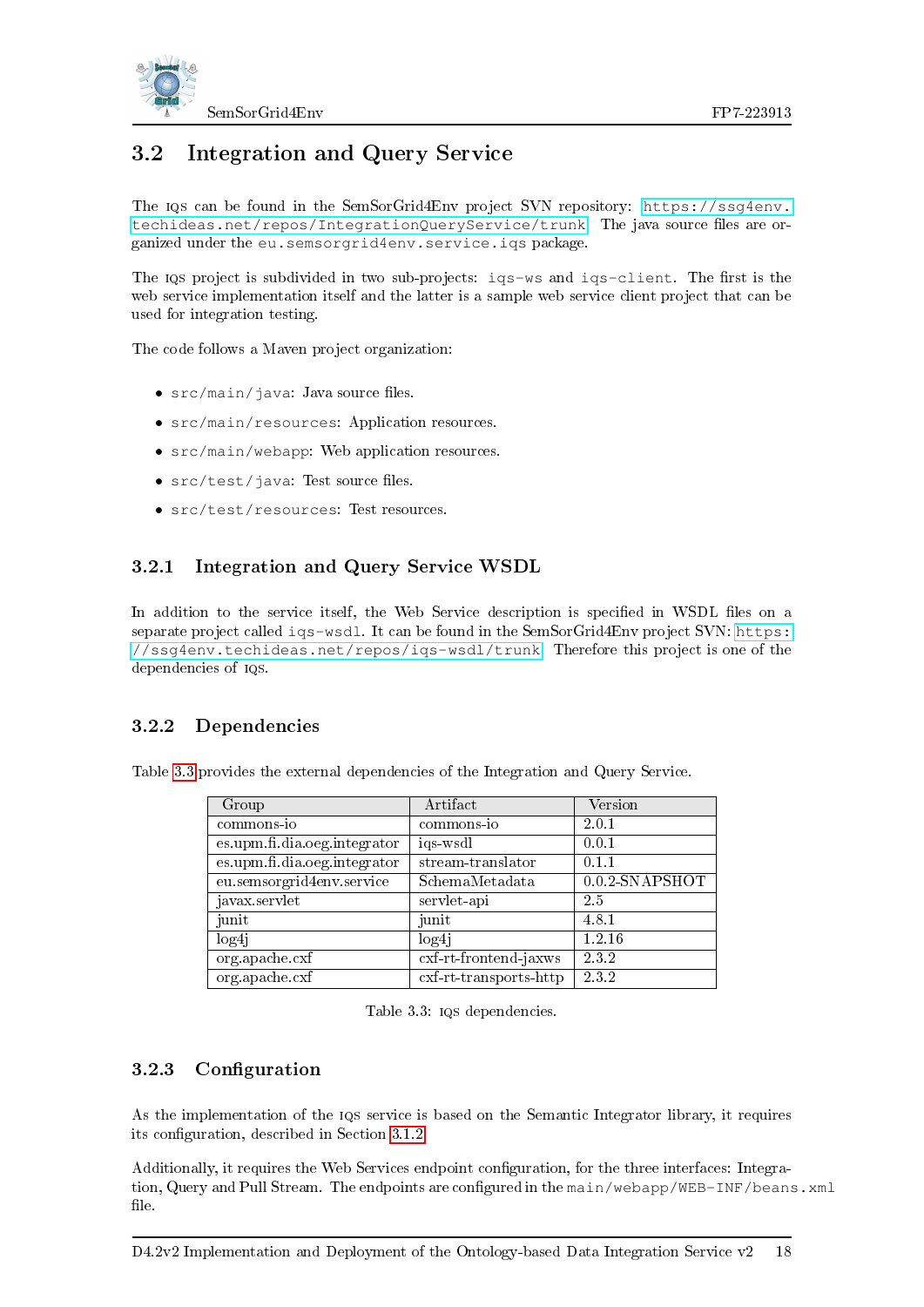

# <span id="page-27-0"></span>4. Source Data

In this section we describe the data sources we have worked with and we also provide the sample mapping files and queries run against the CCO data exposed through the SNEE Web service.

The IQS service can be configured to use either SNEE as an embedded query execution engine or a SemSorGrid4Env web service that exposes the query and pull interfaces for streaming data.

In both scenarios the streaming data source can be configured to operate over arbitrary stream data schemas and data produced by a generator. The generator can produce tuples at a configurable rate.

### <span id="page-27-1"></span>4.1 CCO Data Source

Alternatively, and for its use in the context of the SemSorGrid4Env project, a snee Web Service implementation of the query and pull interfaces has been deployed as part of Work Package 2  $[GGF<sup>+</sup>11]$  $[GGF<sup>+</sup>11]$ . This service acts as a distributed query processing engine for the streams published by the Channel Coastal Observatory (CCO).

We have worked with a series of streams, which can be classified in three groups: meteorological, wave streams and tide streams. For each sensor location, a different extent exists. So for instance, a tide stream for a deployment in Hernebay is named envdata\_hernebay\_tide. For a complete list of streams refer to Tables [4.1,](#page-27-2) [4.3](#page-28-0) and [4.2.](#page-27-3)

| Meteorological             |
|----------------------------|
| envdata deal met           |
| envdata hernebay met       |
| envdata looebay met        |
| envdata worthing met       |
| envdata arunplatform met   |
| envdata swanagepier met    |
| envdata sandownpier met    |
| envdata weymouth met       |
| envdata westbaypier met    |
| envdata teignmouthpier met |
| envdata folkestone met     |
| envdata lymington met      |

Table 4.1: Channel Coastal Observatory meteorological streams.

<span id="page-27-2"></span>

| Tide                        |
|-----------------------------|
| envdata lymington tide      |
| envdata hernebay tide       |
| envdata deal tide           |
| envdata teignmouthpier tide |
| envdata swanagepier tide    |
| envdata sandownpier tide    |
| envdata westbaypier tide    |

<span id="page-27-3"></span>Table 4.2: Channel Coastal Observatory tide streams.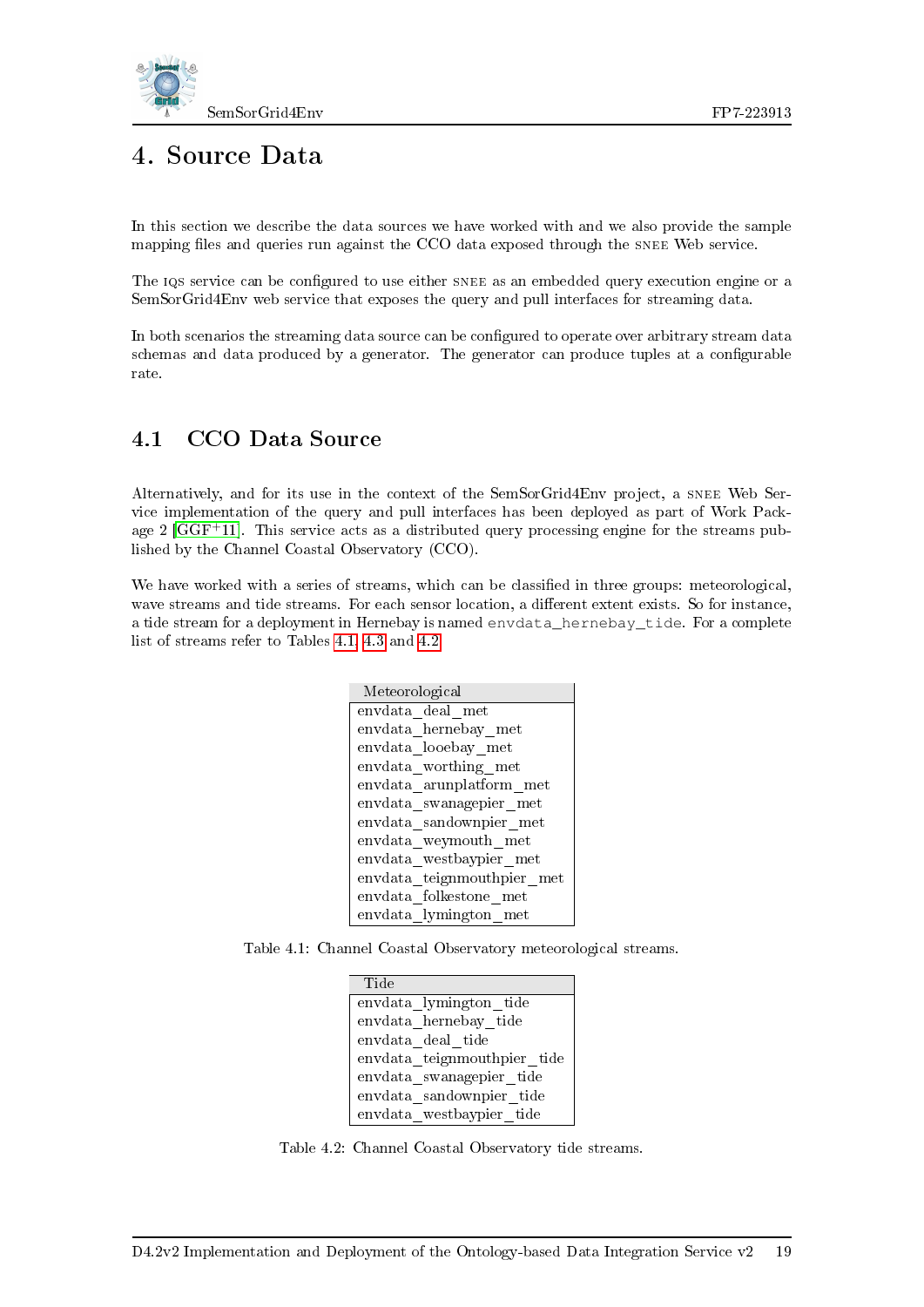

| Wave                |                       |
|---------------------|-----------------------|
| envdata milford     | envdata perranporth   |
| envdata pevenseybay | envdata goodwin       |
| envdata torbay      | envdata rustington    |
| envdata bidefordbay | envdata folkestone    |
| envdata boscombe    | envdata penzance      |
| envdata weymouth    | envdata rye           |
| envdata westonbay   | envdata haylingisland |
| envdata hornsea     | envdata rhylflats     |
| envdata chesil      | envdata westbay       |
| envdata looebay     | envdata startbay      |
| envdata sandownbay  | envdata minehead      |
| envdata seaford     | envdata bracklesham   |

<span id="page-28-0"></span>Table 4.3: Channel Coastal Observatory wave streams.

For the schemas of these streams refer to Tables [4.4,](#page-28-1) [4.5](#page-28-2) and [4.6.](#page-29-2) Notice that the location of the sensor that provides the information is in the stream extent name.

| Meteorological Stream Schema |         |  |
|------------------------------|---------|--|
| Timestamp                    | integer |  |
| DateTime                     | string  |  |
| TAir                         | float   |  |
| WDir                         | float   |  |
| GustSpeed                    | float   |  |
| WindSpeed                    | float   |  |
| AirPressure                  | float   |  |

Table 4.4: Meteorological stream schema.

<span id="page-28-1"></span>

| Wave Stream Schema        |         |  |
|---------------------------|---------|--|
| Timestamp                 | integer |  |
| DateTime                  | string  |  |
| Lat                       | float   |  |
| Lon                       | float   |  |
| $H_{\rm max}$             | float   |  |
| Tp                        | float   |  |
| Dirp                      | float   |  |
| $\overline{\text{S}}$ prp | float   |  |
| Тz                        | float   |  |
| Hs                        | float   |  |
| TSea                      | float   |  |

<span id="page-28-2"></span>Table 4.5: Wave stream schema.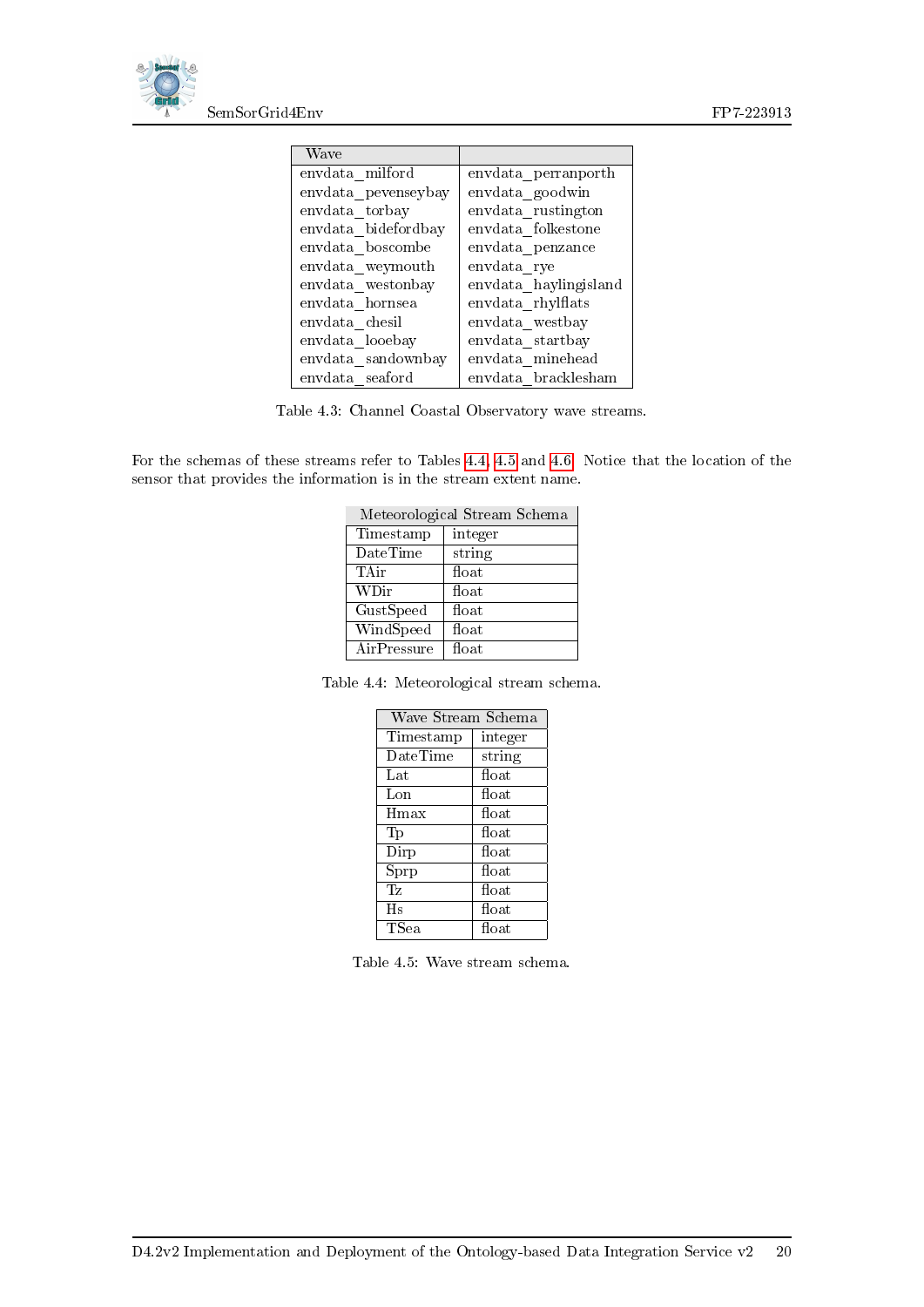

| Tide Stream Schema |                   |  |
|--------------------|-------------------|--|
| Timestamp          | integer           |  |
| DateTime           | string            |  |
| Observed           | float             |  |
| Тz                 | float             |  |
| Hs                 | float             |  |
| Hmax               | $_{\text{float}}$ |  |
| Tр                 | float             |  |

<span id="page-29-2"></span>Table 4.6: Tide stream schema.

## <span id="page-29-0"></span>4.2 Ontologies

The source schemas have been mapped to the ontologies produced by wp4 [\[GCHC11\]](#page-39-14). They are available publicly at <http://semsorgrid4env.eu/ontologies/>. Specifically the queries exposed by the integrator require the classes and properties of the Sensor Network and Observation ontology: <http://purl.oclc.org/NET/ssnx/ssn>. Additionally for the coastal vocabulary, the Coastal Defenses ontology has been used: [http://www.semsorgrid4env.eu/](http://www.semsorgrid4env.eu/ontologies/CoastalDefences.owl) [ontologies/CoastalDefences.owl](http://www.semsorgrid4env.eu/ontologies/CoastalDefences.owl).

## <span id="page-29-1"></span>4.3 Mapping Files

The following sample mapping in  $s_2$ O format specifies how to construct an Observation in terms of the ontologies cited in Section [4.2,](#page-29-0) based on a wave stream schema envdata\_milford.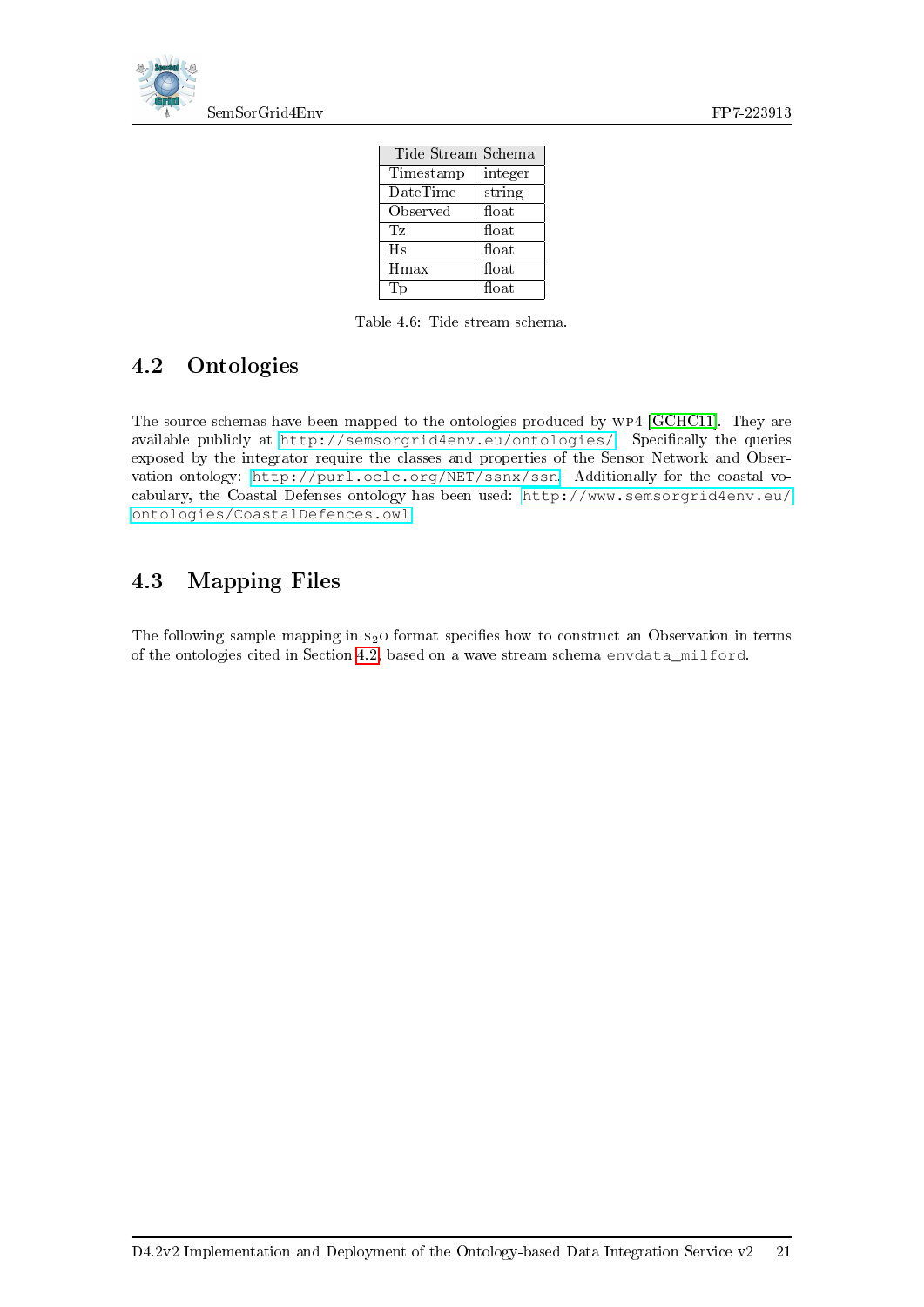



```
<conceptmap-def id="Observation_wave" name="http://www.semsorgrid4env.eu/ontologies/CoastalDefences.
    owl#Observation" virtualStream="http://www.semsorgrid4env/ccometeo.srdf">
 <uri-as>
  <operation oper-id="concat">
    <arg-restriction on-param="string1">
     <has-transform>
     <operation oper-id="extentname"><arg-restriction on-param="value1"/></operation>
     </has-transform>
   </arg-restriction>
   <arg-restriction on-param="string2">
     <has-transform>
      <operation oper-id="concat">
       <arg-restriction on-param="string1"><has-value>_</has-value></arg-restriction>
       <arg-restriction on-param="string2"><has-column>envdata_milford.DateTime</has-column></arg-
           restriction>
     </operation>
    </has-transform>
   </arg-restriction>
 </operation>
</uri-as>
<described-by>
 <dbrelationmap-def name="http://www.semsorgrid4env.eu/ontologies/CoastalDefences.owl#
      observedProperty" toConcept="http://www.semsorgrid4env.eu/ontologies/CoastalDefences.owl#
      WaveHeight" condition="true">
 </dbrelationmap-def>
 <dbrelationmap-def name="http://www.semsorgrid4env.eu/ontologies/CoastalDefences.owl#
       featureOfInterest" toConcept="http://www.semsorgrid4env.eu/ontologies/CoastalDefences.owl#
      Feature" condition="true">
 </dbrelationmap-def>
 <attributemap-def name="http://www.semsorgrid4env.eu/ontologies/CoastalDefences.owl#
      observationResultTime" dataType="xsd:long">
   <selector><aftertransform>
      <operation oper-id="constant">
       <arg-restriction on-param="const-val"><has-column>envdata_milford.timestamp</has-column></arg-
            restriction>
     </operation>
     </aftertransform></selector>
 </attributemap-def>
  <attributemap-def name="http://www.semsorgrid4env.eu/ontologies/CoastalDefences.owl#
observationResultLatitude" dataType="xsd:double">
   <selector><aftertransform>
     <operation oper-id="constant">
     <arg-restriction on-param="const-val"><has-column>envdata_milford.Lat</has-column></arg-
          restriction>
    </operation>
    </aftertransform></selector>
 </attributemap-def>
  <attributemap-def name="http://www.semsorgrid4env.eu/ontologies/CoastalDefences.owl#
observationResultLongitude" dataType="xsd:double">
   <selector><aftertransform>
     <operation oper-id="constant">
      .<br><arg-restriction on-param="const-val"><has-column>envdata_milford.Lon</has-column></arg-
          restriction>
    </operation>
   </aftertransform></selector>
 </attributemap-def>
 <attributemap-def name="http://www.semsorgrid4env.eu/ontologies/CoastalDefences.owl#
       observationResult" dataType="xsd:double">
   <selector><aftertransform>
     <operation oper-id="constant">
     <arg-restriction on-param="const-val"><has-column>envdata_milford.Hs</has-column></arg-
          restriction>
    </operation>
   </aftertransform></selector>
 </attributemap-def>
</described-by>
</conceptmap-def>
```
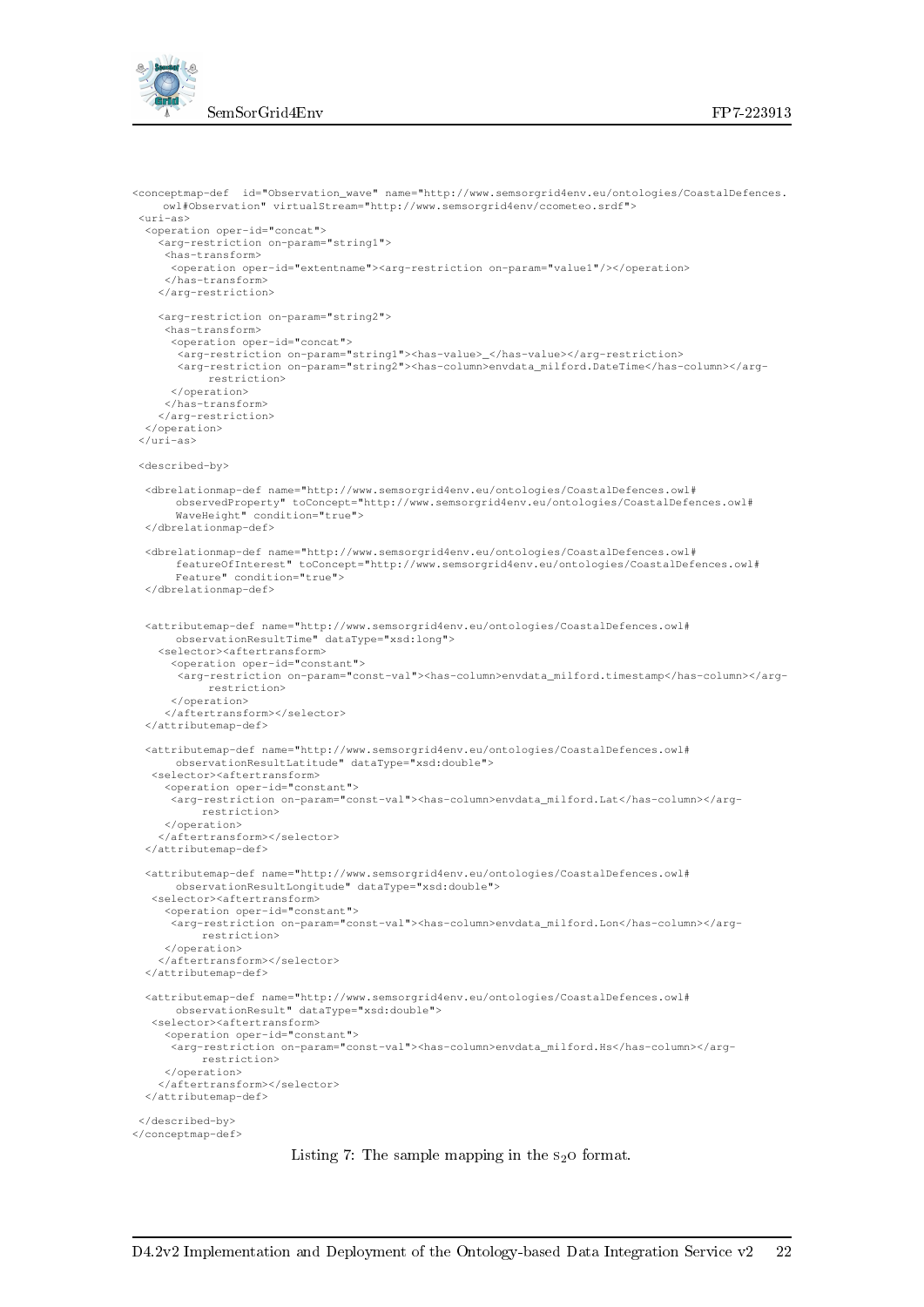

# <span id="page-31-0"></span>5. Installation and Execution

In this section we describe how to build, configure and deploy the IQS service.

### <span id="page-31-1"></span>5.1 Build

The IQS can be downloaded from the project SVN repository mentioned in Section [3.1\(](#page-23-1)[https:](https://ssg4env.techideas.net/repos/IntegrationQueryService/trunk) [//ssg4env.techideas.net/repos/IntegrationQueryService/trunk](https://ssg4env.techideas.net/repos/IntegrationQueryService/trunk)). The following software is required to build the code:

- Java Development Kit (version 1.6): <http://www.java.com/>.
- Apache Maven (2.x): <http://maven.apache.org>.
- A subversion SVN client.
- Access privileges to the SemSorGrid4Env Maven repository: [http://ssg4env.techideas](http://ssg4env.techideas.net:8180/archiva/repository/internal). [net:8180/archiva/repository/internal](http://ssg4env.techideas.net:8180/archiva/repository/internal).

The following command downloads the code form the repository to a given directory  $\langle$  dir  $\rangle$ :

>svn co https://ssg4env.techideas.net/repos/IntegrationQueryService/trunk <dir>

Then in the  $\langle \text{dir} \rangle$  directory the code and the Maven pom.xml configuration file are located:

>cd <dir>

To build the war deployment file, it suffices to execute the Maven package task, in the same directory where the pom file is located:

>mvn package

All dependencies are automatically downloaded and managed by Maven, as they are already declared in the pom. xml file. The resulting war will be located in the iqs-ws/target directory (e.g. iqs-ws-0.0.2.war).

All available versions of the IQS war file are periodically and automatically deployed at the SemSor-Grid4Env Maven repository: [http://ssg4env.techideas.net:8180/archiva/repositor](http://ssg4env.techideas.net:8180/archiva/repository/internal)y/ [internal](http://ssg4env.techideas.net:8180/archiva/repository/internal) The war file can be directly downloaded form this repository, under this Maven group identifier: eu.semsorgrid4env and this Maven artifact identifier: iqs-ws.

#### <span id="page-31-2"></span>5.1.1 Client code

In order to exemplify the use of the  $IQS$  service, we provide a client code project in the Sem-SorGrid4Env SVN. The location of the sample code is [https://semsorgrid.techideas.](https://semsorgrid.techideas.net/repos/IntegrationQueryService/trunk/iqs-client) [net/repos/IntegrationQueryService/trunk/iqs-client](https://semsorgrid.techideas.net/repos/IntegrationQueryService/trunk/iqs-client). This command downloads the code form the SVN repository:

>svn co https://ssg4env.techideas.net/repos/IntegrationQueryService/trunk/iqs-client  $<$ dir $>$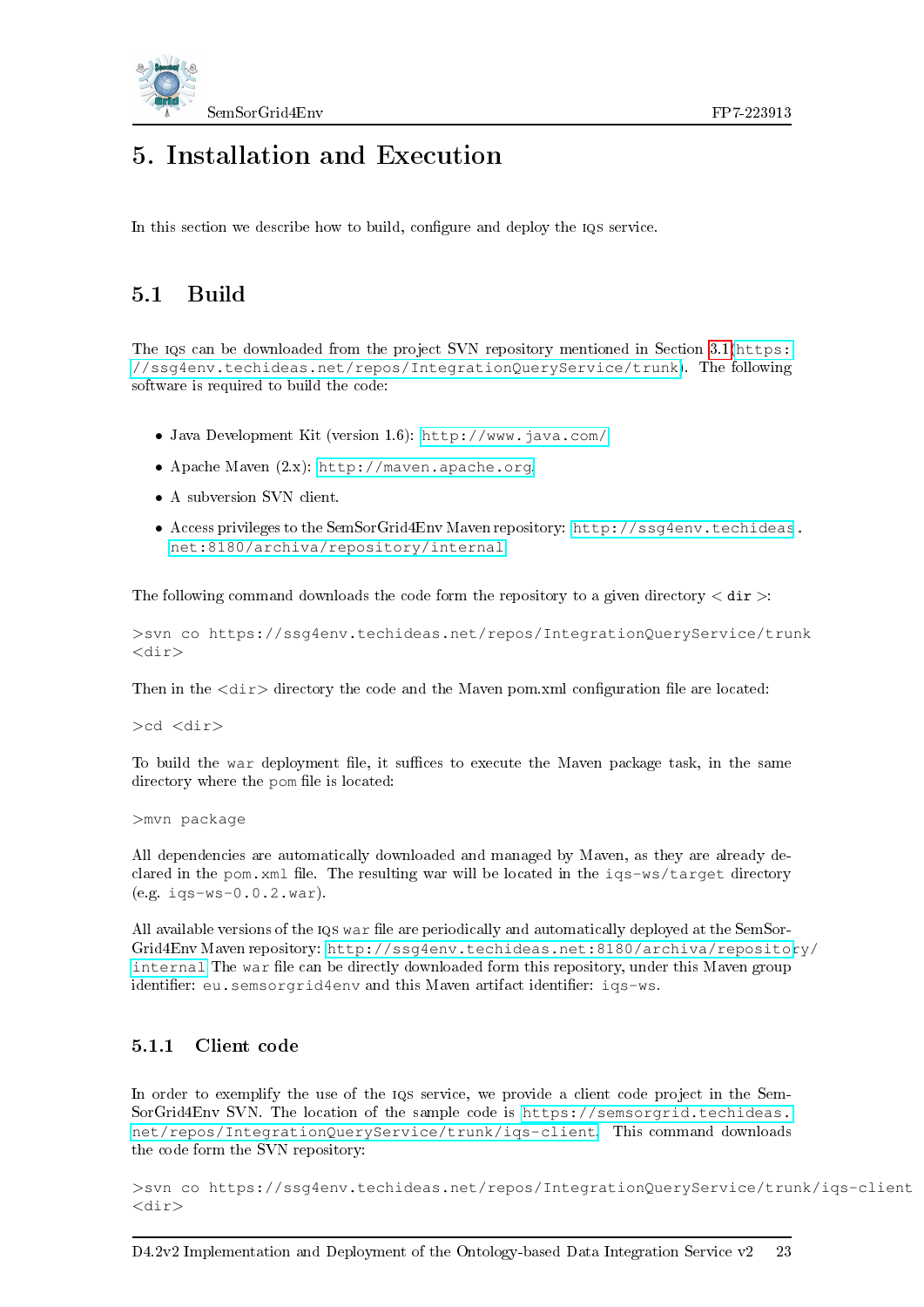

This project can be built with Maven, to do so just enter in the iqs-client directory, where the pom. xml file is located. Then execute the Maven package command:

>mvn package

This client code is already configured to automatically generate the Web Service code and includes all necessary library dependencies. Developers of integrator service client applications can use this code as a starting point for their development.

### <span id="page-32-0"></span>5.2 Configuration

Configuration parameters of the IQS must be set in the WEB-INF/classes/config/config.properties file inside the war file. The parameters have been described in Section [3.1.2.](#page-24-0)

#### <span id="page-32-1"></span>5.2.1 Configuring a IQS service

The IQS can be configured to use either the SNEE processor natively or a SemSorGrid4Env streaming data service that exposes the Query and Pull interfaces. In order to specify the stream processor, the setting integrator.queryexecutor.adapter in the config.properties can be set to either:

- ssg4e: SemSorGrid4Env Query Service
- snee: SNEE processor

In case of the ssg4e option, the url of the pull and query services can be set with the following parameters:

- integrator.queryexecutor.adapter.ssg4e.pull
- integrator.queryexecutor.adapter.ssg4e.query

The iqs requires a local repository where the mapping files and integrated sources metadata is stored. By default this is stored in the file system and requires to be set in the configuration, for instance: integrator.repository.url = file:///etc/ssg4env/integrator-repository/

### <span id="page-32-2"></span>5.3 Execution

In order to install and execute 10s, it is required to have a Servlet Container. We have used Tomcat  $6<sup>1</sup>$  $6<sup>1</sup>$  $6<sup>1</sup>$  for this purpose. To install the IQS war file in Tomcat, it must be placed in the webapps folder.

In the following sections we highlight the code for performing different aspects of the functionality.

<span id="page-32-3"></span><sup>1</sup><http://tomcat.apache.org/>, accessed 15 February 2011.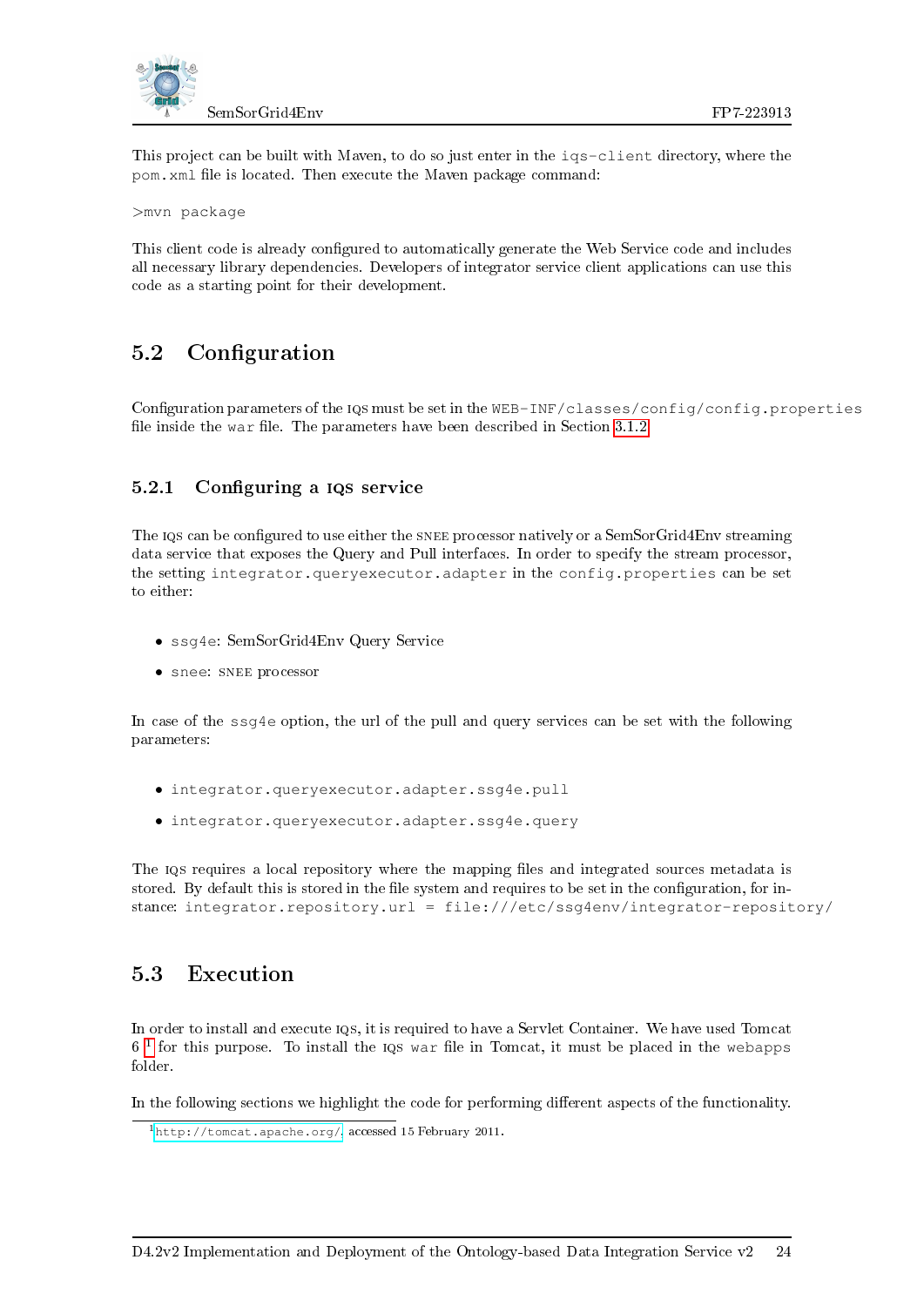

#### <span id="page-33-0"></span>5.3.1 Client Configuration

There are three interfaces provided by IQS and available as three SOAP services with their correspondent WSDL descriptors. Once the service has been deployed in tomcat, the WSDLs can be accessed at the URL: [http://SERVER\\_NAME:PORT/iqs-ws-VERSION/services/](http://SERVER_NAME:PORT/iqs-ws-VERSION/services/), where SERVER\_NAME and PORT are replaced by the settings for the deployment of tomcat on your server, and VERSION is the version number of iqs. For example [http://forgy.dia.fi.upm.es:](http://forgy.dia.fi.upm.es:8080/iqs-ws-0.0.2/services/) [8080/iqs-ws-0.0.2/services/](http://forgy.dia.fi.upm.es:8080/iqs-ws-0.0.2/services/).

Notice that the three interfaces are: IntegrationInterface, PullStreamInterface and SPARQLQuery-Interface, and each of them has a number of operations. To use these, it suffices to instantiate the client proxy classes for the corresponding interface.

For example for the PullStreamInterface, first we need to initiate the PullStreamService, providing the server URI, and then obtain a PullStreamInterface service proxy (Listing [8\)](#page-33-2):

```
String host = "http://forgy.dia.fi.upm.es:8080/iqs-ws-0.0.2";
PullStreamService pss = new PullStreamService(
                new URI(host+"/services/PullStreamInterface?wsdl").toURL(),
                PULL_SERVICE_NAME);
PullStreamInterface pullInterface = pss.getPullStreamInterface();
                         Listing 8: Initializing the pull service proxy.
```
Then we can access the operations of the PullStreamInterface from this instance. The same initialization process can be applied for the other interfaces (Listing [9\)](#page-33-3):

```
IntegrationQueryService iqs = new IntegrationQueryService(
               new URI(host+"/services/QueryInterface?wsdl").toURL(),
               QUERY_SERVICE_NAME);
SPARQLQueryInterface queryInterface = iqs.getQueryInterface();
IntegrationMappingService ims = new IntegrationMappingService(
               new URI(servicehost+"/services/IntegrationInterface?wsdl").toURL(),
               INTEGRATION SERVICE NAME);
IntegrationInterface integrationInterface = ims.getIntegrationInterface();
```
Listing 9: Initializing the integration and query service proxies.

#### <span id="page-33-1"></span>5.3.2 Listing the Registered Integrated Resources

All registered integrated data resources have their metadata stored in the internal iqs metadata registry. Users may be interested in knowing which data sources have already been configured. The following code in Listing [10](#page-33-4) iterates over the complete list of integrated resource addresses.

```
GetResourceListRequest request = new GetResourceListRequest();
GetResourceListResponse list = queryInterface.getResourceList(request);
for (DataResourceAddressType ad: list.getDataResourceAddress())
{
  System.out.println("Resource Address: "+ad.getAddress().getValue());
}
```
Listing 10: Listing all registered integrated data sources.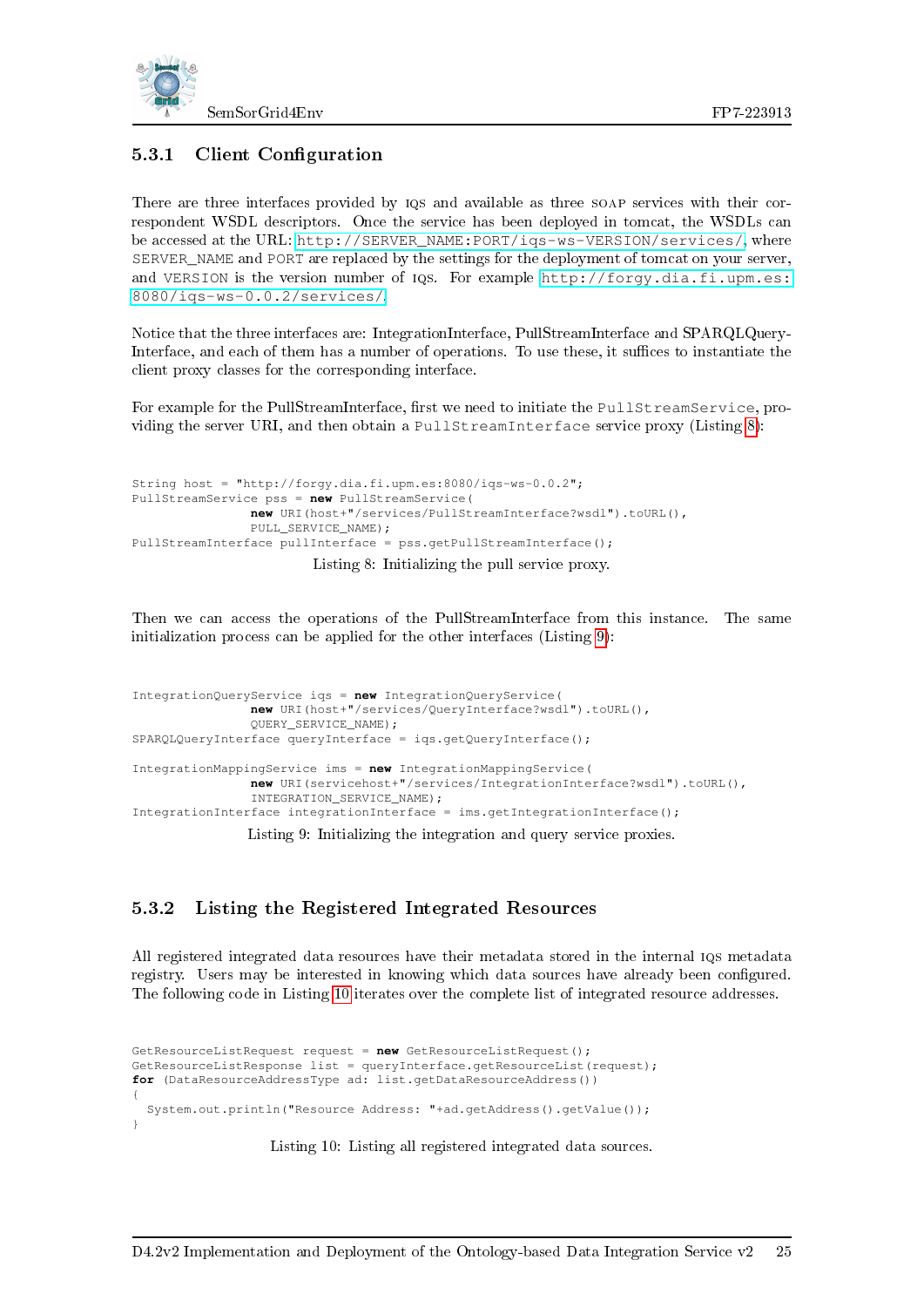

#### <span id="page-34-0"></span>5.3.3 Retrieving an Integrated Resource Property Document

To obtain the metadata of a particular integrated resource it suffices to provide the resource abstract name and invoke the getSPARQLPropertyDocument operation as in Listing [11.](#page-34-2) The metadata is exposed as a Property Document that contains information such as the endpoint addresses, the kind of data it exposes, the schemas, relational or ontological, etc.

```
GetDataResourcePropertyDocumentRequest request =
     new GetDataResourcePropertyDocumentRequest();
request.setDataResourceAbstractName(name);
SPARQLPropertyDocumentType response =
      queryInterface.getSPARQLPropertyDocument(request );
System.out.println(response.getDataResourceAbstractName());
```
Listing 11: Obtaining an integrated resource property document.

#### <span id="page-34-1"></span>5.3.4 Integrating Data Resources

In order to integrate data resources and expose them through an ontological schema, it is necessary to: i) provide the data source addresses, ii) provide an integrated data source name and iii) provide a mapping document that links the source schemas to the ontology concepts. The IntegrateAs operation is devised for that purpose and in the example of Listing [12](#page-34-3) we show how to expose the multiple streams available from the data source ["http://webgis1.geodata.soton.ac.uk:]("http://webgis1.geodata.soton.ac.uk:8080/CCO/services/PullStream?wsdl) [8080/CCO/services/PullStream?wsdl]("http://webgis1.geodata.soton.ac.uk:8080/CCO/services/PullStream?wsdl), under an ontological view, using a mapping file ccoMapping.r2r. The new resource is given the name ssg4env:iqs:ccoWaveStreamResource, which can be subsequently used to issue continuous queries over it.

```
IntegrateAsRequestType resourceRequest = new IntegrateAsRequestType();
resourceRequest.setIntegratedSourceName("ssg4env:iqs:ccoWaveStreamResource");
DataResourceAddressListType list = new DataResourceAddressListType();
for (String source:sources)
{
 DataResourceAddressType address = new DataResourceAddressType();
 AttributedURIType uri = new AttributedURIType();
 uri.setValue("http://webgis1.geodata.soton.ac.uk:8080/CCO/services/PullStream?wsdl");
  address.setAddress(uri);
 MetadataType metadata = new MetadataType();
  address.setMetadata(metadata);
  list.getDataResourceAddress().add(address);
}
resourceRequest.setDataResourceAddressList(list );
InputStream is = IntegrationServiceClient.class.getClassLoader().getResourceAsStream("
    ccoMapping.r2r");
String mappingDoc = IOUtils.toString(is);
MappingDocumentType mapping = new MappingDocumentType();
mapping.setBody(mappingDoc);
mapping.setLanguage("http://www.w3.org/ns/r2rml");
mapping.setMappingName(mappingName);
resourceRequest.setMappingDocument(mapping);
DataResourceAddressType resource = integrationInterface.integrateAs(resourceRequest );
```
logger.info("The address "+resource.getAddress().getValue());

Listing 12: Integrating data resources using a mapping document.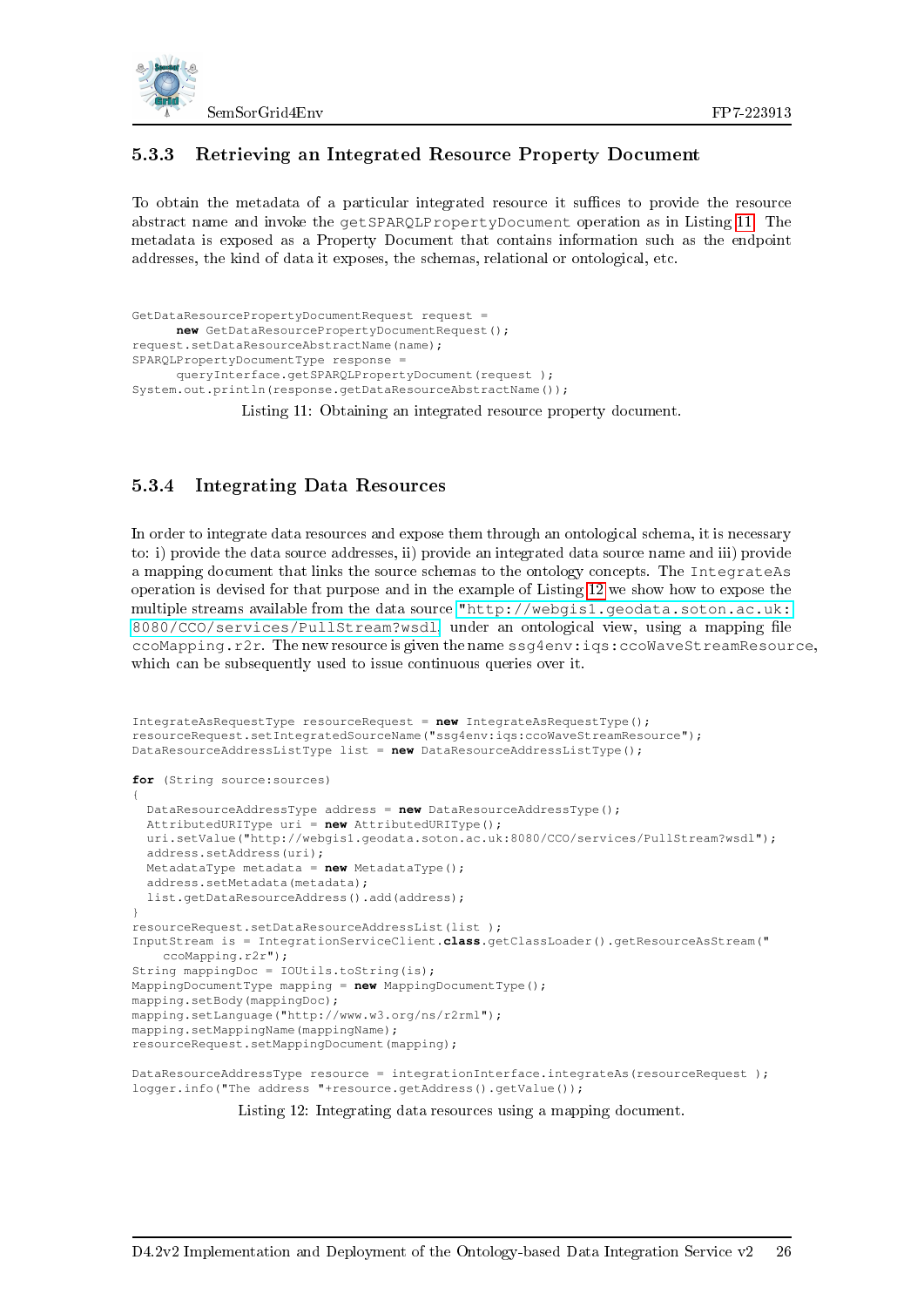

#### <span id="page-35-0"></span>5.3.5 Registering a Query to an Integrated Data Source

Once an integrated data resource has been configured, queries can be run against it. Each query launched will produce a new data resource that can be pulled for new stream data periodically. To issue these queries, we can make use of the Query Interface as in Listing [13.](#page-35-2) The main parameters needed are the integrated resource name and the query itself, expressed in the  $SPARQL<sub>Stream</sub>$ language. Notice that the result of this query operation is not a result set but an address for a resource from which the result set can be periodically polled for new values.

```
SPARQLExecuteFactoryRequest sparqlExecuteFactoryRequest = new
    SPARQLExecuteFactoryRequest();
sparqlExecuteFactoryRequest.setDataResourceAbstractName("ssg4env:iqs:
    ccoWaveStreamResource");
SPARQLQueryRequestType spQueryRequest = new SPARQLQueryRequestType();
spQueryRequest.setQuery(sparqlQuery);
sparqlExecuteFactoryRequest.setSPARQLQueryRequest(spQueryRequest);
DataResourceAddressType response = queryInterface.sparqlExecuteFactory(
    sparqlExecuteFactoryRequest);
logger.info("Address received from service:"+ response.getAddress().getValue());
```
Listing 13: Querying an integrated resource.

The sparqlQuery string variable is a query like the one shown in Listing [14,](#page-35-3) which obtains the wave height and timestamps in the last ten minutes.

```
\mathsf{PREFIX}\; flood : <http://www.ssg4env.eu/flood Observation\#PREFIX rdfː <http://www.w3.org/1999/02/22−rdf−syntax−ns#><br>SELECT RSTREAM ?height ?time
FROM NAMED STREAM <www.ssg4env.eu/SensorReadings.srdf> [NOW - 10 MINUTES TO NOW STEP 1
     MINUTE]
WHERE
     ? Wave Observation a flood : Observation ;
           flood : observationResult   ? height ;<br>flood : observationResult Time   ? time ;
        flood : observed Property flood : WaveHeight .
}
```
Listing 14: SPARQL<sub>Stream</sub> query which every minute returns the wave height for the last ten minutes.

#### <span id="page-35-1"></span>5.3.6 Listing the Registered Pull Resources

It is possible to list all pull data resources created after a query has been registered. The result is a list of the resources addresses, as shown in Listing [15.](#page-35-4)

```
GetResourceListRequest request = new GetResourceListRequest();
GetResourceListResponse response = pullInterface.getResourceList(request);
for (DataResourceAddressType ad: response.getDataResourceAddress())
{
  System.out.println("Pull Address: "+ ad.getAddress().getValue());
}
```
Listing 15: Listing all available pull data resources.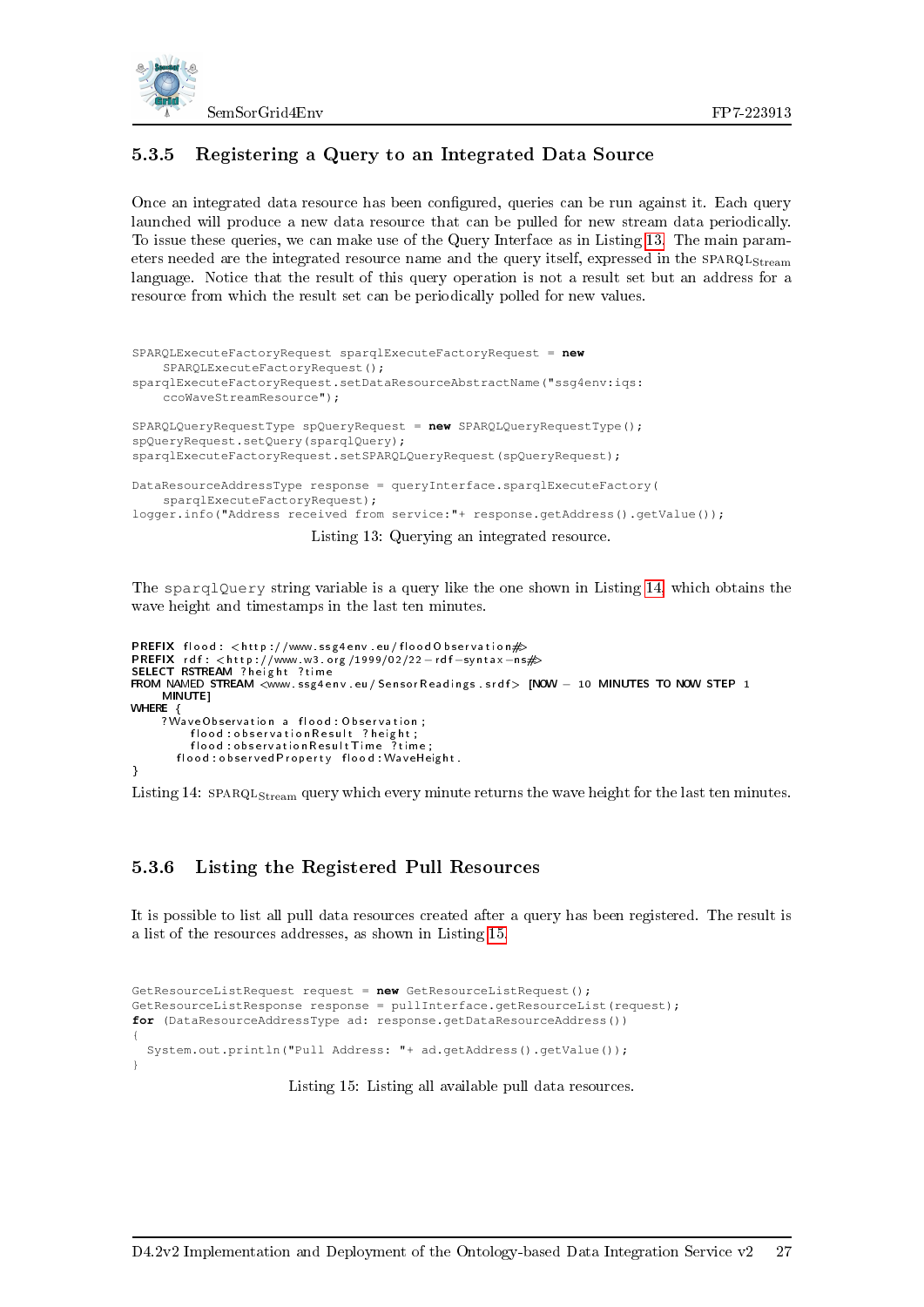

### <span id="page-36-0"></span>5.3.7 Pulling data from Generated Resource

Finally we show how to pull data from a resource created after registering a continuous query. In the example in Listing [16](#page-36-1) we use the getStreamNewestItem operation to obtain the latest data values captured by the query. The result is returned in this case as SPARQL bound variables, encapsulated by a Java Sparql class. Notice that we only need to indicate the abstract name of the pull resource, the query is no longer necessary, it is configured only once.

```
GetStreamNewestItemRequest pullRequest = new GetStreamNewestItemRequest();
pullRequest.setDataResourceAbstractName(urn);
GenericQueryResponse pullResponse;
pullResponse = pullInterface.getStreamNewestItem(pullRequest);
DatasetType dt = (DatasetType) pullResponse.getDataset();
Sparql sparqlResult = (Sparql) dt.getDatasetData().getContent().get(0);
```
Listing 16: Pulling data form a resource created with a continuous query.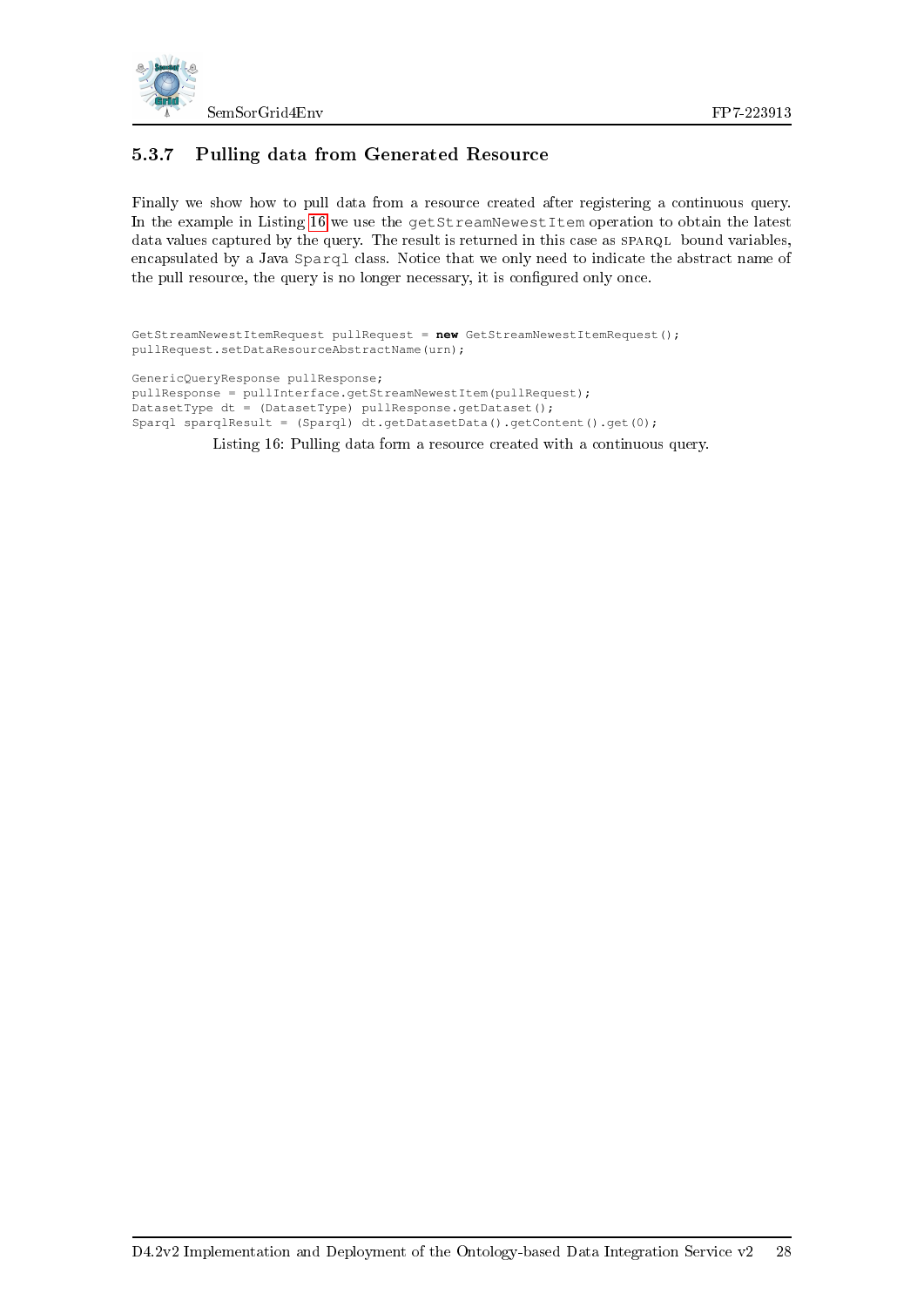

## <span id="page-37-0"></span>6. Tests

In this chapter we describe the different tests defined for the Semantic Integrator, including unit and integration tests.

### <span id="page-37-1"></span>6.1 Unit Tests

These tests are the minimal units of a software whose behavior can be validated. They have been defined by the developers themselves and are integrated to the automatic build process of the components.

The Unit Tests can be found in the test/java/ $\star$ Test.java in both the Semantic Integrator project and the iqs project, according to Maven conventions.

The test coverage of the semantic integrator is summarized in Table [6.1.](#page-37-3)

| Package                                             | Line coverage |
|-----------------------------------------------------|---------------|
| es.upm.fi.dia.oeg.common                            | 76%           |
| es.upm.fi.dia.oeg.engine                            | $0\%$         |
| es.upm.fi.dia.oeg.integration                       | 14%           |
| es.upm.fi.dia.oeg.integration.algebra               | 72%           |
| es.upm.fi.dia.oeg.integration.algebra.xpr           | 84%           |
| es.upm.fi.dia.oeg.integration.metadata              | 42%           |
| es.upm.fi.dia.oeg.integration.registry              | 23%           |
| es.upm.fi.dia.oeg.integration.translation           | $86\%$        |
| es.upm.fi.dia.oeg.integration.algebra.xpr           | 84%           |
| es.upm.fi.dia.oeg.integration.algebra.xpr           | 84%           |
| es.upm.fi.dia.oeg.integration.r2o                   | $0\%$         |
| es.upm.fi.dia.oeg.integration.sparql.lang.sparqlstr | 34%           |
| es.upm.fi.oeg.sparql                                | 22%           |
| es.upm.fi.oeg.sparql.syntax                         | $31\%$        |

<span id="page-37-3"></span>Table 6.1: Semantic Integrator test coverage

The test coverage of iqs is summarized in Table [6.2.](#page-37-4)

| Package                                   | Line coverage |
|-------------------------------------------|---------------|
| es.upm.fi.dia.oeg.integration.web         | 39\%          |
| eu.semsorgrid4env.service.iqs.impl        | 12%           |
| eu.semsorgrid4env.service.iqs.integration | $32\%$        |
| eu.semsorgrid4env.service.iqs.query       | 0%            |
| eu.semsorgrid4env.service.stream          | በ%            |

<span id="page-37-4"></span>Table 6.2: iqs test coverage

Note that most of the classes uncovered in both tables [6.1](#page-37-3) and [6.2](#page-37-4) are either auto-generated code or legacy data.

### <span id="page-37-2"></span>6.2 Integration Tests

Integration tests are designed to test the interaction of different components inside the system. The following interactions have been identified: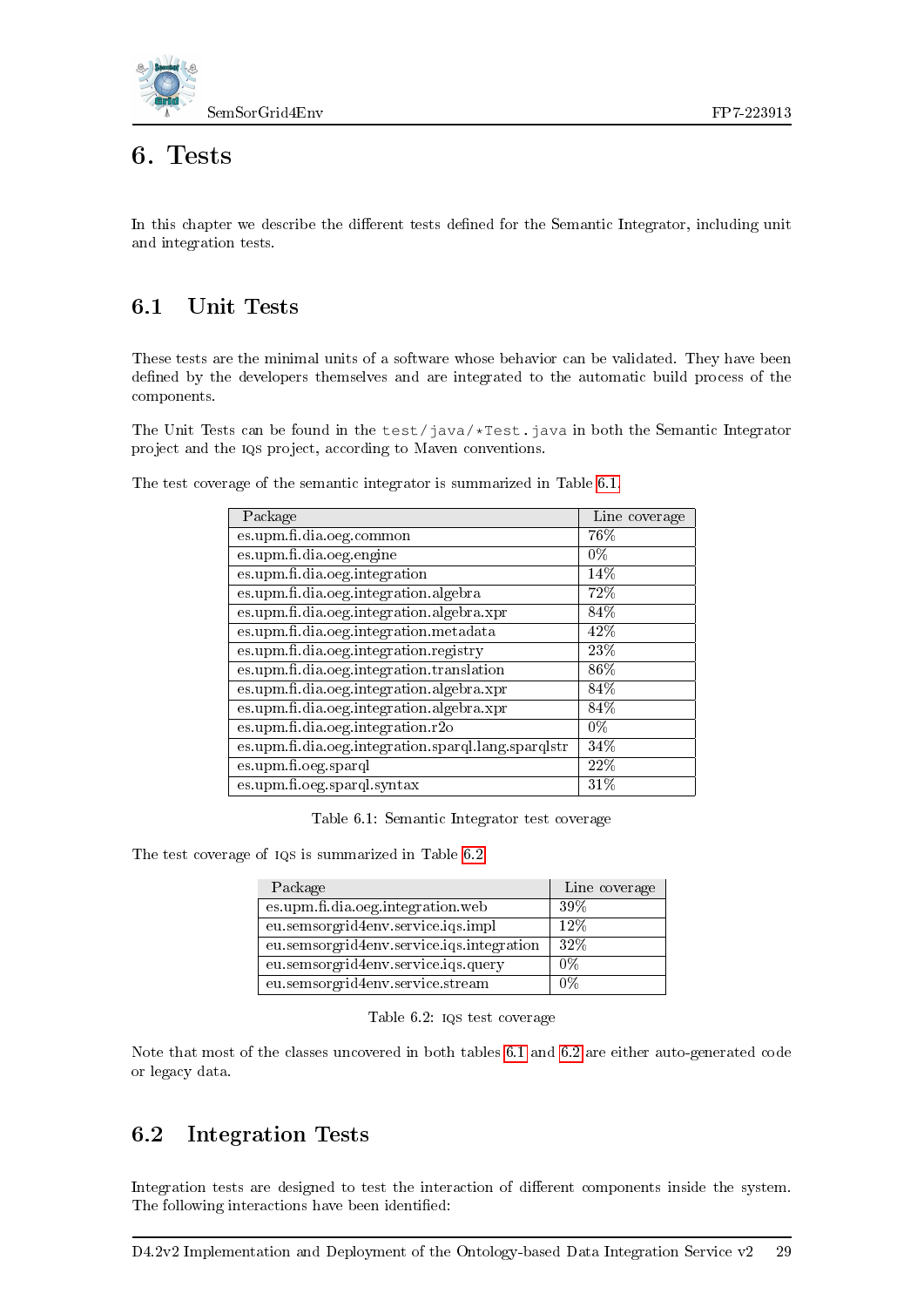



- IQS and SNEE Web Service  $[GGR^+09]$  $[GGR^+09]$ .
- iqs and Registry Web Service [\[KKK09\]](#page-40-0).

Integration tests can be found in the test/java/\*IT.java in both the Semantic Integrator project and the IQS project, according to Maven conventions. The integration test will run different scenarios in the two interaction pairs indicated above. The complete details of these tests will be presented in the wp4 evaluation deliverable.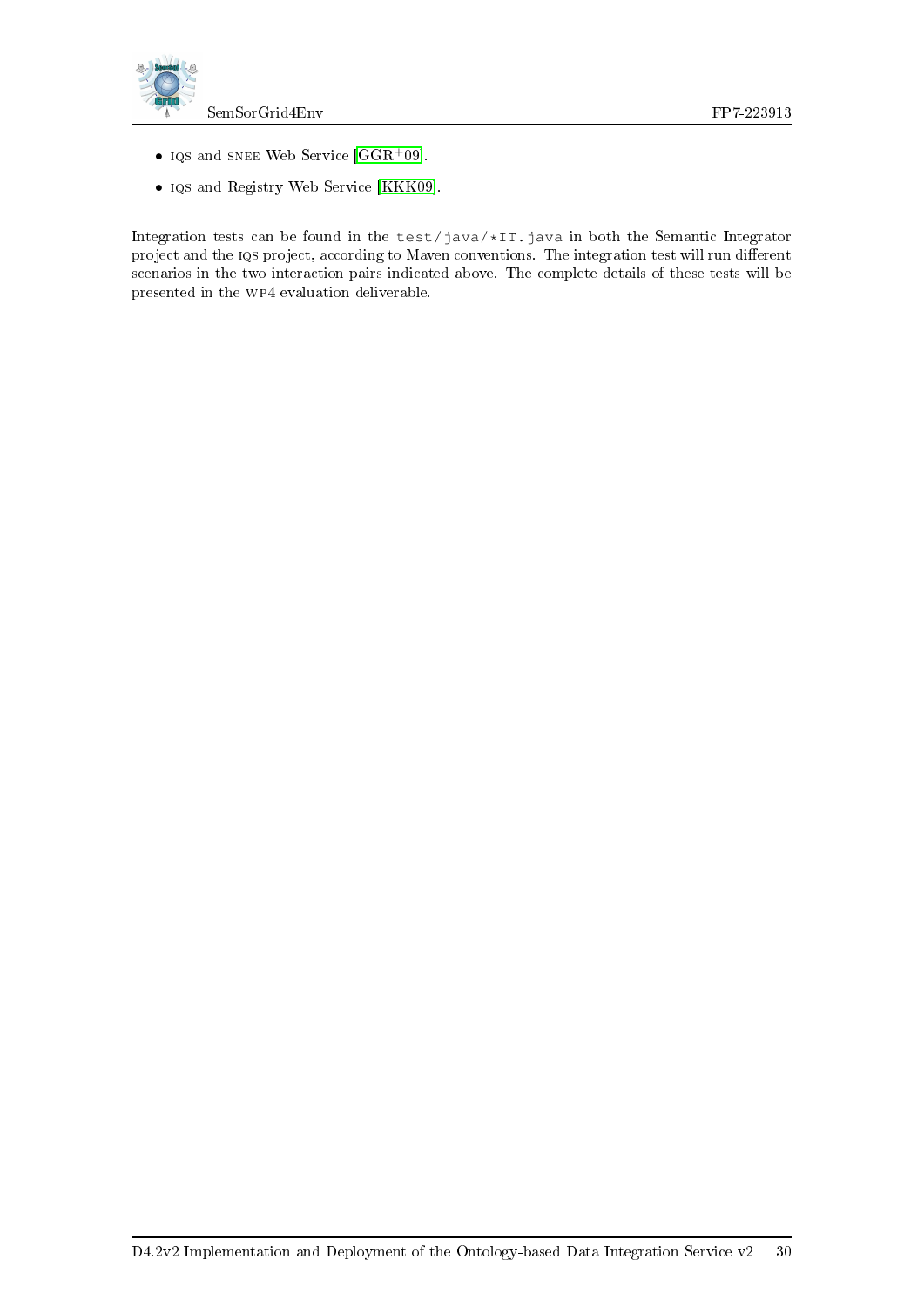



# Bibliography

- <span id="page-39-7"></span>[AAB+05] Daniel J Abadi, Yanif Ahmad, Magdalena Balazinska, Ugur Cetintemel, Mitch Cherniack, Jeong-Hyon Hwang, Wolfgang Lindner, Anurag S Maskey, Alexander Rasin, Esther Ryvkina, Nesime Tatbul, Ying Xing, and Stan Zdonik. The Design of the Borealis Stream Processing Engine. In CIDR 2005, 2005.
- <span id="page-39-6"></span>[ABB+06] Arvind Arasu, Brian Babcock, Shivnath Babu, John Cieslewicz, Mayur Datar, Keith Ito, Rajeev Motwani, Utkarsh Srivastava, and Jennifer Widom. STREAM: The Stanford data stream management system. In Data Stream Management. Springer, 2006.
- <span id="page-39-10"></span>[BBCG10] Davide Francesco Barbieri, Daniele Braga, Stefano Ceri, and Michael Grossniklaus. An execution environment for C-SPARQL queries. In EDBT 2010, pages  $441-452$ , Lausanne, Switzerland, March 2010.
	- [BC07] Christian Bizer and Richard Cyganiak. D2RQ . Lessons Learned. W3C Workshop on RDF Access to Relational Databases, October 2007.
- <span id="page-39-5"></span><span id="page-39-4"></span>[BCGP04] Jesús Barrasa, Oscar Corcho, and Asunción Gómez-Pérez. R2O, an extensible and semantically based database-to-ontology mapping language. In SWDB2004, pages 1069-1070, 2004.
- <span id="page-39-11"></span><span id="page-39-9"></span>[BGFP08] Christian Y. Brenninkmeijer, Ixent Galpin, Alvaro A. Fernandes, and Norman W. Paton. A semantics for a query language over sensors, streams and relations. In BNCOD 2008, pages 87-99, 2008.
	- [BGJ08] Andre Bolles, Marco Grawunder, and Jonas Jacobi. Streaming SPARQL extending SPARQL to process data streams. In  $ESWC$  2008, pages 448-462, 2008.
	- [CC09] Jean-Paul Calbimonte and Oscar Corcho. Implementation and deployment of the Sem-SorGrid4Env ontology-based data integration service, Phase I. Deliverable. D4.2v1, SemSorGrid4Env, December 2009.
- <span id="page-39-1"></span><span id="page-39-0"></span>[CCG09] Jean-Paul Calbimonte, Oscar Corcho, and Alasdair J G Gray. Design of the Sem-SorGrid4Env ontology-based data integration model. Deliverable. D4.1, SemSor-Grid4Env, August 2009.
- <span id="page-39-3"></span>[CCG10] Jean-Paul Calbimonte, Óscar Corcho, and Alasdair J G Gray. Enabling ontologybased access to streaming data sources. In International Semantic Web Conference  $(1)$ , volume 6496 of Lecture Notes in Computer Science, pages 96–111. Springer, 2010.
- <span id="page-39-12"></span>[CDGL<sup>+</sup>05] Diego Calvanese, Giuseppe De Giacomo, Domenico Lembo, Maurizio Lenzerini, and Riccardo Rosati. DL-Lite: Tractable description logics for ontologies. In AAAI 2005, pages 602-607, 2005.
- <span id="page-39-8"></span>[GBG<sup>+</sup>11] Ixent Galpin, Christian Y. A. Brenninkmeijer, Alasdair J. G. Gray, Farhana Jabeen, Alvaro A. A. Fernandes, and Norman W. Paton. SNEE: a query processor for wireless sensor networks. Distributed and Parallel Databases,  $29(1-2)$ : 31-85, 2011.
- <span id="page-39-14"></span>[GCHC11] Raúl García-Castro, Chris Hill, and Oscar Corcho. Sensor network ontology suite v2. Deliverable. D4.3v2,SemSorGrid4Env, February 2011.
- <span id="page-39-2"></span>[GGF<sup>+</sup>10] Alasdair J G Gray, Ixent Galpin, Alvaro A A Fernandes, Norman W Paton, Kevin Page, Jason Sadler, Manolis Koubarakis, Kostis Kyzirakos, Jean-Paul Calbimonte, Oscar Corcho, Raúl García, Jesús E Gabaldón, and Juan José Aparicio. SemSor-Grid4Env architecture Phase II. Deliverable. D1.3v2, SemSorGrid4Env, December 2010.
- <span id="page-39-13"></span>[GGF<sup>+</sup>11] Alasdair J G Gray, Ixent Galpin, Alvaro A A Fernandes, Norman W Paton, Alexis Kotsifakos, George Valkanas, and Dimitrios Gunopulos. Implementation and deployment of data management and analysis, and the query processing components - Phase II. Deliverable. D2.2v2, SemSorGrid4Env, February 2011.